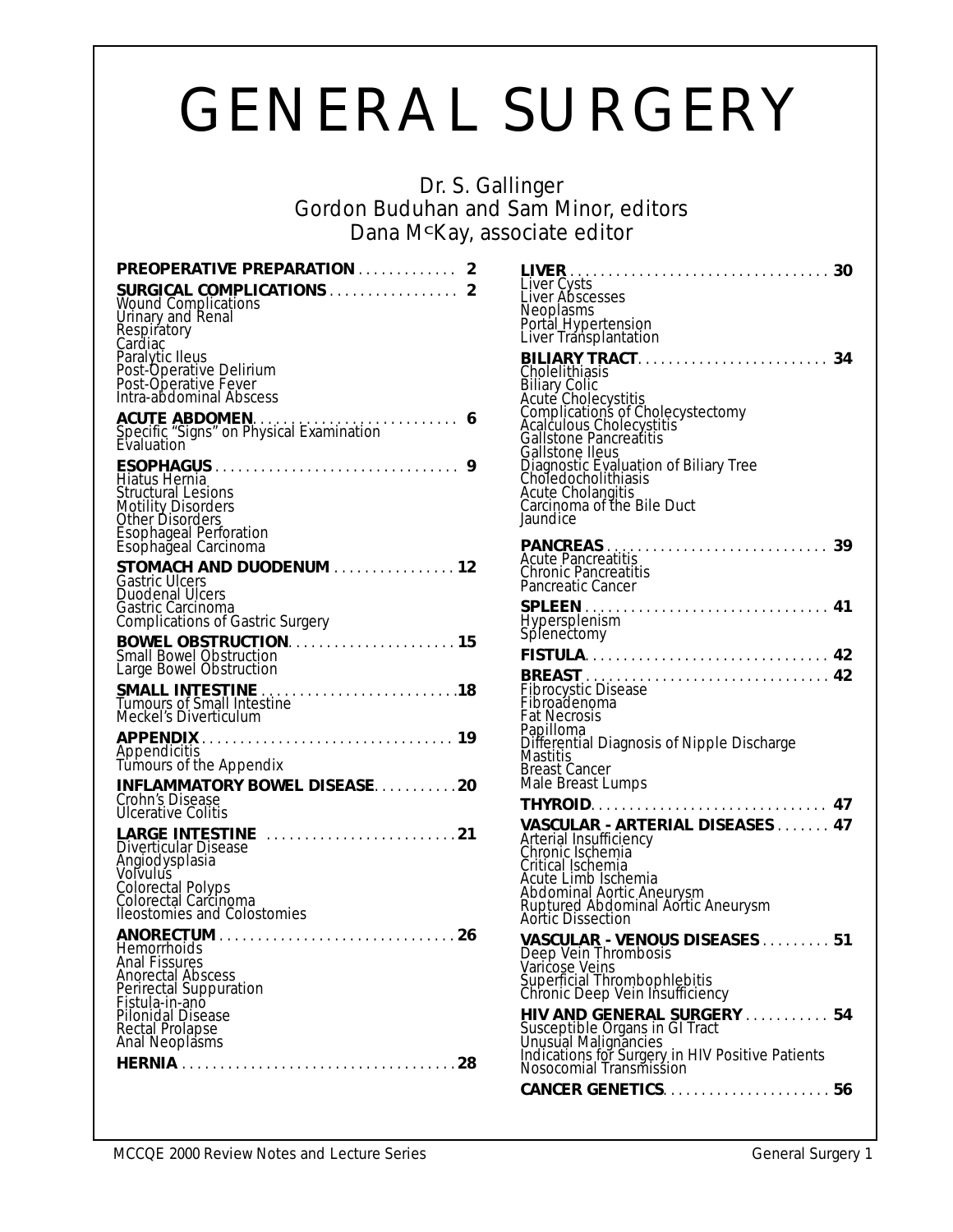## **PREOPERATIVE PREPARATION** Notes

- 
- □ consent<br>□ consults anesthesia, medicine, cardiology, etc...
- □ components blood components: group and screen or crossmatch depending on procedure
- 
- 
- 
- **□** diet NPO after midnight<br>□ AAT, vital signs routine<br>□ IV balanced crystalloid at maintenance rate (4:2:1 rule)<br>- Ringer's lactate or normal saline
- 
- 
- □ investigations<br>• CBC, U/A, lytes, BUN, creatinine
	- INR/PT, PTT with history of bleeding disorder
	- ABGs if predisposed to respiratory insufficiency<br>• CXR (PA and lateral) unless < 35 years old or
	-
	-
- 
- previously abnormal within past  $\bullet$  months<br>  $\bullet$  ECG > 35 years old or as indicated by past cardiac history<br>  $\Box$  drugs (including oxygen)<br>  $\bullet$  patient's regular meds including prednisone consider pre-op boost<br>  $\bullet$  p
	-
	- prophylactic antibiotics (e.g. cefazolin) if clean/contaminated cases (i.e. GI/GU/respiratory tracts are entered)
		- contaminated cases trauma
		- insertion of foreign material (e.g. vascular grafts)
		- high risk patients (e.g. prosthetic heart valves,
		- rheumatic heart disease)
- bowel prep (decreases bacterial population e.g. Ancef, Cipro, Flagyl) <br>• nasogastric tube

- - $\bullet$  indications: gastric decompression, analysis of gastric contents, irrigation/dilution of gastric contents, feeding (only if necessary ––> due to risk of aspiration, naso-jejunal tube preferable)
	- contraindications: absolute obstruction of nasal passages due to trauma, suspected basilar skull fracture, relative - maxillofacial fractures; for
	-
	- these may use oral-gastric tube<br>• Foley catheter<br>• indications: to accurately monitor urine output, decompression of bladder, relieve obstruction
		- contraindications: suspected disruption of the
			- urethra, difficult insertion of catheter

## **SURGICAL COMPLICATIONS**

### **WOUND COMPLICATIONS**

**Wound Infection**<br>□ wounds become infected in the OR while open

- $\Box$  risk of infection depends on type of procedure clean (excisional biopsy)  $3\%$ 
	-
	-
- clean-contaminated (GI, biliary) 5-15%<br>• contaminated (surgery on unprepped bowel, emergency • comparing the unpreparation) - 15-40% • dirty (penetrating trauma) - 40% → dirty (penetrating trauma) - 40% <br>
□ most common etiologic agent = S. *aureus*<br>
□ bowel operations - consider enteric organisms
	-
	-
- 
- ❏ bowel operations consider enteric organisms ❏ predisposing factors patient characteristics: age, diabetes, steroids, immunosuppression, malnutrition, patient with other
	- infections, traumatic wound, radiation<br>• other factors: prolonged preoperative hospitalization, duration of surgery, break in sterile technique, use of drains, multiple antibiotics
- 
- **□** clinical presentation typically fever POD 3-4
- p̃ain, wŏund erythema, induration, frank pus or purulosanguinous discharge <br>□ treatment
	-
- - re-open affected part of incision, culture wound, pack, heal by secondary intention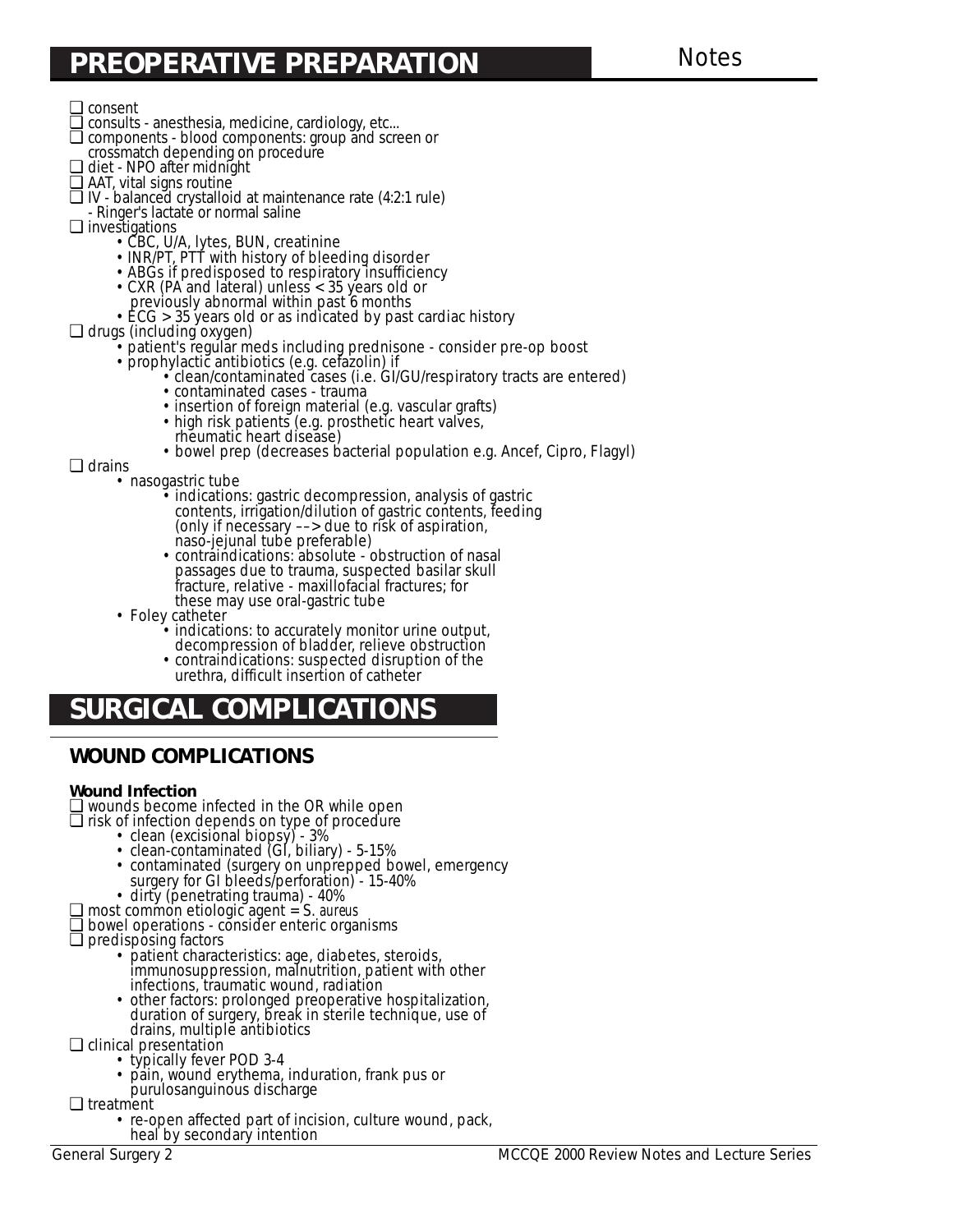## **SURGICAL COMPLICATIONS** ... CONT. Notes

- antibiotics generally not indicated unless cellulitis or immunodeficiency present ❏ prophylaxis consider IV antibiotics
	-
- -
	- debridement of necrotic and non-viable tissue

- **Wound Hemorrhage/Hematoma**
- ❏ inadequate surgical control of hemostasis ❏ patients on anticoagulant therapy, myeloproliferative disorders
- 
- $\Box$  symptoms: pain, swelling, discoloration of wound edges, leakage

#### **Wound Dehiscence**

- ❏ definition disruption of fascial layer, abdominal contents contained
- $\Box$  evisceration disruption of all abdominal wall layers and extrusion of abdominal contents (mortality of 15%)
- $□$  incidence = 0.3-5% of abdominal incisions<br> $□$  usually POD 5-8
- 
- ❏ usually POD 5-8 ❏ most common presenting sign is sero-sanguinous drainage from wound ❏ predisposing factors local
	- - - poor closure, increased intra-abdominal pressure (e.g. COPD, ileus, bowel obstruction), poor wound
			-
			- systemic<br>• hypoproteinemia, steroids, age, diabetes,<br>immunosuppression, sepsis, jaundice
				-
- $\Box$  treatment operative closure<br>• evisceration is a surgical emergency
	-
	- mild dehiscence can be treated expectantly with delayed repair of the resulting hernia

### **URINARY AND RENAL COMPLICATIONS**

#### **Urinary Retention**

- ❏ may occur after any operation with GA or spinal anesthesia ❏ more likely in older males with history of prostatism ❏ treatment bladder catheterization
- 
- 

- 
- 
- 
- 
- Acute Renal Failure (see Nephrology Notes)<br>  $\square$  high associated mortality > 50%<br>  $\square$  classified according to primary cause e.g. pre-renal, renal, post-renal<br>  $\square$  treatment according to underlying cause<br>  $\square$  decrease

### **RESPIRATORY COMPLICATIONS**

Atelectasis<br>□ comprises 90% of post-op pulmonary complications

- <p>□ clinical manifestations usually in first 24 hours post-op</p>\n<ul>\n<li>low fever, tachycardia, crackles, decreased breath sounds, bronchial breathing, cyanosis</li>\n<li>pre-operatore properlylaxis</li>\n<li>quit smoking</li>\n</ul>
	- -
- deep abdominal breathing and coughing <br>
 incentive spirometry incentive spirometry
	-
	-
	- minimize use of depressant drugs
	- good pain control
	- frequent changes in position
	- deep breathing and coughing
	- early ambulation

#### **Aspiration Pneumonitis**

- 
- ❏ aspiration of gastric contents ❏ can be lethal
- $\Box$  occurs most often at time of anesthetic induction and at extubation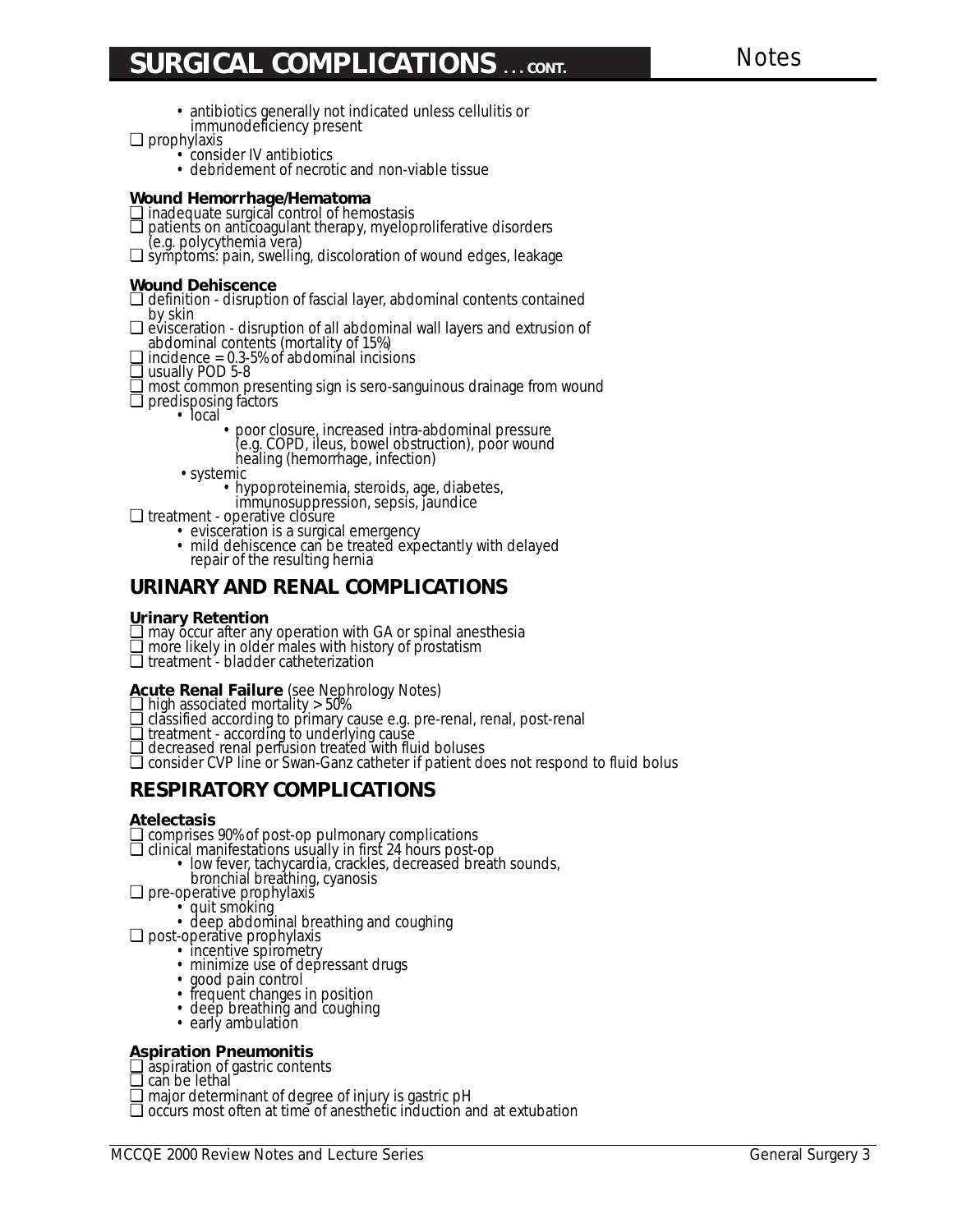## **SURGICAL COMPLICATIONS** ... CONT. Notes

#### ❏ treatment

- immediate removal of debris and fluid from airway
- consider endotracheal intubation and flexible
- 
- IV antibiotics to cover oral aerobes and anaerobes

#### **Pulmonary Edema**

❏ occurs during or immediately after operation ❏ results from circulatory overload • overzealous volume replacement

- - overzealous volume replacement<br>• left ventricular failure
	-
	- shift of fluid from peripheral to pulmonary vascular bed
	- negative airway pressure
- alveolar injury due to toxins
	- - $\cdot$  O<sub>2</sub>
		- remove obstructing fluid<br>• correct circulatory overload
			- diuretics, PEEP in intubated patient

#### **Respiratory Failure**

- ❏ clinical manifestations dyspnea, cyanosis, evidence of obstructive lung disease, pulmonary edema, unexplained decrease in PaO<sub>2</sub><br> $\Box$  earliest manifestations - tachypnea and hypoxemia
- 
- NB: hypoxemia may initially present with confusion/delerium <br>■ treatment O2 by mask
- - O2 by mask pulmonary toilet
	-
	- bronchodilators
	- treatment of acute respiratory insufficiency mechanical ventilation
- $\Box$  if these measures fail to keep PaO<sub>2</sub> > 60, consider ARDS
- ❏ control of post-operative pain can decrease pulmonary complications problematic with thoracic and upper abdominal operations
	-

### **CARDIAC COMPLICATIONS**

- ❏ abnormal ECGs common in post-operative period ❏ compare with pre-op ECG ❏ common arrhythmia SVT
- 
- 

#### **Myocardial Infarction**

- 
- ❏ surgery increases risk of MI ❏ majority of cases on operative day or within first 3 postoperative days ❏ incidence
	- 0.5% in previously asymptomatic men > 50 years old
- 40-fold increase in men > 50 years old with previous MI ❏ risk factors
- - pre-operative hypertension
	- pre-operative CHF
	- operations > 3 hours
	- intra-operative hypotension
	- angina pectoris
	- MI in 6 months preceding surgery

### **PARALYTIC ILEUS**

<p>□ normal bowel sounds disappear following abdominal surgery</p>\n<p>□ also follows peritonitis, abdominal trauma, and immobilization</p>\n<p>□ return of GI motility following abdominal surgery varies</p>\n<ul>\n<li>small bowel motility returns by 24-48 hours</li>\n</ul>

- -
	- gastric motility returns by 48 hours<br>• colonic motility up to 3-5 days
- 
- □ due to paralysis of myenteric plexus<br>□ two forms
	- - intestinal ileus<br>• gastric dilatation
	-
- **□** symptoms abdominal distension and vomiting
	- absent or tinkly bowel sounds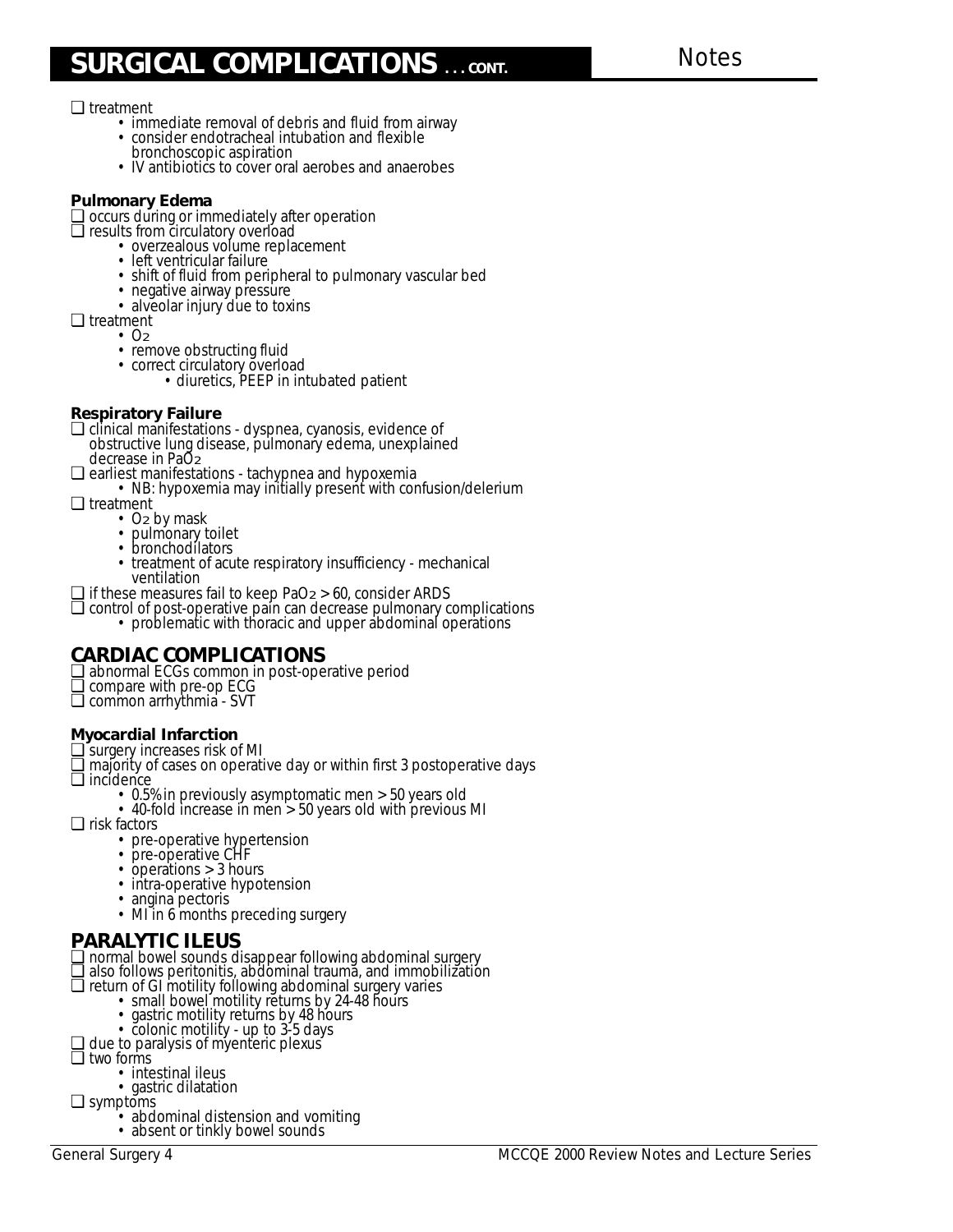## **SURGICAL COMPLICATIONS** ... CONT. Notes

#### ❏ treatment

- NG tube and fluid resuscitation
- for prolonged ileus, consider TPN

#### **POST-OPERATIVE DELIRIUM**

- ❏ disturbance of sleep-wake cycle ❏ disturbance of attention
- 
- 
- 
- ❏ fluctuating course throughout day ❏ incidence: 40% (likely an underestimate) ❏ under-recognized (28% missed) ❏ no correlation with type of anesthetic agent ❏ risk factors
- - > 50 years old
		- pre-existing cognitive dysfunction
		- depression
		- peri-operative biochemical derangements
		- $\geq$  5 prescribed medications post-operatively
		- use of anticholinergic medications preoperatively
		- cardiopulmonary bypass
		- **ICU** setting

- **POST-OPERATIVE FEVER**  $\Box$  fever does not necessarily imply infection
- ❏ fever does not necessarily imply infection ❏ timing of fever may help identify cause ❏ "6W's" CLINCAL PEARL
- - Wind (pulmonary)
	- Water (urine-UTI)
	- Wound
	- Walk (DVT-PE)
	- Wonder drugs (drug fever)
- Wanes (rhymes with veins: IV sites)  $\Box$  0-48 hours
- - usually atelectasis<br>• consider early wound infection (especially *Clostridia*,
	- consider early wound infection (especially *Clostridia*, Group A Strep) leakage of bowel anastomosis (tachycardia, hypotension, oliguria, abdominal pain)
- aspiration pneumonia<br> $\Box$  POD  $\geq 3$
- - after day 3 infections more likely
	- UTI- patient instrumented? e.g. foley
	- wound infection (usually POD 3-5)
	- IV site especially IVs in place > 3 days
	- septic thrombophlebitis
	- intra-abdominal abscess (usually POD 5-10)
	- DVT (POD 7-10)
- ❏ also consider cholecystitis, PE, sinusitis, prostatitis, peri-rectal abscess, drug fever, URTI, factitious fever

### **INTRA-ABDOMINAL ABSCESS**

- ❏ localized intra-abdominal infection
- ❏ a collection of pus walled-off from rest of peritoneal cavity by
- 
- inflammatory adhesions and viscera ❏ number of bacteria exceed host's ability to terminate infection ❏ danger: may perforate secondarily —> diffuse bacterial peritonitis ❏ usually polymicrobial ❏ clinical manifestations
- 
- 
- - persistent, spiking fever, dull pain, weight loss, leukocytosis<br>• impaired function of adiacent organs e.g. ileus or
	- impaired function of adjacent organs e.g. ileus or diarrhea (with rectal abscess)
- co-existing effusion e.g. pleural effusion with subphrenic abscess ❏ diagnosis usually by U/S or CT
- -
- don't forget to perform DRE (boggy mass in pelvis) ❏ treatment
- - drainage is essential
	- antibiotics to cover aerobes and anaerobes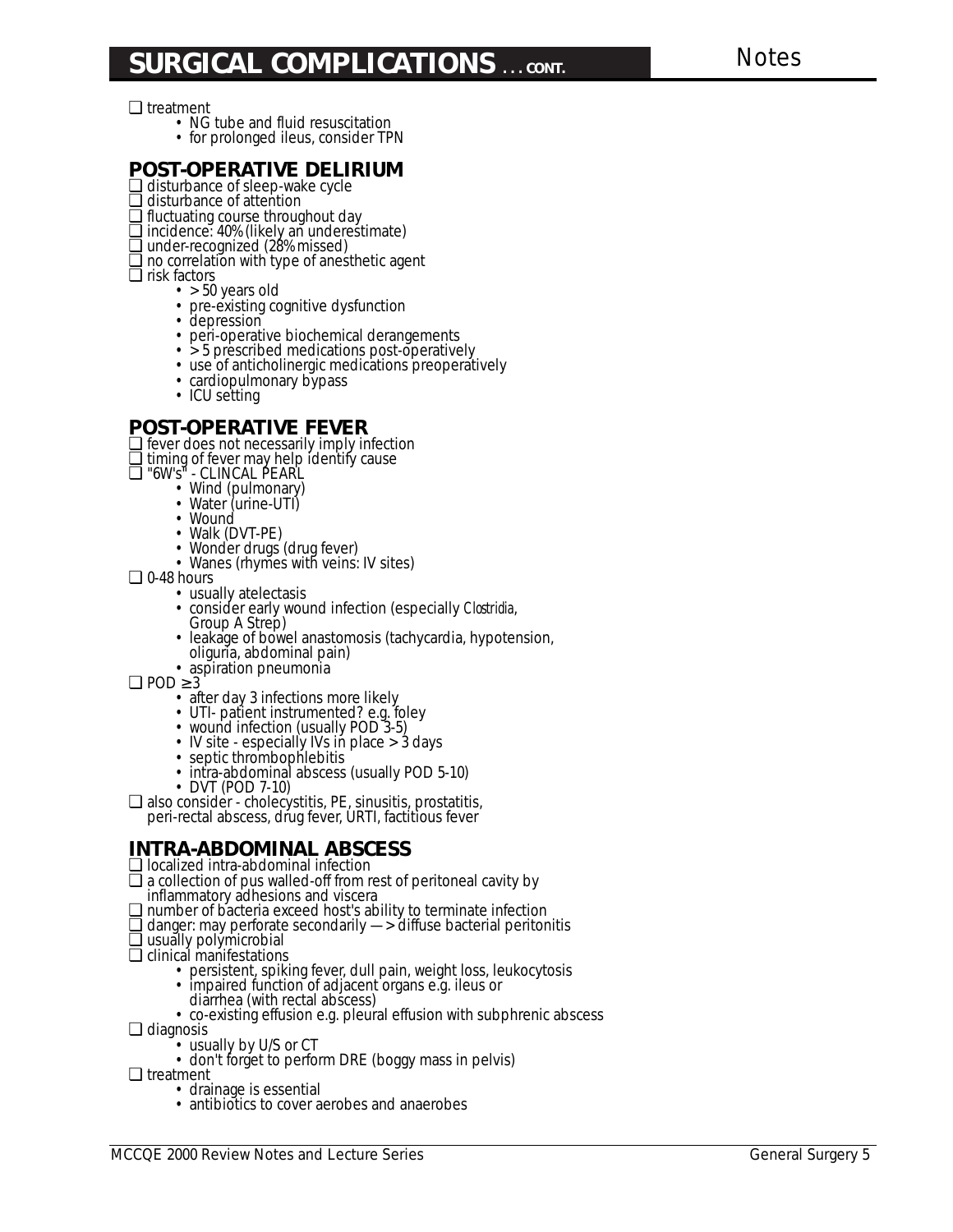## **ACUTE ABDOMEN**

Notes

Martin, RF, Rossi, RL. The Acute Abdomen: An Overview and Algorithms. *Surg Clin North Am*. 1997:77(6):1227-43.

### **SPECIFIC "SIGNS" ON PHYSICAL EXAMINATION**

- ❏ Blumberg's sign (rebound tenderness): constant, held pressure with sudden release causes severe tenderness (peritoneal irritation) ❏ Courvoisier's sign: palpable, non-tender gall bladder with
- jaundice (pancreatic or biliary malignancy) ❏ Cullen's sign: purple-blue discoloration around umbilicus
- 
- 
- (peritoneal hemorrhage) ❏ Grey Turner's sign: flank discoloration (retroperitoneal hemorrhage) ❏ iliopsoas sign: flexion of hip against resistance or passive
- hyperextension of hip causes pain (retrocecal appendix)<br>□ Murphy's sign: inspiratory arrest on deep palpation of RUQ (cholecystitis)<br>□ McBurney's point tenderness: 1/3 from anterior superior iliac spine
- 
- to umbilicus; indicates local peritoneal irritation (appendicitis) ❏ obturator sign: flexion then external or internal rotation about <p>□ obturator sign: flexion then external or internal rotation about the right hip causes pain (pelvic appendixs)</p>\n<p>□ percussion tenderness: often good substitute for rebound tenderness</p>\n<p>□ Rovsing's sign: palpation pressure to left abdomen causes RLQ McBurney's point tenderness (appendictits)</p>
- 
- 
- 
- $\Box$  shake tenderness: peritoneal irritation (bump side of bed in suspected malingerers)

### **EVALUATION**

## **History**<br>**4** pain

- - location of pain<br>• see Table 1
		- - also consider: abdominal wall disorders
				-
		-
	- referred pain biliary colic: right shoulder or scapula
		- renal colic: to groin
		- appendicitis: epigastric to RLQ
		- pancreatitis: to back
		-
		- ruptured aortic aneurysm: to back or flank
- 
- □ associated symptoms<br>• general: fevers, chills, weight loss, jaundice<br>• gastrointestinal: anorexia, nausea, yomiting.
	- gastrointestinal: anorexia, nausea, vomiting, diarrhea, constipation, obstipation, melena, hematochezia urinary: dysuria, hematuria, urinary frequency
	-
	-
	- gynecological: 1st day LMP, vaginal discharge, previous STD, IUD use

| <b>Table 1. Location of Pain</b>                                                                                                                                                               |                                                                                                                                                                                   |  |
|------------------------------------------------------------------------------------------------------------------------------------------------------------------------------------------------|-----------------------------------------------------------------------------------------------------------------------------------------------------------------------------------|--|
| <b>Right Upper Quadrant</b>                                                                                                                                                                    | Left Upper Quadrant                                                                                                                                                               |  |
| gallbladder/biliary tract<br>hepatitis, hepatic abscess<br>peptic ulcer<br>pancreatitis<br>МI<br>pneumonia/pleurisy<br>empyema, pericarditis                                                   | pancreatitis<br>splenic rupture, infarct<br>splenic aneurysm<br>gastritis<br>MI<br>pneumonia<br>empyema                                                                           |  |
| <b>Right Lower Quadrant</b>                                                                                                                                                                    | <b>Left Lower Quadrant</b>                                                                                                                                                        |  |
| appendicitis<br>intestinal obstruction<br>diverticulitis<br>ulcer perforation<br>ectopic pregnancy<br>ovarian cyst or torsion<br>salpingitis<br>ureteral calculi<br>endometriosis<br>typhlitis | leaking aneurysm<br>intestinal obstruction<br>diverticulitis<br>psoas abscess<br>ectopic pregnancy<br>ovarian cyst or torsion<br>salpingitis<br>ureteral calculi<br>endometriosis |  |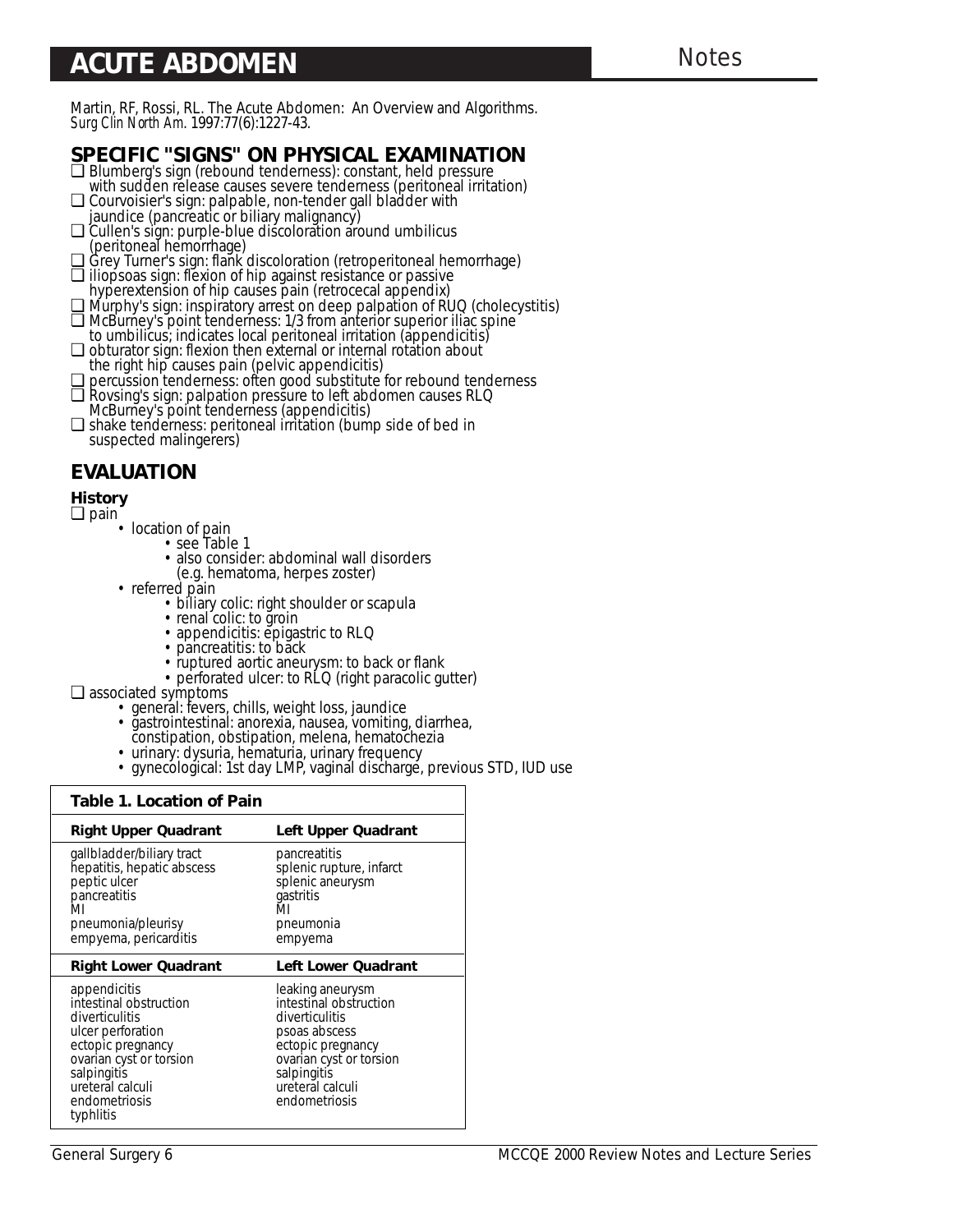## **ACUTE ABDOMEN . . . CONT.**

#### **Physical Exam and Work-Up**

❏ steps in physical exam

- 1) general observation: patient position (i.e. lying still vs.<br>
2) vitals: postural changes, fever<br>
3) status of hydration
- 
- 3) status of hydration<br>4) cardiovascular/resp
- 4) cardiovascular/respiratory examination
- abdominal examination
	- observation: distention, scars, visible peristalsis auscultation: absent, decreased, normal, increased bowel

sounds<br>percussion: hypertympanic sounds in bowel obstruction, percussion: tenderness indicative of peritonitis<br>
f) cVA tenderness, abdominal masses<br>
f) cVA tenderness<br>
7) specific signs

- 
- 
- 7) specific signs
- 8) hernias, male genitalia<br>9) rectal/pelvic exam
- rectal/pelvic exam
- ❏ labs
	- CBC and differential
	- electrolytes, BUN, creatinine
	- amylase levels
	- liver function tests
	- urinalysis
	- stool for occult blood
	- others as indicated
		- ECG, ß-hCG, ABG, septic workup, lactate (ischemic bowel)

- ❏ radiology 3 views abdomen
	- CXR
	- others as indicated
		- U/S, CT, endoscopy, IVP, peritoneal lavage, laparoscopy

❏ indications for urgent operation • physical findings

- - peritonitis
		- severe or increasing localized tenderness
		- progressive distension
		- tender mass with fever or hypotension (abscess)
		- septicemia and abdominal findings
		- bleeding and abdominal findings
		- suspected bowel ischemia (acidosis, fever, tachycardia)
		- deterioration on conservative treatment
- radiologic free air
	- massive bowel distention (colon > 12 cm)
- space occupying lesion with fever<br>• endoscopic<br>• perforation
- -
	- uncontrollable bleeding
	-
- paracentesis blood, pus, bile, feces, urine

#### **Approach to the Critically Ill Surgical Patient**

- ABC, **FM FINE**<br>ABC see Emergency Medicine Notes
- **ABC We two large bore IV's with normal saline, wide open M** Monitors: O2 sat, EKG, BP<br> **F** Foley catheter to measure urine output
- 
- **<sup>F</sup>** Foley catheter to measure urine output **<sup>I</sup>** Investigations: see above **<sup>N</sup>** +/– NG tube
- 
- 
- **E** Ex rays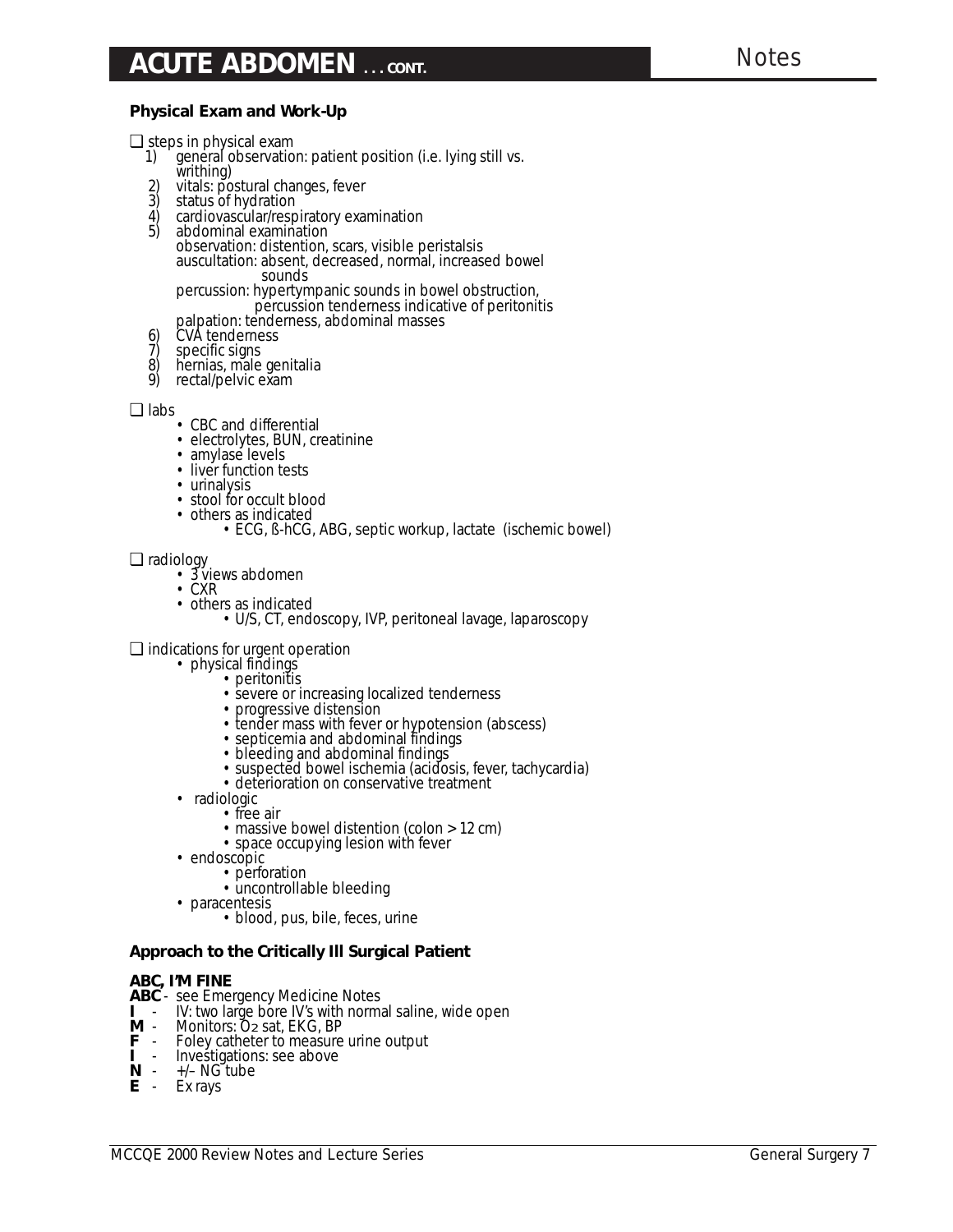## **ACUTE ABDOMEN . . . CONT.**

![](_page_7_Figure_2.jpeg)

## **Layers of the Abdominal Wall**

- □ skin<br>□ superficial fascia
	- Camper's fascia ––> dartos muscle
- Scarpa's fascia ––> Colles' fascia ❏ muscle

- external oblique ––> inguinal ligament, external spermatic fascia, fascia lata
- 
- internal oblique ––> cremasteric muscle<br>• transversalis abdominus ––> posterior inguinal wall
- transversalis abdominus ––> posterior inguinal wall ❏ transversalis fascia ––> internal spermatic fascia ❏ peritoneum ––> tunica vaginalis ❏ at midline
	-

- rectus abdominus muscle: in rectus sheath, divided by linea alba
- above semicircular line of Douglas (midway between symphysis pubis and umbilicus): anterior rectus sheath = external oblique aponeurosis
	- and anterior leaf of internal oblique aponeurosis
		- posterior rectus sheath = posterior leaf of internal
	-
- 
- below semicircular line of Douglas:<br>• anterior rectus sheath = aponeurosis of external,<br>internal oblique, transversus
- □ arteries: superior epigastric (branch of internal thoracic), inferior epigastric (branch of external iliac), both arteries anastomose and lie behind the rectus muscle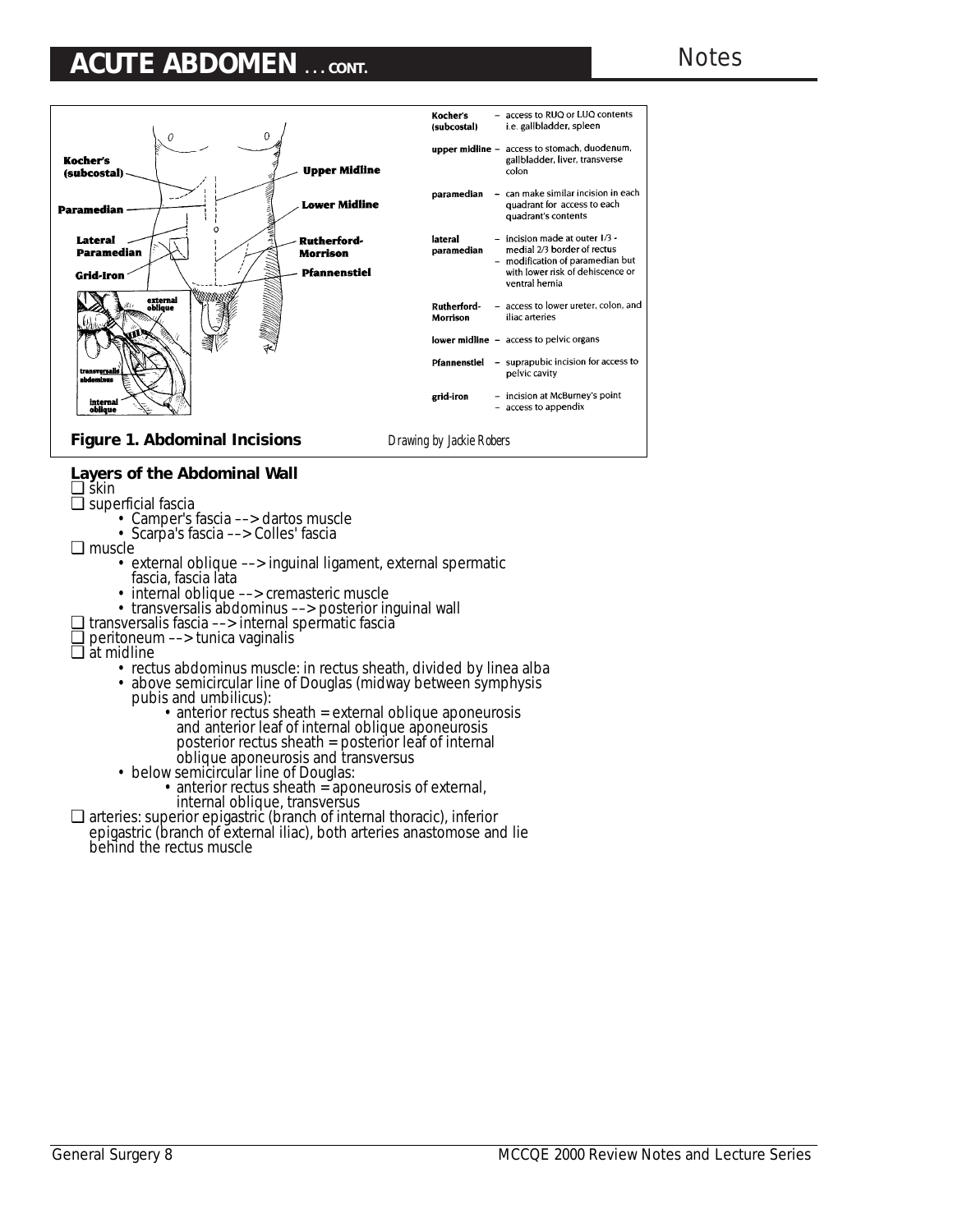## **ESOPHAGUS**

#### **HIATUS HERNIA**

![](_page_8_Figure_3.jpeg)

*Drawings by Bryce Hough*

#### **Sliding Hiatus Hernia (Type I)**

- ❏ upward displacement of gastroesophageal junction into chest ❏ 90% of esophageal hernias ❏ associated with aging, weakening of musculofascial structure,
- 
- 
- and increased intra-abdominal pressure (e.g. obesity, pregnancy) ❏ clinical presentation heartburn after meals and at night
	-
	- relief with sitting, standing, water, antacids
	- regurgitation of gastric contents (often acidic) into esophagus
	- complications: esophagitis, chronic occult GI blood loss with anemia, ulceration, dysphagia due to lower esophageal stricture, Barrett's esophagus, adenocarcinoma,
- □ differential diagnosis: cholelithiasis, diverticulitis, peptic ulcer,
- 
- 
- achalasia, MI, angina<br>
<br> **C** investigation<br>
 gastroscopy with biopsy —> document type and extent<br>
of tissue damage, rule out Barrett's esophagus and cancer<br>
 24 hour esophageal pH monitoring —> often used if<br>
atypical pr
	- and duration of acid reflux, correlation of symptoms with
	- signs esophageal manometry —> detects decreased lower esophageal sphincter pressure; may diagnose motility disorder upper GI series or barium swallow
	-
	- CXR globular shadow with air-fluid level over cardiac silhouette, visible shadow posterior mediastinum on lateral view
- ❏ treatment
	- conservative
		- stop smoking
		- weight loss
		- elevate head of bed
		- no nocturnal meals
		- smaller and more frequent meals
		- avoid alcohol, coffee, fat
	- medical • antacids
		-
		- H2 antagonists (e.g. cimetidine, ranitidine) proton pump inhibitor e.g. omeprazole (Losec)
			- x 8-12 weeks for esophagitis
		- adjuvant prokinetic agents may play a role
	- e.g. cisapride increases lower esophageal pressure, enhances gastric emptying • surgical (< 10%) • Nissen fundoplication or laparoscopic Nissen
	- -
		- where fundus of stomach is wrapped around the LES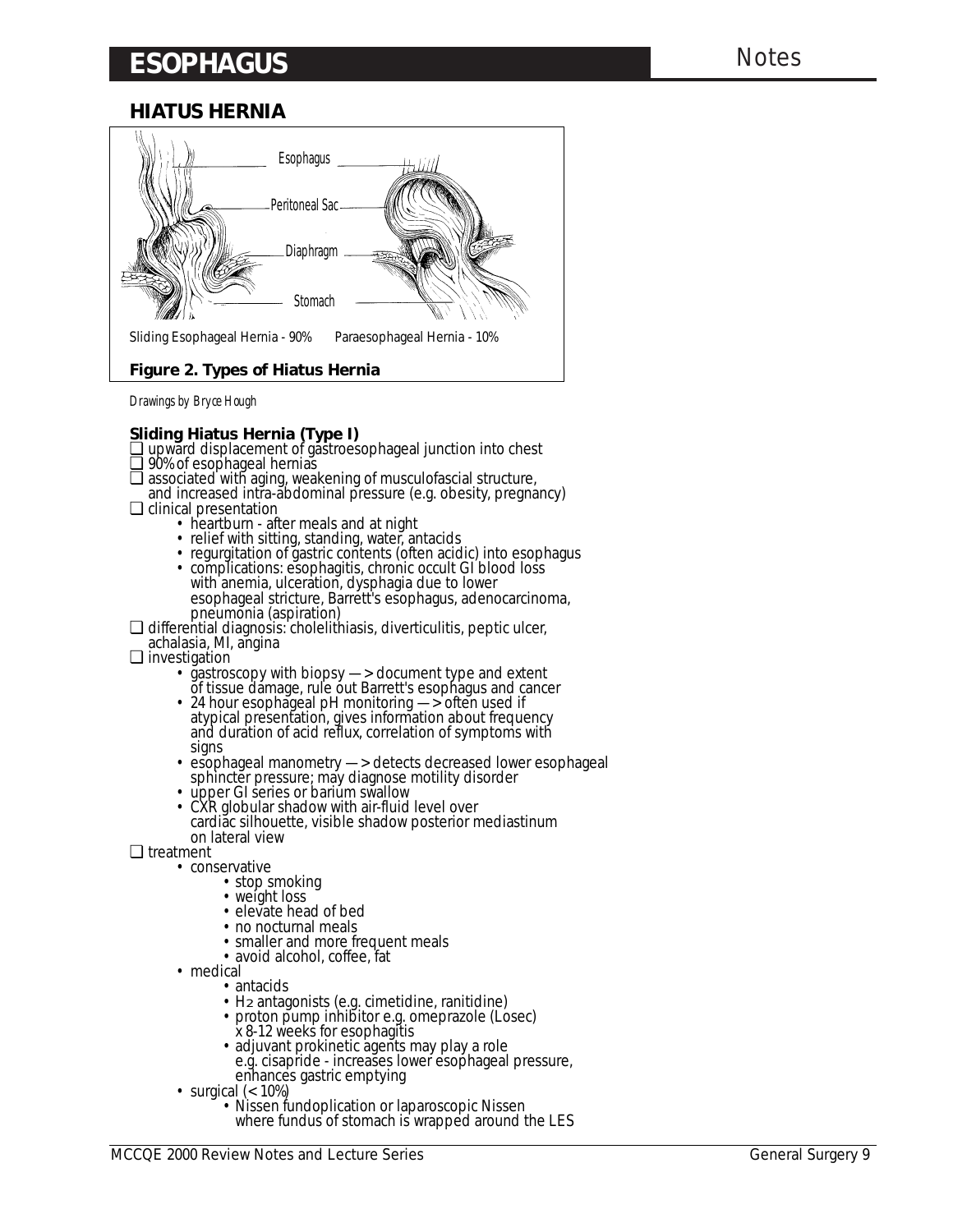## **ESOPHAGUS** ... cont. **Notes**

- 
- 90% success rate<br>• indications for surgery
	- complications of sliding hernia or gastroesophageal reflux (especially stricture, severe ulceration, fibrosis)
	- symptoms refractory to conservative and medical treatment
	- complete mechanical failure of lower esophageal sphincter (LES)

#### **Paraesophageal Hiatus Hernia (Type II)**

- ❏ gastroesophageal junction undisplaced and stomach fundus herniates into chest (other bowel loops, spleen may also herniate with fundus)
- ❏ 10% of esophageal hernias ❏ clinical presentation
	- - asymptomatic
			- heartburn/reflux uncommon
- pressure sensation in lower chest, dysphagia <br>
 hemorrhage
- -
	- incarceration, obstruction, and strangulation
	-
- 
- palpitations rarely<br>
□ treatment<br>
 surgery in almost every case to prevent severe
	- procedure: reduce hernia, suture to posterior rectus<br>• procedure: reduce hernia, suture to posterior rectus<br>• excellent results
	-
	-

### **Mixed Hiatus Hernia (Type III)**

❏ a combination of Types I and II

**STRUCTURAL LESIONS** (see Gastroenterology Notes)

**MOTILITY DISORDERS** (see Gastroenterology Notes)

### **OTHER DISORDERS**

❏ esophageal varices (see Liver Section)

**Mallory Weiss Tear** (see Gastroenterology Notes)

### **ESOPHAGEAL PERFORATION**

❏ etiology: esophagus at risk of rupture due to lack of serosa

- instrumental: endoscopy, dilation, biopsy, intubation, placement of NG tubes
- spontaneous (Boerhaave's syndrome) due to frequent and forceful vomiting, common in alcoholics and bulimics
- trauma
- corrosive injury
- carcinoma
- ❏ clinical presentation: neck, chest or upper abdominal pain,
- dyspnea, subcutaneous emphysema, pneumothorax, fever
- ❏ differential diagnosis: MI, dissecting aortic aneurysm, pulmonary embolus
- ❏ diagnosis
	- CXR shows pneumothorax, pneumomediastinum, pleural effusion, subdiaphragmatic air
	- swallowing study with water soluble contrast (hypaque)
- ❏ treatment: NPO, fluid resuscitation, IV antibiotics, early surgical repair (less than 24 hours to prevent infection and subsequent repair failure)

### **ESOPHAGEAL CARCINOMA**

❏ epidemiology

• 1% of all malignant lesions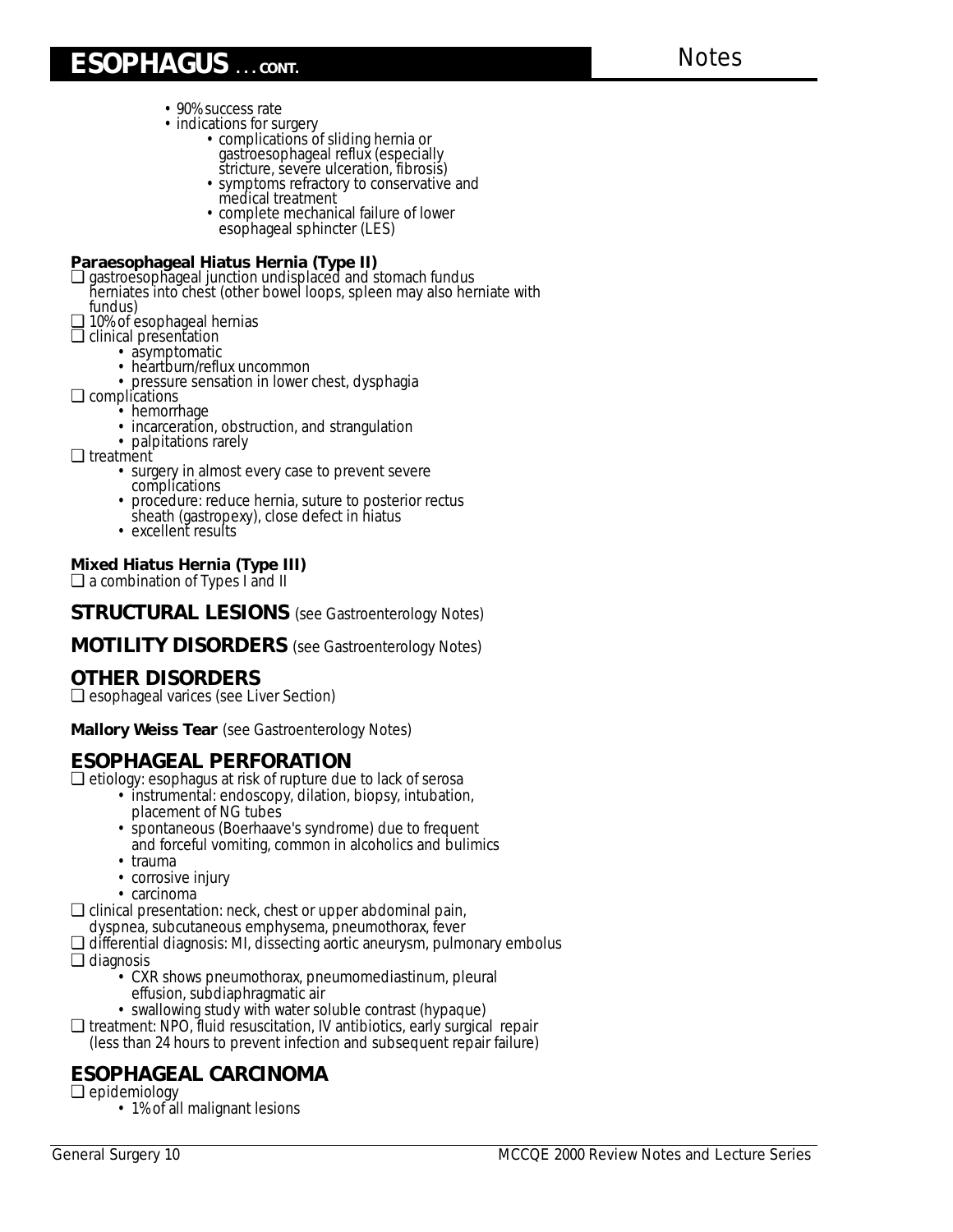## **ESOPHAGUS . . . CONT.**

Notes

- male:female = 3:1
- 50-60 years of age
- increased incidence in Blacks, especially squamous cell carcinoma ❏ risk factors
	- physical agents: alcohol, tobacco, nitrosamines, lye, radiation
	- structural: diverticula, hiatus hernia, achalasia
	-
- Barrett's epithelium (1-2 years by endoscopy and biopsy)<br>• chronic iron deficiency (Plummer-Vinson syndrome)<br>• upper 20-33%, middle 33%, lower 33-50%
- -
	- squamous cell carcinoma: 80-85% (mid-esophagus)
	- adenocarcinoma: 5-10% but incidence rising in U.S. up to 40-50% (lower esophagus) associated
	-
- 
- with Barrett's esophagus<br>□ clinical presentation<br>• frequently asymptomatic late presentation
	- often dysphagia, first for solids then liquids
	- weight loss, weakness
	- regurgitation and aspiration (aspiration pneumonia)
	- hematemesis, anemia
	- odynophagia then constant pain
	- tracheoesophageal, bronchoesophageal fistula
	- vocal cord paralysis
	- spread directly or via blood and lymphatics trachea (coughing), recurrent laryngeal nerves (hoarseness),
- 
- aorta, liver, lung, bone, celiac and mediastinal nodes ❏ diagnosis and investigations barium swallow first narrowing site of lesion (shelf or annular lesion)
	- esophagoscopy biopsy for tissue diagnosis and extent of tumour
- bronchoscopy for upper and mid esophageal lesions due to high incidence of spread to tracheobronchial tree<br>• CT scan: for staging adrenal, liver, lung, bone metastases <br>  $\Box$  treatment surgery
	-
- - - lower third
			- thoracic esophagectomy, pyloroplasty (or pyloromyotomy) and celiac lymph node resection
			- reconstruction of GI continuity with either
		- stomach or colon<br>• middle or upper third
			- esophagectomy extends to cervical esophagus
			- anastomosis performed through separate
			- neck incision
			-
		- check margins by frozen section during surgery contraindications: invasion of tracheobronchial tree or great
		- vessels, lesion > 10 cm
		- radiation
			- if unresectable, palliation (relief of dysphagia in
			-
		-
		-
		- chemotherapy<br>• alone, or pre and post-operatively<br>• multimodal combined chemotherapy, radiation and surgery<br>• palliative or cure, survival rates higher than surgery alone<br>• palliative treatment<br>• resection, bypass, dil
			- - ablation
	-
	- prognosis<br>• 5-8% operative death rate
		- 12% five-year survival (Stage I) post surgery
		- prognosis slightly better if squamous cell carcinoma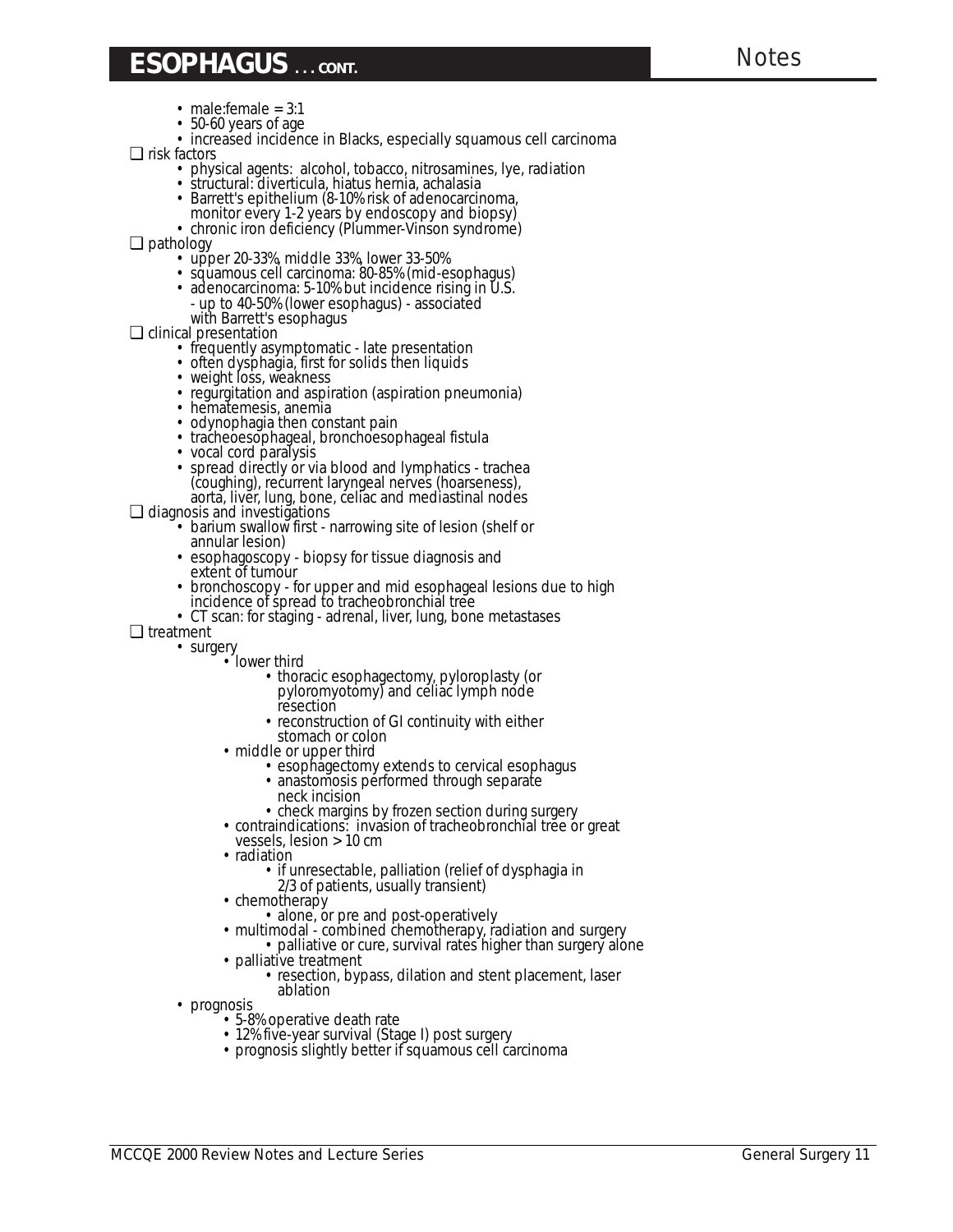## **STOMACH AND DUODENUM** Notes

# **GASTRIC ULCERS** (see Gastroenterology Notes) <br>□ surgical management<br>• rare due to H. *pylori* and medical treatment<br>□ indications for surgery

- 
- - unresponsive to medical treatment (may be malignant)
	- dysplasia or carcinoma
	- hemorrhage 3x risk of bleeding as compared to duodenal ulcers<br>• obstruction, perforation, penetration
	-
- 
- obstruction, perforation, penetration<br>□ procedures<br>• hemigastrectomy via Billroth I or Billroth II (see Figure 3)
	- always biopsy ulcer for malignancy
	- always operate if fails to heal completely, even if biopsy negative could be primary gastric lymphoma vagotomy and pyloroplasty only indicated in acid hypersecretion (rare)
	-

# **DUODENAL ULCERS** (see Gastroenterology Notes)<br>□ most within 2 cm of pylorus<br>□ complications • perforation usually if ulcer on anterior surface

- 
- - - sudden onset of pain and collapse<br>• acute abdomen, rigid, board-like
		-
		- no bowel sounds, ileus
		- initial chemical peritonitis followed by bacterial peritonitis
		- diagnosis: CXR free air under diaphragm (70% of patients)
		- treatment: oversew ulcer (plication) and omental patch
		- posterior penetration
			- into pancreas (elevated amylase)
			- constant mid-epigastric pain burrowing into back,
			- unrelated to meals
		- posterior hemorrhage
			- gastroduodenal artery involvement
			- initial resuscitation with crystalloids, blood transfusion for hypotension and hypovolemia
			- diagnostic and/or therapeutic endoscopy
			- (i.e. laser, cautery, injection)<br>• surgery if bleeding severe or recurrent
		- procedure: pyloroplasty, truncal vagotomy or vagotomy with antrectomy
		- gastric outlet obstruction
			- due to edema, spasm, fibrosis of pyloric channel
			- nausea and vomiting (undigested food, non-bilious),
			- dilated stomach, crampy abdominal pain
			- succussion splash
			- surgery after NG decompression and correction of hypochloremic, hypokalemic metabolic alkalosis
			-
			- procedure: vagotomy with antrectomy or
- $\Box$  surgical management
- indications: persistent bleeding > 8 units, rebleed in hospital, rare blood types, Jehovah's Witness, perforation, gastric outlet obstruction, intractable pain despite medical management ❏ procedures
- - truncal vagotomy and drainage via pyloroplasty
		-
		- best combination of safety and effectiveness<br>• 5-10% recurrence, but low complication rate
	- truncal vagotomy and antrectomy with Billroth I or II anastomosis
		- low recurrence ( less than 2%)
		- highest morbidity (dumping, diarrhea) and mortality
	-
	- highly selective vagotomy<br>• high recurrence rate (up to 25%)
- $\Box$  complications following surgery: recurrent ulcer, retained antrum, fistula (gastrocolic/gastrojejunal), dumping syndrome, anemia, postvagotomy diarrhea, afferent loop syndrome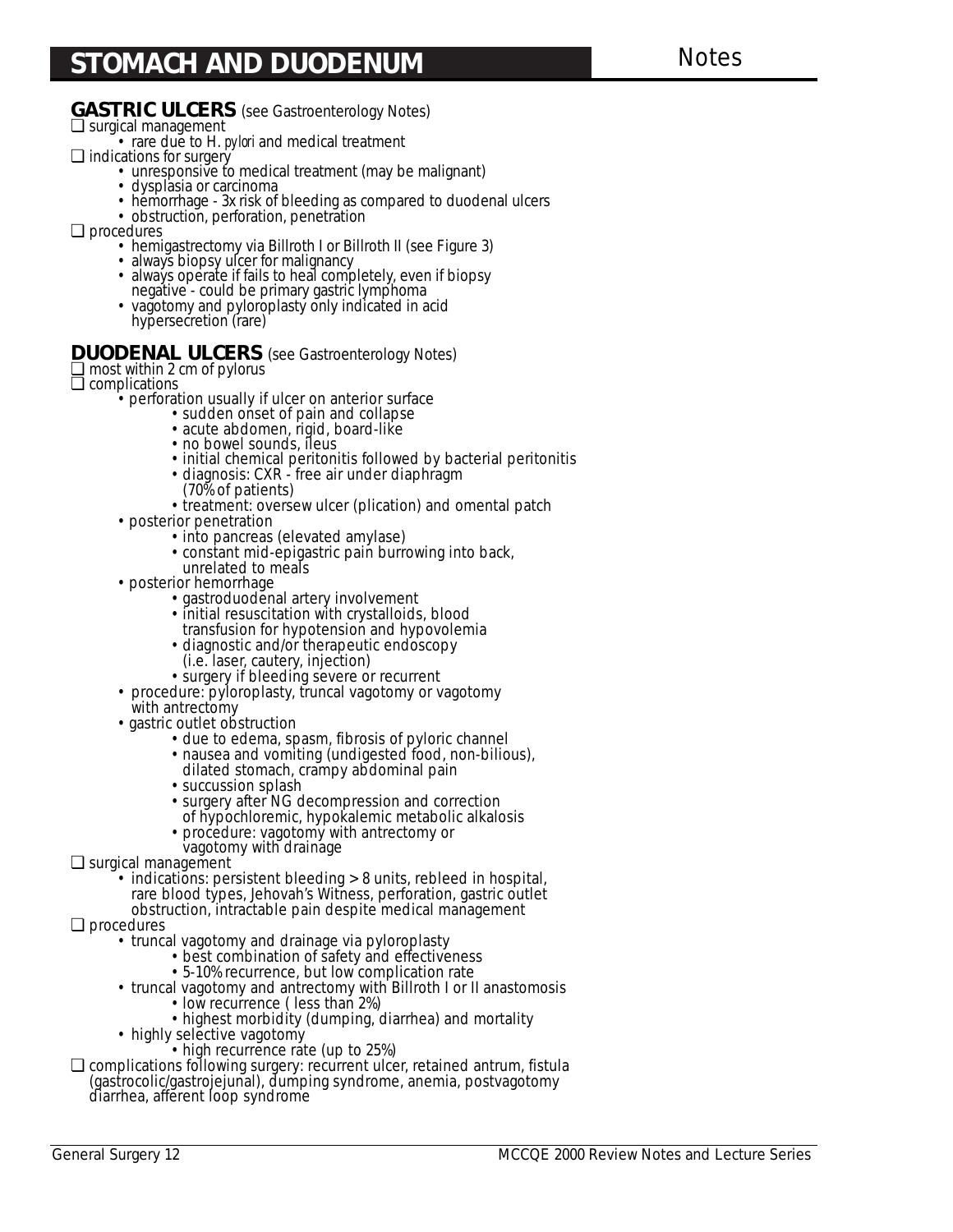## **STOMACH AND DUODENUM** ... cont. **Notes**

![](_page_12_Figure_2.jpeg)

*Drawings by Jackie Robers*

### **GASTRIC CARCINOMA**

Latif, A. Gastric Cancer Update on Diagnosis, Staging and Therapy. *Postraduate Medicine*. 1997:102(4):231-6.

- $\Box$  epidemiology<br>• male:female = 2:1
	-
	- most common age group 50-59 years
- decreased by  $2/3$  in past 50 years  $\Box$  risk factors
	- - smoking
		- alcohol
		-
		- smoked food, nitrosamines<br>• H. *pylori* causing chronic atrophic gastritis
		- pernicious anemia associated with achlorhydria and chronic atrophic gastritis
		- gastric adenomatous polyps
		- previous partial gastrectomy  $($  > 10 years post-gastrectomy)
		-
		- hypertrophic gastropathy<br>• hereditary nonpolyposis colon cancer
- 
- 
- □ pathology<br>• histology<br>• 92% adenocarcinoma (8% lymphoma, leiomyosarcoma)<br>• morphology Borrman classification<br>• polypoid (25%)
	- -
		- ulcerative (25%)
		- superficial spreading (15%)
		- linitis plastica (10%) diffusely infiltrating
		- advanced/diffuse (35%) tumour has outgrown<br>above 4 categories
		-
- 
- $\Box$  clinical presentation suspect when ulcer fails to heal or is on greater curvature of stomach and cardia
	- usually late onset of symptoms
	- insidious onset of: postprandial abdominal fullness, weight loss, anorexia, vague abdominal pain, dysphagia, hematemesis, epigastric mass (25%), hepatomegaly, fecal occult blood, iron-deficiency anemia, melena
	- rarely: Virchow's node (left supraclavicular node), Blumer's shelf (palpable mass in pouch of Douglas in pelvis), Krukenberg tumour (mets to ovary), Sister Mary Joseph nodule (umbilical nodule),
	- malignant ascites<br>• spread: liver, lung, brain
- 
- □ diagnosis EGD and biopsy, upper GI series with air contrast
	- (poor sensitivity if previous gastric surgery)
	- CT for distant metastases
- ❏ staging (see Table 2)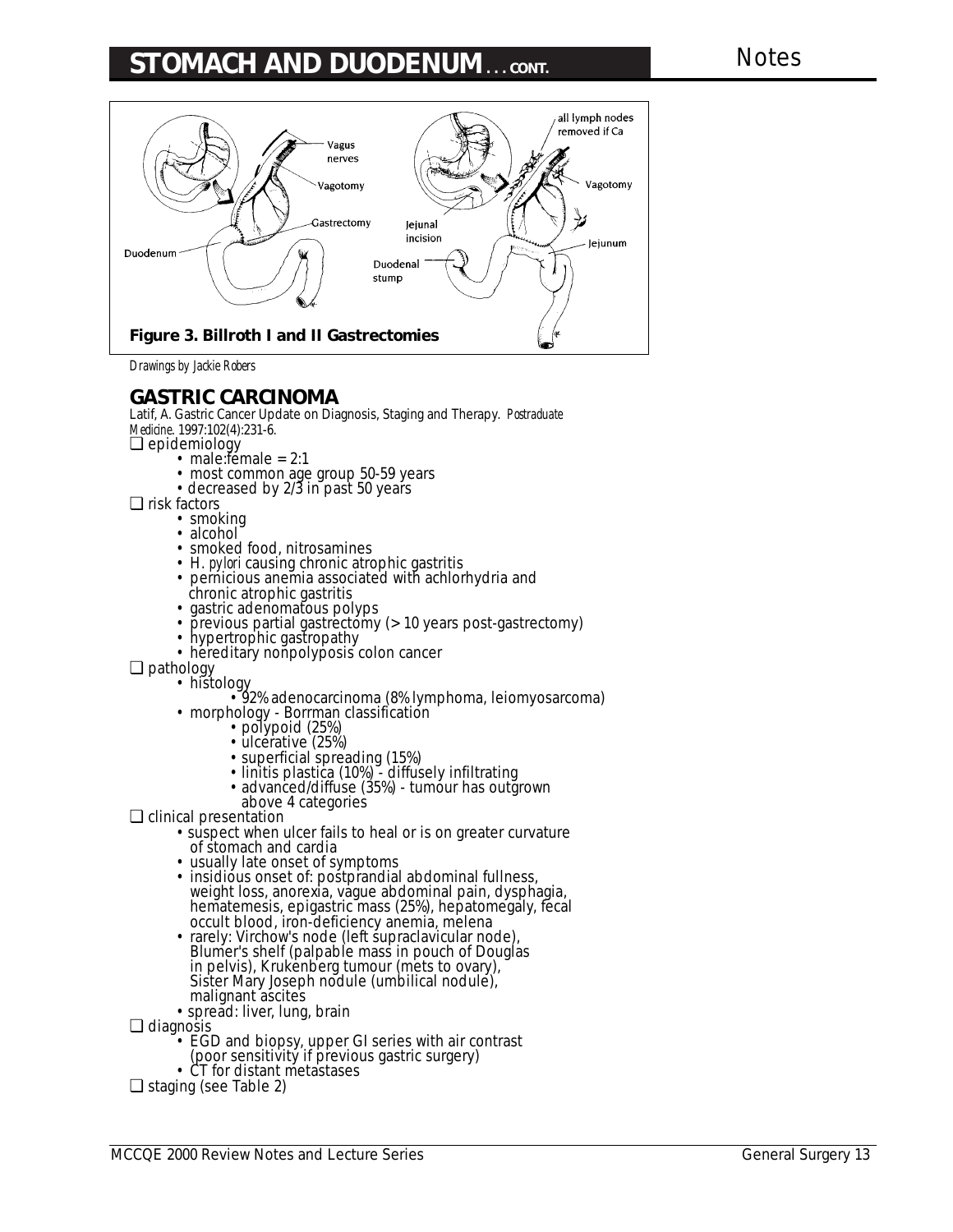## **STOMACH AND DUODENUM** ... cont. **Notes**

| <b>Table 2. Staging of Gastric Carcinoma</b> |                                                               |                                       |
|----------------------------------------------|---------------------------------------------------------------|---------------------------------------|
| <b>Stage</b>                                 | Criteria                                                      | <b>Prognosis</b><br>(5 year survival) |
|                                              | mucosa and submucosa                                          | 70%                                   |
|                                              | extension to muscularis propria                               | 30%                                   |
|                                              | extension to regional nodes                                   | 10%                                   |
|                                              | distant metastases or involvement<br>of continuous structures | $0\%$                                 |
| overall                                      |                                                               | 10%                                   |

#### **TNM CLASSIFICATION**

#### **Primary Tumour (T)**

- $\Box$  T<sub>1</sub> limited to mucosa and submucosa<br> $\Box$  T<sub>2</sub> extends into, but not through, serosa
- 
- ❏ T2 extends into, but not through, serosa ❏ T3 through serosa, does not invade other structures ❏ T4 through serosa and invades contiguous structures
- 

- 
- **Nodal Involvement (N)**<br>
□ No no lymph nodes involved<br>
□ N<sub>1</sub> involvement of nodes within 3 cm of the primary tumour ❏ N0 no lymph nodes involved ❏ N1 involvement of nodes within 3 cm of the primary tumour ❏ N2 involvement of nodes more than 3 cm from primary tumour which are removable at operation, including those along left
- 
- gastric, splenic, celiac and common hepatic arteries ❏ N3 involvement of intra-abdominal lymph nodes not removable at operation including para-aortic, hepatoduodenal, retropancreatic, operation including para-aortic, hepatoduodenal, retropancreatic, and mesenteric

#### **Distant Metastasis (M)**

- ❏ M0 no known distant metastasis
- ❏ M1 distant metastasis present

| Table 3. American Joint Committee on Cancer's<br><b>Stage Grouping of Gastric Cancer</b> |                  |                           |                |
|------------------------------------------------------------------------------------------|------------------|---------------------------|----------------|
| <b>Stage</b>                                                                             |                  | <b>TNM Classification</b> |                |
| 0                                                                                        | T <sub>1</sub> S | N0                        | M0             |
| IA                                                                                       | T1               | N0                        | M0             |
| IB                                                                                       | T1               | N1                        | M0             |
|                                                                                          | T <sub>2</sub>   | N <sub>0</sub>            | M0             |
| Π                                                                                        | T1               | N <sub>2</sub>            | M0             |
|                                                                                          | T <sub>2</sub>   | N <sub>1</sub>            | M <sub>0</sub> |
|                                                                                          | T3               | N <sub>0</sub>            | M0             |
| ШA                                                                                       | T <sub>2</sub>   | N <sub>2</sub>            | M0             |
|                                                                                          | T3               | N <sub>1</sub>            | M <sub>0</sub> |
|                                                                                          | T4               | N0                        | M0             |
| <b>THB</b>                                                                               | T3               | N <sub>2</sub>            | M0             |
|                                                                                          | T4               | N1                        | M0             |
| IV                                                                                       | T4               | N <sub>2</sub>            | M0             |
|                                                                                          | Any T            | Any N                     | M1             |

 $\Box$  treatment: surgery for adenocarcinoma • proximal lesions

- total gastrectomy and esophagojejunostomy (Roux-en-Y) include lymph node drainage to clear celiac axis
- 
- (may require splenectomy) distal lesions
- - distal radical gastrectomy (wide margins, en bloc
	-
- 
- palliation<br>• gastric resection to decrease bleeding and to
- relieve obstruction thus enabling the patient to eat<br>• overall 5 year survival 10%<br>• lymphoma
- - chemotherapy  $\pm$  surgery  $\pm$  radiation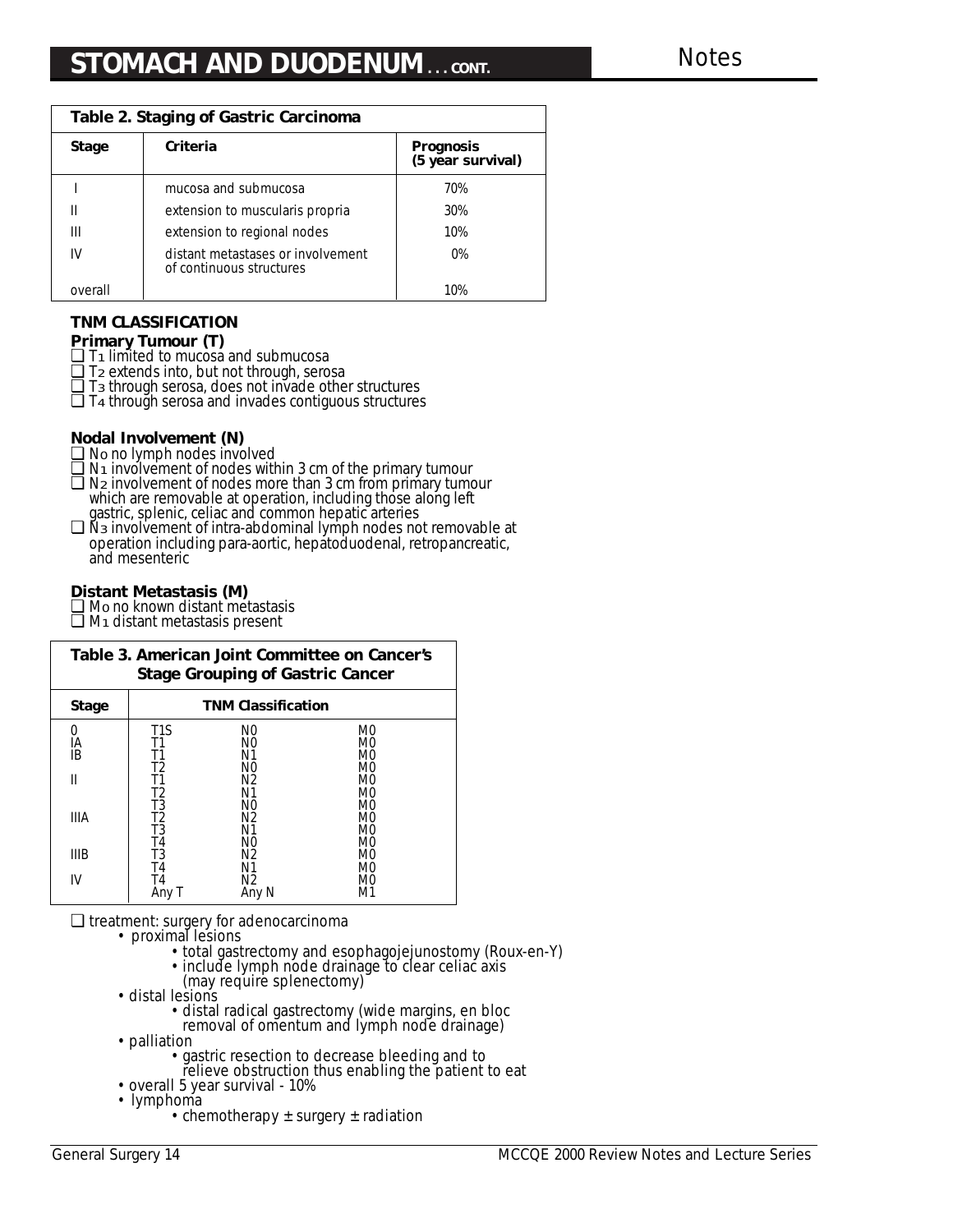## **COMPLICATIONS OF GASTRIC SURGERY**

- anesthetic reaction
- post-op complications ❏ specific
- - alkaline reflux gastritis
		- duodenal contents reflux into stomach
		- common postgastrectomy (25%)
		- postprandial epigastric pain, nausea, vomiting, weight loss, anemia
		- diagnosis: endoscopy and biopsy (gastritis, bile reflux)
		- treatment: conversion of Billroth I or II to Roux-en-Y anastomosis
	- afferent loop syndrome occurs with Billroth II
		- early postprandial distention, pain, nausea, bilious vomiting
		- caused by intermittent mechanical obstruction and distension of afferent limb
		- treated by increasing drainage of afferent loop
		- by conversion to Roux-en-Y
	- dumping syndrome
		- seen in postgastrectomy patients
		- early caused by hypertonic chyme release into small bowel resulting in fluid accumulation and jejunal distention
		- late due to large glucose load leading to large insulin release and hypoglycemia
		- post-prandial symptoms: epigastric fullness or pain, nausea, palpitations, dizziness, diarrhea, tachycardia
		- treatment: low carbohydrate, high fat and protein diet, delay gastric emptying by interposition of antiperistaltic jejunal loop between stomach and small bowel
		- treatment: small snack 2 hours after meals
	- postvagotomy diarrhea (up to 25%)
		- usually improves

## **BOWEL OBSTRUCTION**

## **SMALL BOWEL OBSTRUCTION**

- ❏ etiology adhesions (60%) in patient with prior
	- abdominal operations
	- hernias  $(15%)$ <br>• neoplasms  $(15%)$
	-
- $\Box$  also associated with
	- cystic fibrosis
	- SMA syndrome
	- annular pancreas
	- volvulus
	-
	- inflammatory lesions: Crohn's, radiation enteritis/stricture
- 
- foreign body (bezoars, barium, worms)<br>
□ clinical presentation<br>
 non-strangulating obstruction proximal, middle, or distal<br>
 proximal obstruction<br>
 profuse early vomiting (often bilious) dehydration<br>
 profuse earl
	- -
		- colicky abdominal pain
		- minimal abdominal distension
		- middle level obstruction
			- moderate vomiting after onset of pain
			- abdominal distension
			- intermittent colicky pain<br>• obstipation
			-
		- distal obstruction
			- late feculent vomiting
				- marked abdominal distension and peristaltic rushes
				- obstipation, variable pain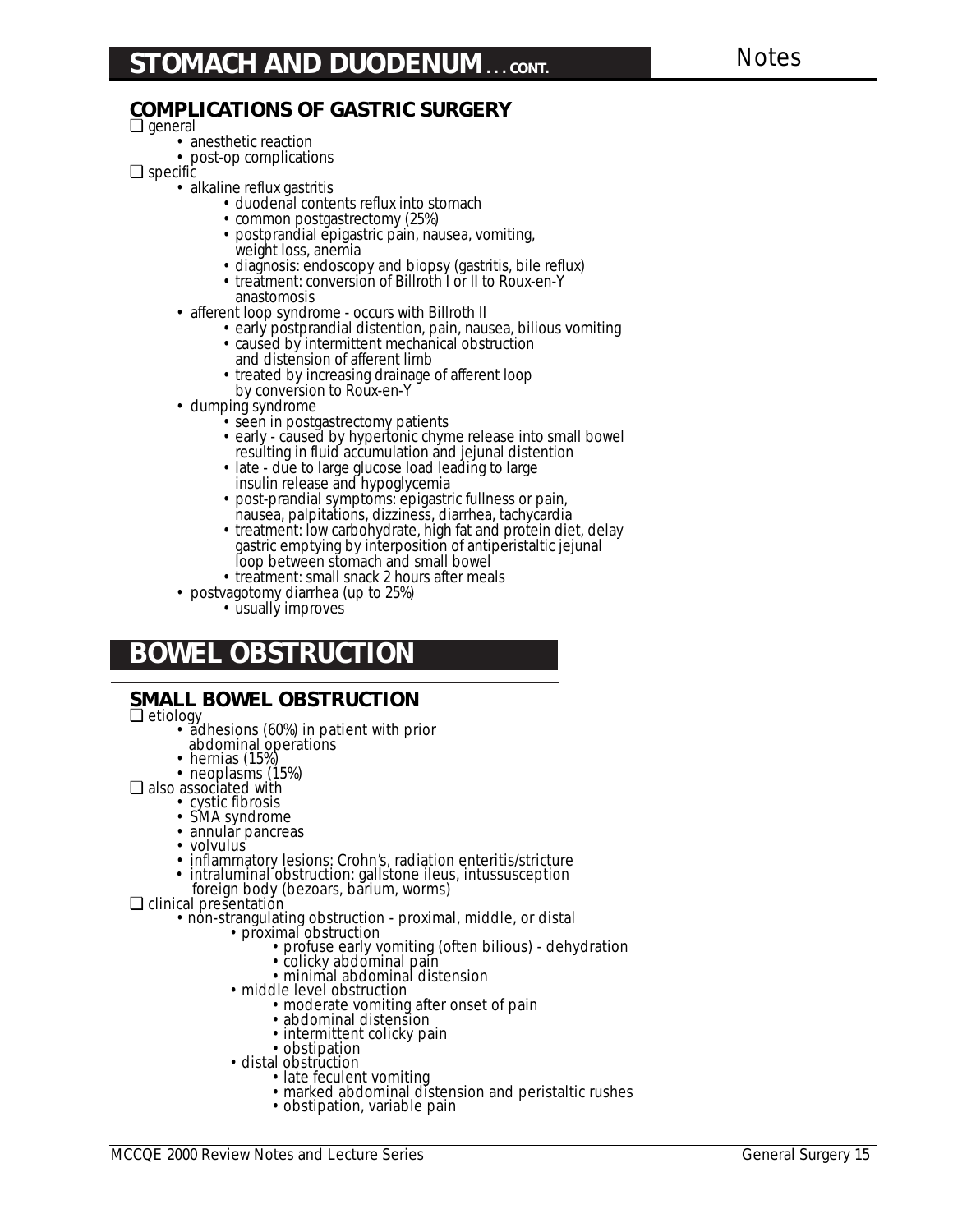- strangulating **surgical emergency** impaired blood supply, leads to necrosis
	- early shock
	- fever + increased WBC count
	- cramping pain turns to continuous ache
	- vomiting gross or occult blood<br>• abdominal tenderness or rigidity
	-

## □ radiological **(see Colour Atlas C1)** • CXR, abdominal x-ray (3 views)

- dilated edematous loops of small bowel (ladder pattern plica circularae) air-fluid levels
- -

• colon often devoid of gas unless only partial obstruction ❏ laboratory • normal early

- -
	- hemoconcentration
	- leukocytosis (marked in strangulation)
	- increased amylase
	- metabolic alkalosis —> proximal SBO
	- metabolic acidosis  $\rightarrow$  bowel infarction
- ❏ treatment
	- 1) NG tube to relieve vomiting and abdominal distention
	- stabilize vitals, fluid and electrolyte resuscitation
	- 3) if partial SBO (i.e. if passage of stool, flatus) ––> conservative
- 4) if complete SBO (obstipation) ––> surgery (cannot rule out strangulation)<br>5) trial of medical management may be indicated in Crohn's, recurrent small bowel obstruction, carcinomatosis<br> $\Box$  prognosis
	-
	-
- 
- mortality: non-strangulating 2%, strangulating 8% (25% if > 36 hours)<br>
 open perforation<br>
 open perforation
	-
	- septicemia
	- hypovolemia

#### **Table 4. Small Bowel Obstruction vs. Paralytic Ileus**

|                      | <b>Small bowel obstruction</b>                       | <b>Paralytic ileus</b>                          |
|----------------------|------------------------------------------------------|-------------------------------------------------|
| nausea and vomiting  | $\overline{+}$                                       | $\,{}^+$                                        |
| abdominal distention |                                                      | $\overline{+}$                                  |
| obstipation          | $\div$                                               | $\overline{+}$                                  |
| abdominal pain       | crampy                                               | minimal or absent                               |
| bowel sounds         | normal, increased                                    | absent, decreased                               |
| AXR                  | ladder pattern, air fluid levels,<br>no gas in colon | gas present throughout<br>small and large colon |

### **LARGE BOWEL OBSTRUCTION**

❏ etiology

- colon carcinoma 60%
- diverticulitis 20%
- volvulus 5%
- ❏ other causes of large bowel obstruction
	- IBD
	- benign tumours
	- fecal impaction/foreign body
	- adhesions
	- hernia (especially sliding type)
	- intussusception (children)
	- endometriosis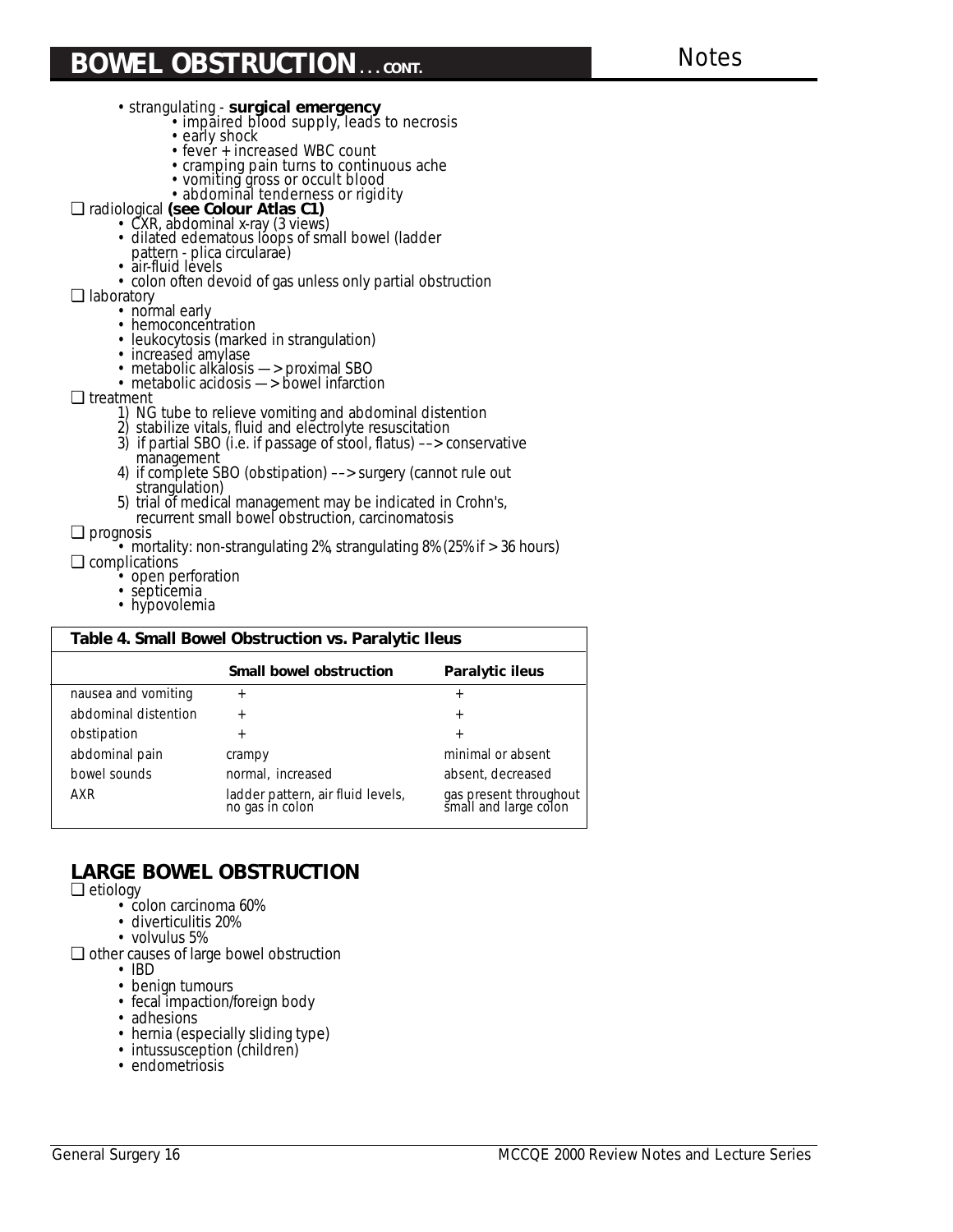## **BOWEL OBSTRUCTION** ... cont. **1999 1001 1001 2003**

#### ❏ clinical presentation

- slower in onset, less pain, later onset of vomiting, less fluid electrolyte disturbance than small bowel obstruction
- crampy abdominal pain in hypogastrium
- continuous, severe abdominal pain in ischemia, peritonitis
- distension, constipation, obstipation, anorexia
- nausea and late feculent vomiting
- high-pitched (borborygmi) or absent bowel sounds
- may have visible peristaltic waves
- open loop (safe):10-20%
	- incompetant ileocecal valve allows relief of colonic pressure as contents reflux into ileum
- closed loop (dangerous): 80-90%
	- ileocecal valve competent, allowing build up of colonic pressures to dangerous level
	- compromise of lymphatic, venous and arterial circulation —> infarction
	- cecum at greatest risk of perforation due to Laplace's
	- Law (Pressure = wall tension/radius) • high risk of perforation if cecum diameter  $>$  12 cm on  $\overline{A}$ XR
	- suspect impending perforation in the presence of tenderness over the cecum
	- if obstruction at ileocecal valve --> symptoms of SBO

#### ❏ diagnosis

- x-ray: "picture frame" appearance
- hypaque enema
- do not use contrast may become inspissated and convert partial to complete LBO
- ❏ treatment
	- goal: decompression to prevent perforation
	- correct fluid and electrolyte imbalance
	- surgical correction of obstruction (usually requires temporary colostomy)
	- volvulus: sigmoidoscopic decompression or barium enema followed by operative reduction if unsuccessful
- ❏ prognosis
	- dependent upon age, general medical condition, vascular impairment of bowel, perforation, promptness of surgical management
- ❏ mortality
	- overall: 20%
		- cecal perforation: 40%
- ❏ Ogilvie's syndrome: pseudo-obstruction, distention of colon without mechanical obstruction
	- associations: long term debilitation, chronic disease, immobility, narcotic use, polypharmacy, recent orthopedic surgery, post-partum
	- diagnosis: cecal dilatation on AXR, if diameter > 12 cm, largely increased risk of perforation
	- treatment: decompression with enema, if unsuccessful, decompression with colonoscope, nasogastric tube, rectal tube; if perforation or ischemia, surgery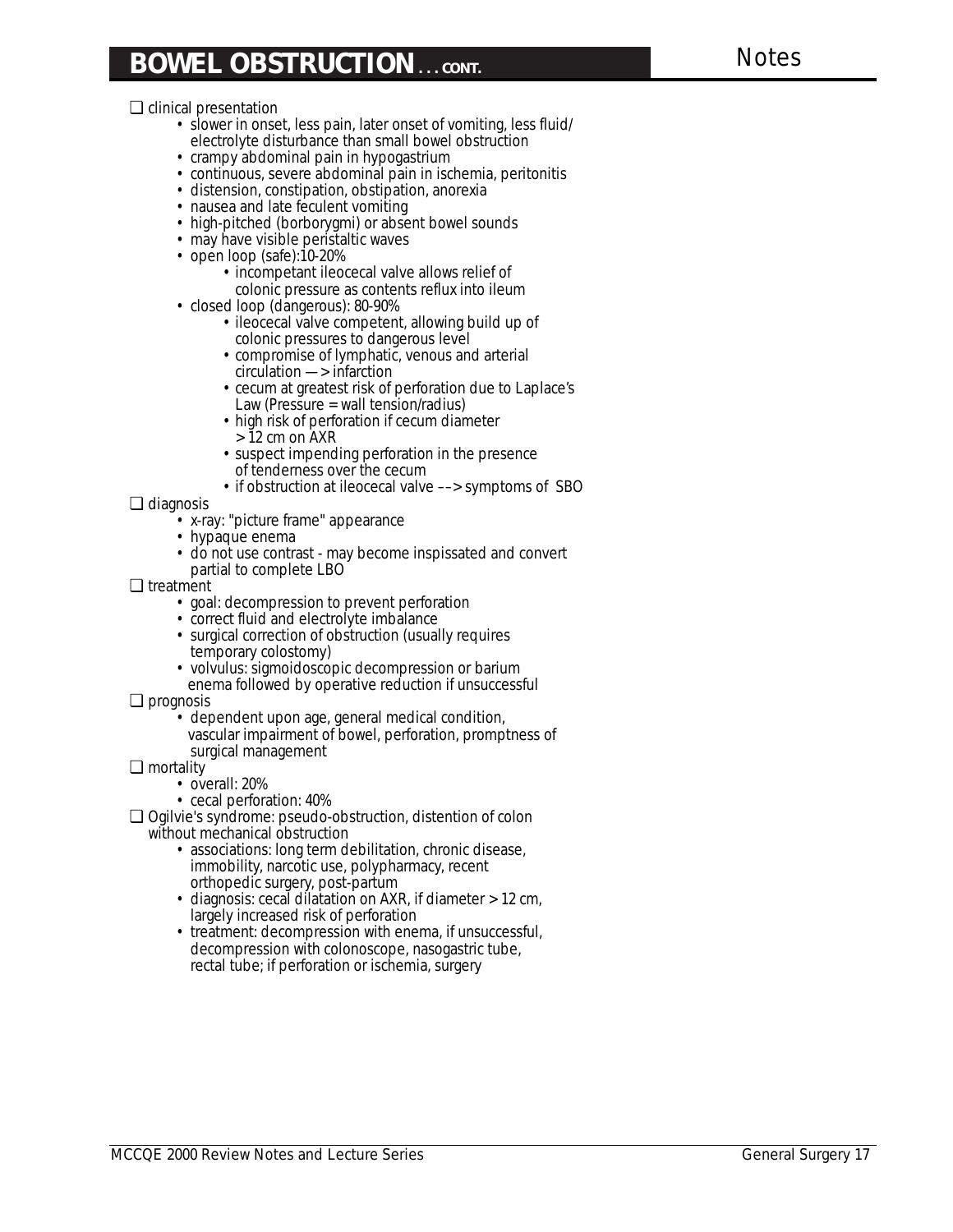## **SMALL INTESTINE** Notes

## **TUMOURS OF SMALL INTESTINE**<br>  $\Box$  very rare (1-5% of GI tumours)

- 
- □ usually present with bleeding and obstruction often because of intussusception

- **Benign**<br> **a** usually asymptomatic
- 
- ❏ usually asymptomatic ❏ 10 times more common than malignant ❏ most common sites: terminal ileum, proximal jejunum ❏ types• polyps• adenomatous, villous rare
	- - -
		- familial adenomatous polyposis multiple intestinal polyps in association with desmoid tumours, mandible or skull osteomas, sebaceous cysts<br>• malignant degeneration of polyps common
			-
		- hamartomatous overgrowth and abnormal arrangement of normal cells
			- - associated with Peutz-Jegher's syndrome multiple polypoid hamartomas and
					- mucocutaneous pigmentation (perioral,
					- also on palms of hands and soles of feet)
					- rarely malignant
					- autosomal dominant inheritance<br>• treatment: surgical
					-
		-
		- juvenile polyps other (e.g. leiomyomas, lipomas, adenomas, hemangiomas, etc...)

## **Malignant**<br> **<u>I</u>** types

- - adenocarcinoma 40%
	- carcinoid 50%
	-
	- lymphoma 20%<br>• other (e.g. sarcoma, metastases)
- other (e.g. sarcoma, metastases) ❏ adenocarcinoma (most common primary tumour of small intestine) 40-50% in duodenum, incidence decreases distally
	-
	- higher risk in Crohn's disease
	- 80% metastatic at time of operation
	- 5 year survival 25%
	- often asymptomatic, can cause SBO
- diagnosis small bowel follow through or enteroclysis ❏ carcinoid
- - enterochromaffin cell origin (APUDoma: amine precursor uptake and decarboxylation), may be associated with MEN I and II
	- often slow-growing
	- sites (prognosis related to size) appendix 46%
		-
		- distal ileum 28%
		-
		- rectum-17%<br>• lung, breast
	-
	- lung, breast clinical presentation crampy abdominal pain, bleeding, obstruction • carcinoid syndrome (< 10%): requires liver involvement, +/– mets to bronchi, ovaries, testes; secretes serotonin, kinins and vasoactive peptides directly to systemic circulation (normally inactivated by the liver)
		- results in hot flushes, diarrhea, bronchoconstriction (wheezing), hypotension (vascular collapse), and tricuspid and/or pulmonic valve insufficiency<br>(collagen deposition)
	- diagnosis: most found at surgery for obstruction or appendectomy, elevated 5-HIAA (breakdown product of serotonin) in urine, or increased 5-HT in blood
	- treatment: resect tumour and mets, +/– chemotherapy, treat carcinoid syndrome (steroids, histamine, octreotide) metastatic risk 2% if size < 1 cm, 90% if > 2 cm
	-
	- 5 year survival 70% unless liver mets (20%)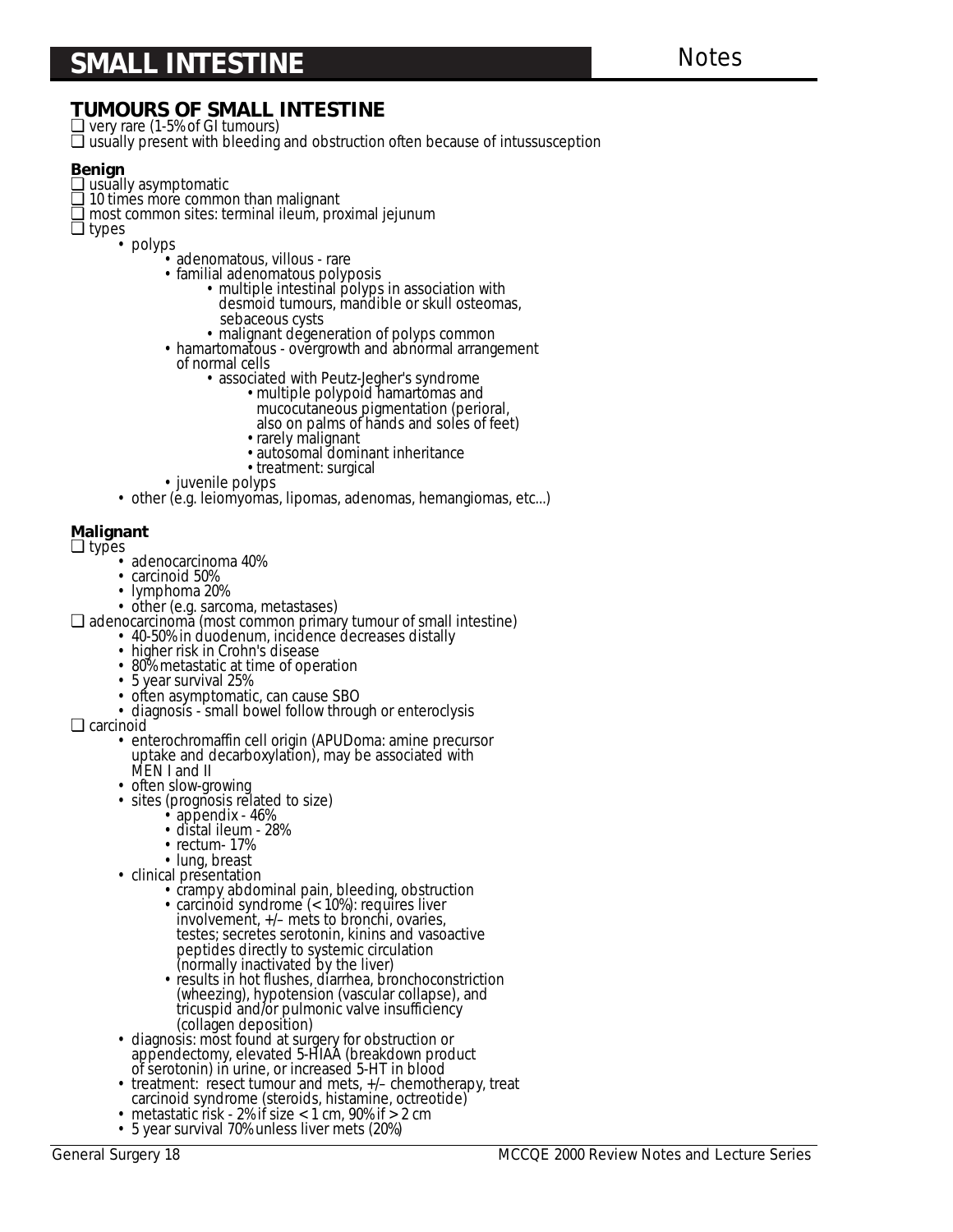## **SMALL INTESTINE** ... . CONT. **EXAMPLE 2008 RODER**

- ❏ lymphoma proximal jejunum in patients with celiac disease
	- usually distal ileum
	- clinically: perforation followed by obstruction or bleeding
	- presents as fever, malabsorption, abdominal pain
	- treatment
		- low grade: chemotherapy with cyclophosphamide
		-
		- high grade: surgical resection, radiation<br>• palliative: somatostatin, doxorubicin
	- prognosis:  $65-80\%$  overall;  $95\%$  if localized
	- survival: 40% at 5 years

### **MECKEL'S DIVERTICULUM**

- ❏ persistent vitelline duct remnant on antimesenteric border of ileum;
- can contain small intestinal, gastric, colonic, pancreatic mucosa ❏ most common diverticulum of GI tract
- 
- ❏ rule of 2's: 2% of the population; symptomatic in 2% of cases; found within 2 feet (10-90 cm) of the ileocecal valve
- ❏ clinical presentation: bleeding, obstruction, inflammation
- painless bleeding due to peptic ulceration of heterotropic<br>gastric mucosa (50% of patients < 2 years old)<br> $\Box$  investigations<br>• technetium Tc99 can localize bleeding ectopic gastric mucosa<br> $\Box$  treatment: fluid and elec
- -
- 

## **APPENDIX**

## **APPENDICITIS**<br><sup>[]</sup> epidemiology

- - 6% of population
	- 80% between 5-35 years of age
- atypical presentation in very young and very old <br>□ pathogenesis luminal obstruction of appendix
- - - children to young adult: hyperplasia of submucosal
		- lymphoid follicles
		- adult: fecolith
		- more rarely: tumour, stricture, foreign body
		- obstruction —> bacterial overgrowth —> inflammation/swelling —> ischemia—> gangrene/perforation
		-
- 
- —> ischemia—> gangrene/perforation ❏ clinical presentation only reliable feature is progression of signs and symptoms
	- low grade fever
	- vague mid abdominal discomfort or crampy pain
	- anorexia, nausea and vomiting after pain starts
	- migration of pain to RLQ (localized)
	- tenderness at McBurney's point, RLQ on rectal exam
- positive Rovsing's sign, rebound tenderness, psoas sign, obturator sign ↓ diagnosis<br>
 mild leukocytosis with left shift unless perforation
- -
	- mild leukocytosis with left shift unless perforation<br>• x-rays: usually nonspecific; free air if perforated, look for calculus
	- consider CT scan
- consider pelvic U/S or laparoscopy in female ❏ treatment
- - surgical (possible laparoscopy)
	- the decision to operate is acceptable even if only 70-80% are found to have true appendicitis
	- need to be aggressive, especially in young females since
	- perforation may cause infertility due to tubal damage
- morbidity/mortality 0.6% (uncomplicated), 5% if perforated <br>
 perforation 25-30%
- - -
		- more common at extremes of age
		- increase in fever and pain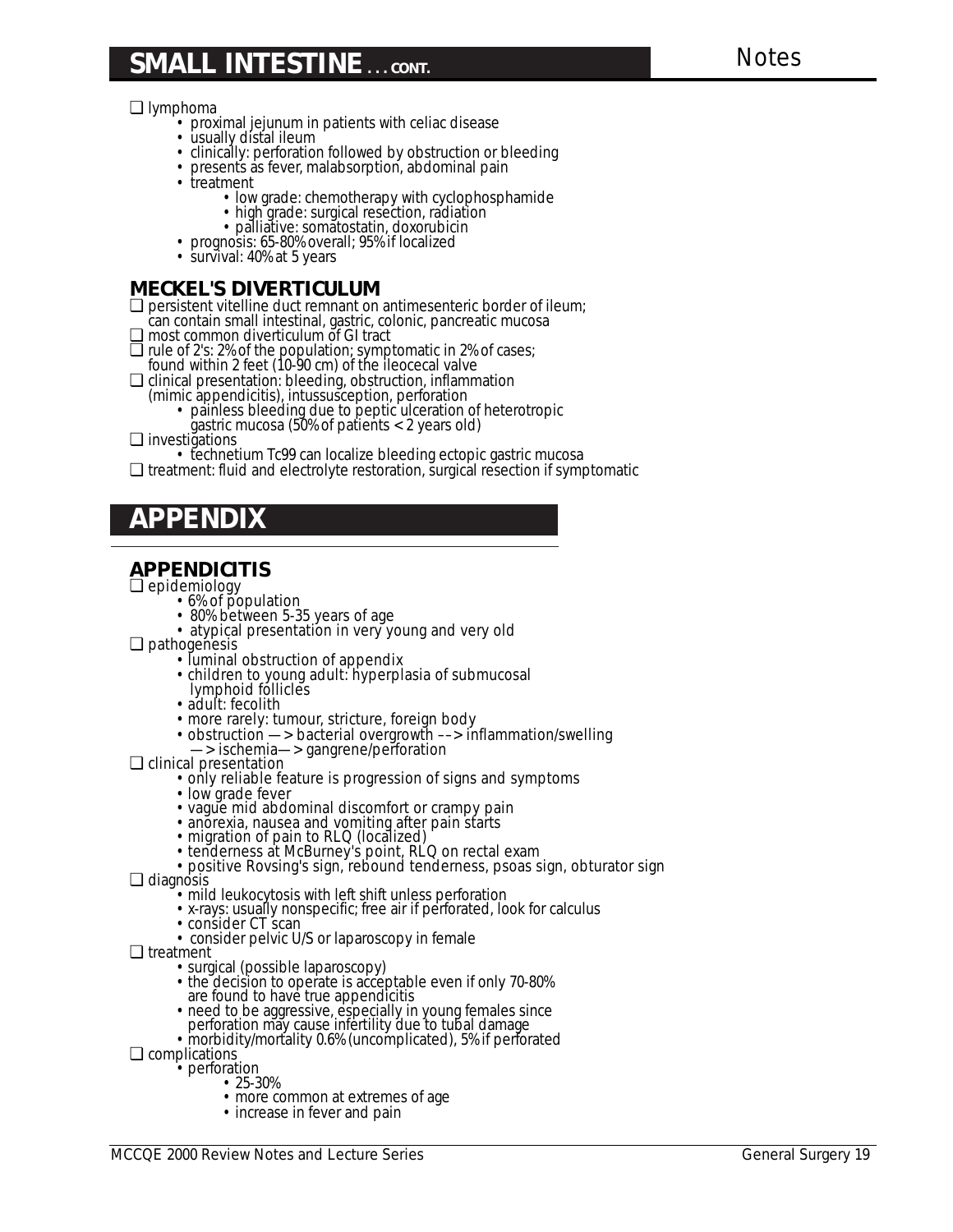## **APPENDIX** Notes **. . . CONT.**

- peritonitis: local (if walled-off by omentum) or generalized<br>• appendiceal abscess (phlegmon)
- 
- appendiceal abscess (phlegmon)<br>• presents as appendicitis plus RLQ mass
	- diagnosis by U/S or CT
	- interval appendectomy (6 weeks) as needed after optimal preparation (aspiration, antibiotics)

### **TUMOURS OF THE APPENDIX (rare)**

#### ❏ benign

- most common type
- usually an incidental finding<br>
□ malignant<br>
 carcinoid tumours
- - - appendix is the most common location • may produce carcinoid syndrome with liver metastases
		- treatment: appendectomy if  $< 2$  cm and not extending into serosa; right hemicolectomy if > 2 cm or obvious nodal involvement or base of
	- appendix involved adenocarcinoma
		- 50% present as acute appendicitis
		- spreads rapidly to lymph nodes, ovaries,
		- and peritoneal surfaces<br>• treatment: right hemicolectomy
		-
	- malignant mucinous cystadenocarcinoma<br>• usually present as abdominal distension and pain
		- treatment: appendectomy
		- prognosis: local recurrence is inevitable, mortality 50% at 5 years

## **INFLAMMATORY BOWEL DISEASE**

#### **CROHN'S DISEASE** (see Gastroenterology Notes) **(see Colour Atlas C4)**

#### **Surgical Management**

❏ intervention required in 70-75% of patients when complications arise ❏ goal of surgery is to conserve bowel - resect as little as possible ❏ indications

- 
- - SBO due to stricture and inflammation ~ indication in 50% of surgical cases
	- fistula: enterocolic, vesicular, vaginal, cutaneous abscess
- less common indications —> perforation, hemorrhage, intractable disease (toxic megacolon), failure to thrive (especially children), perianal disease ❏ procedures
- - palliative, not curative
		- ileocecal resection with incidental appendectomy (unless base of appendix involved)
		- strictureplasty widens lumen in chronically scarred bowel
		- exclusion bypass bypass unresectable inflammatory
- mass, but later risk of cancer in excluded segment ❏ complications
- - short gut syndrome (diarrhea, steatorrhea, malnutrition)
	- fistulas
	- biliary stones (due to decreased bile salt absorption leading to increased cholesterol precipitation)
	- kidney stones (due to loss of  $Ca++$  in diarrhea leading to
- increased oxalate absorption and hyperoxaluria ––> stones) ❏ prognosis
	- recurrence rate at 10 years: ileocolic (50%), small bowel (50%), colonic (40-50%)
	- 80-85% of patients who need surgery lead normal lives
	- mortality 15% at 30 years
	- re-operation at 5 years: primary resection 20%, bypass 50%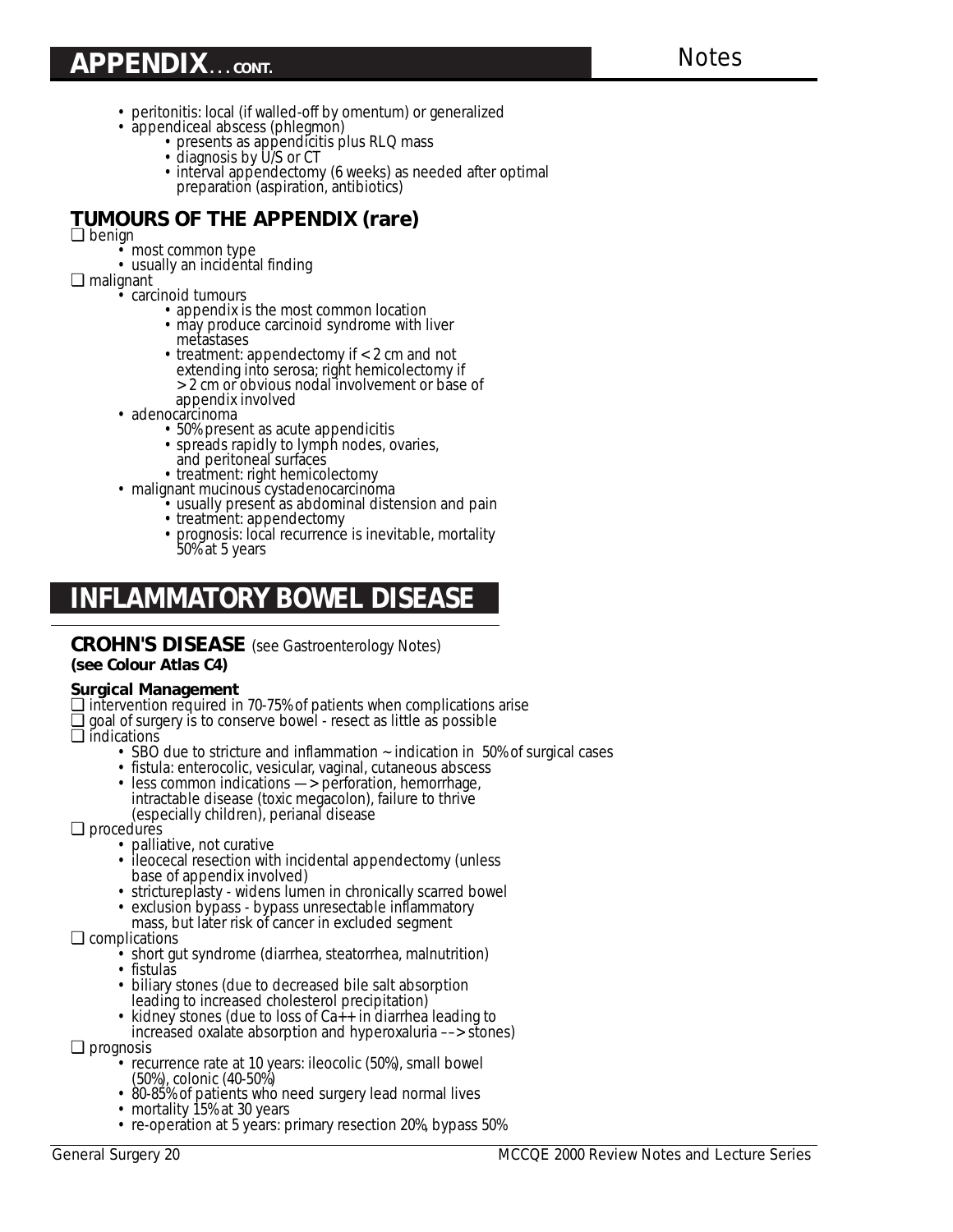## **INFLAMMATORY BOWEL DISEASE...cont.** Notes

#### **ULCERATIVE COLITIS** (see Gastroenterology Notes) **(see Colour Atlas C5)**

#### **Surgical Management**

❏ indications

- emergency<br>• hemorrhage
	-
	- obstruction
	- perforation
- toxic megacolon leading cause of death in UC, 40% of cases fatal elective
- - poor control, unable to taper steriods
- cancer risk • failure to thrive in children
- - if emergency: total colectomy and ileostomy, rectal preservation
	- proctocolectomy and ileoanal anastomosis (operation of choice)
- proctocolectomy with permanent ileostomy for patients<br>not candidates for ileoanal procedure<br> $□$  prognosis<br>• mortality: 5% over 10 years
- -
	- 2% mortality with elective surgery<br>• 8-15% mortality with emergency surgery
	-
- $\Box$  total proctocolectomy will completely eliminate risk of cancer

## **LARGE INTESTINE**

#### **DIVERTICULAR DISEASE (see Colour Atlas C3)**

- ❏ terminology
	- diverticulum abnormal sac or pouch protruding from the wall of a hollow organ
	- diverticulosis presence of diverticula
- ❏ epidemiology
	- 35-50% of general population (M=F)
	- 95% involve sigmoid colon
	- majority are asymptomatic (approximately 80%)
	- higher incidence in Western countries, related to low fibre content in diet
- ❏ pathogenesis
	- related to high intraluminal pressure and defects in the colonic wall
	- fibre-deficient diet increases gut transit time, causes hypertrophy of muscle wall which occludes GI lumen and causes increased pressure
	- muscle wall weakness from aging and illness
	- diverticula occur at greatest area of weakness, most commonly at the site of penetrating vessels, therefore increased risk of hemorrhage
	- left sided (false) diverticula contain only mucosal and submucosal layers (acquired)
	- right sided (true) diverticula = contains all layers (congenital)
- ❏ clinical presentation
	- asymptomatic (80%), recurrent abdominal pain (usually LLQ), constipation, diarrhea, or alternating bowel habits
	- bleeding 2/3 of all massive lower gastrointestinal bleeds
	- diverticulitis
- ❏ treatment
	- medical: high fibre diet, education, reassurance
	- surgical: treat massive hemorrhage or rule out carcinoma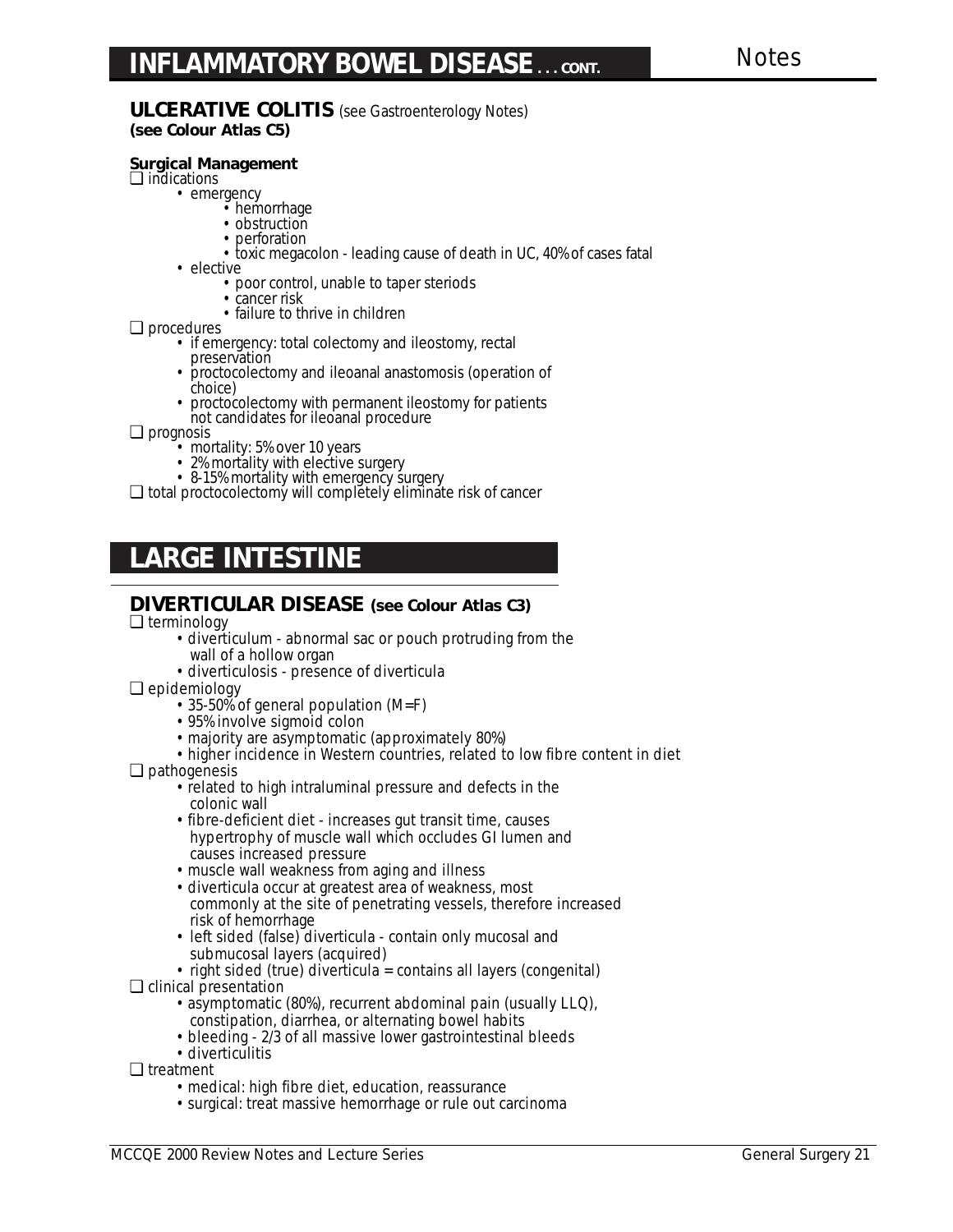## **LARGE INTESTINE** Notes **. . . CONT.**

![](_page_21_Picture_3.jpeg)

*Drawing by Myra Rudakewich*

#### **Diverticulitis**

- ❏ inflammation secondary to perforation or infection of diverticula ❏ often involves sigmoid colon ❏ clinical presentation left lower quadrant (LLQ) pain and tenderness, palpable
- 
- - mass if phlegmon or abscess
	- constipation or frequent defecation common
	- occult or gross blood in stool less common
	- low-grade fever, leukocytosis
	- like a left-sided appendicitis
	- dysuria if inflammation adjacent to bladder
	-
- -
- pneumaturia, fecaluria if colovesical fistula<br>
□ investigations<br>
 plain film x-ray<br>
 localized diverticulitis: ileus, thickened wall, small bowel obstruction, partial colonic obstruction
	- free air may be seen in 30% with perforation and
	-
	- barium enema contraindicated during an acute attack<br>• risk chemical peritonitis
		- may interfere with subsequent investigations
		-
	-
	- (colonscopy) and treatment (anastomosis) can use hypaque water soluble saw-tooth pattern (colonic spasm)
		- trickle of contrast out of colon
		-
	- abscess cavities or sinus tracts<br>• sigmoidoscopy/colonoscopy
		- not during an acute attack
		- mucosal edema, erythema —> cannot advance scope
		-
- CT scan
- ❏ treatment
	- conservative and medical (50% resolve)
		- localized (omentum has walled-off area)
		- NPO, IV, NG tube, and antibiotics (clindamycin, metronidazole)
		-
		-
	- analgesia<br>• observe every 2-4 hours<br>• surgical indications for diverticulitis
		- complications *•* sepsis (secondary to perforation, abscess), hemorrhage, fistula (vesical, vaginal, cutaneous), obstruction (extra-luminal abscess, chronic fibrosis)
		- recurrent inflammation, persistent pain or mass,
		- right sided diverticulitis, age < 40, clinical deterioration within 48 hours, rule out cancer
	-
	- surgical procedures resection with colostomy and closure of distal rectal stump (Hartmann procedure), re-anastomosis 3 months later
		- sigmoidectomy and primary colorectal anastomosis
		- is an alternative procedure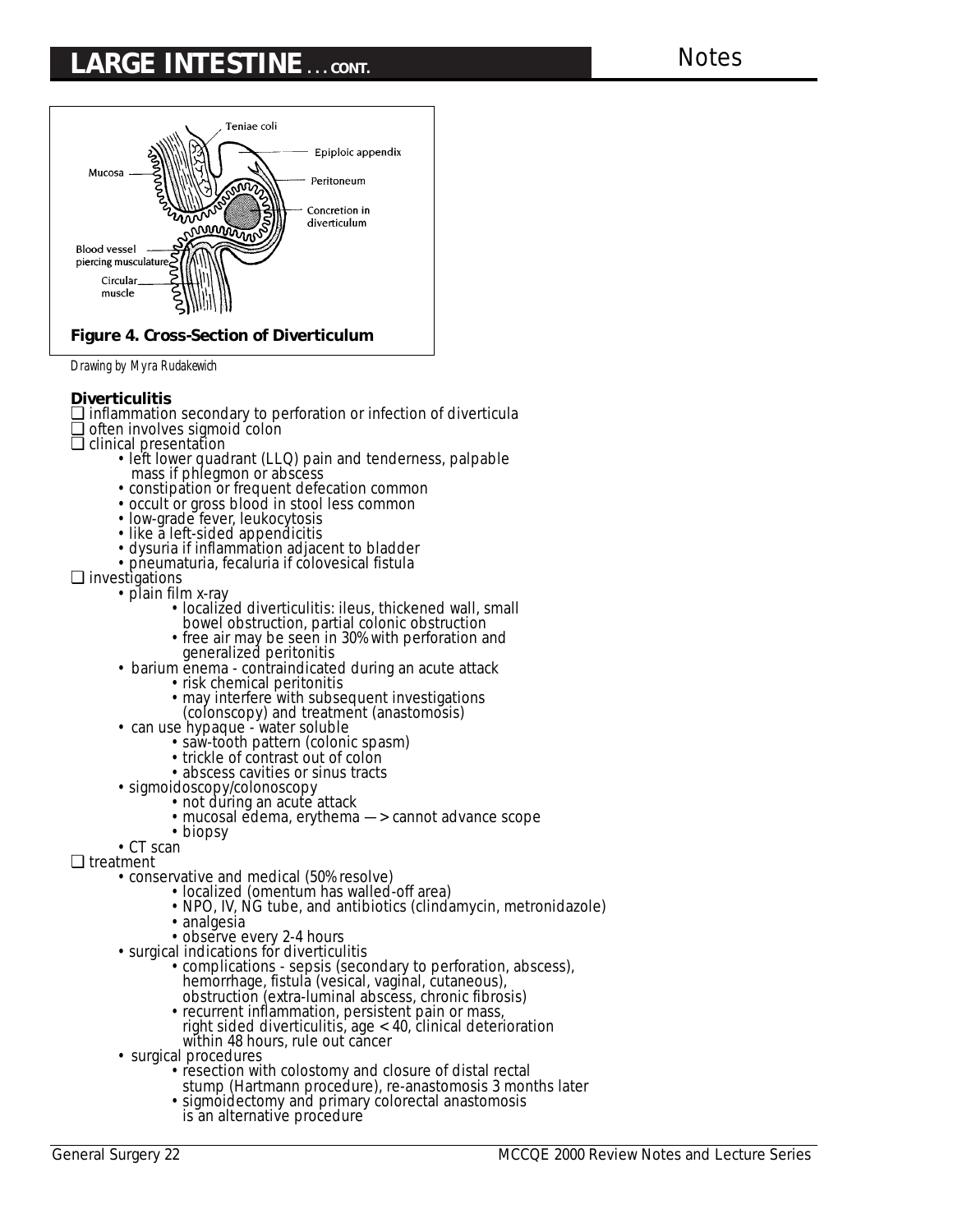## **LARGE INTESTINE** ... . CONT.

![](_page_22_Figure_2.jpeg)

*Drawings by Myra Rudakewich*

### **ANGIODYSPLASIA**

❏ intramural muscular hypertrophy ––> submucosal venous obstruction

- 
- --> focal submucosal venous dilatation and tortuosity<br>□ most frequently in right colon of patients > 60 years old<br>□ bleeding typically intermittent (melena, anemia, guaiac positive stools)<br>□ diagnosis: colonoscopy (cherry
- $\Box$  diagnosts: colonoscopy (cherry red spots on mucosa), angiography (slow filling/early emptying mesenteric vein, vascular tuft), red cell
- technetium scan<br> $\Box$  barium enema is contraindicated (obscures other x-rays, i.e. angiogram)
- 
- □ treatment if symptomatic<br>
 electrocautery through colonoscope or right hemicolectomy with<br>
ileostomy (if bleeding persists or recurs)<br>
 endoscopic embolization<br>
(temporary, risk of colonic necrosis or perforation)
	- -

- **VOLVULUS**<br> $\Box$  rotation of segment of bowel about its mesentery
- 
- -
	- -
		-
		-
- $\label{eq:1} \begin{array}{ll} \hbox{\rlap{$\sqcap$}} \begin{tabular}{l} {\Box} \text{ rotation of segment of bowel about its mesentery} \\ \hline \hline 50\% of patients > 70 years old and often bedridden \\ \hline \hline \end{tabular} \end{array} \begin{minipage}[t]{0.9\linewidth} \begin{tabular}{l} \hline \text{subpoints due to bowel obstruction or bowel ischemia} \\ \hline \text{relization of a connection of lowo} \\ \hline \end{tabular} \end{minipage} \begin{minipage}[t]{0.9\linewidth} \begin{tabular}{l} \hline \text{disjointed representation} \\ \hline \end{tabular} \end{min$
- -
	- "coffee-bean" shape of dilated bowel loop<br>• concavity of "bean" points right for cecal volvulus, left for sigmoid<br>• barium enema
		- - "ace of spades" appearance due to contrast-filled
- lumen tapering of upper end of lower segment ❏ treatment
- - cecum
		- correct fluid and electrolyte imbalance
		- always operate cecopexy (suture bowel to parietal peritoneum)
		- or right colectomy with ileotransverse colonic anastomosis<br>• sigmoid<br>• operate (Hartmann procedure) if any evidence
		- - operate (Hartmann procedure) if any evidence<br>strangulation or perforation
				-
			- otherwise nonsurgical decompression (detort by flexible sigmoidoscope or barium enema and
			- insert rectal tube past obstruction)
			- elective surgery recommended (recurrence = 50-70%)

#### **COLORECTAL POLYPS**

#### ❏ clinical presentation

- most asymptomatic
- 
- rectal bleeding, change in bowel habits<br> **□** prevalence: 30% at age 50, 40% at age 60, 50% at age 70<br>
□ pathology<br>
 benign lymphoid polyps
- -
	- hamartomatas
		- juvenile polyps
		- Peutz-Jegher's polyposis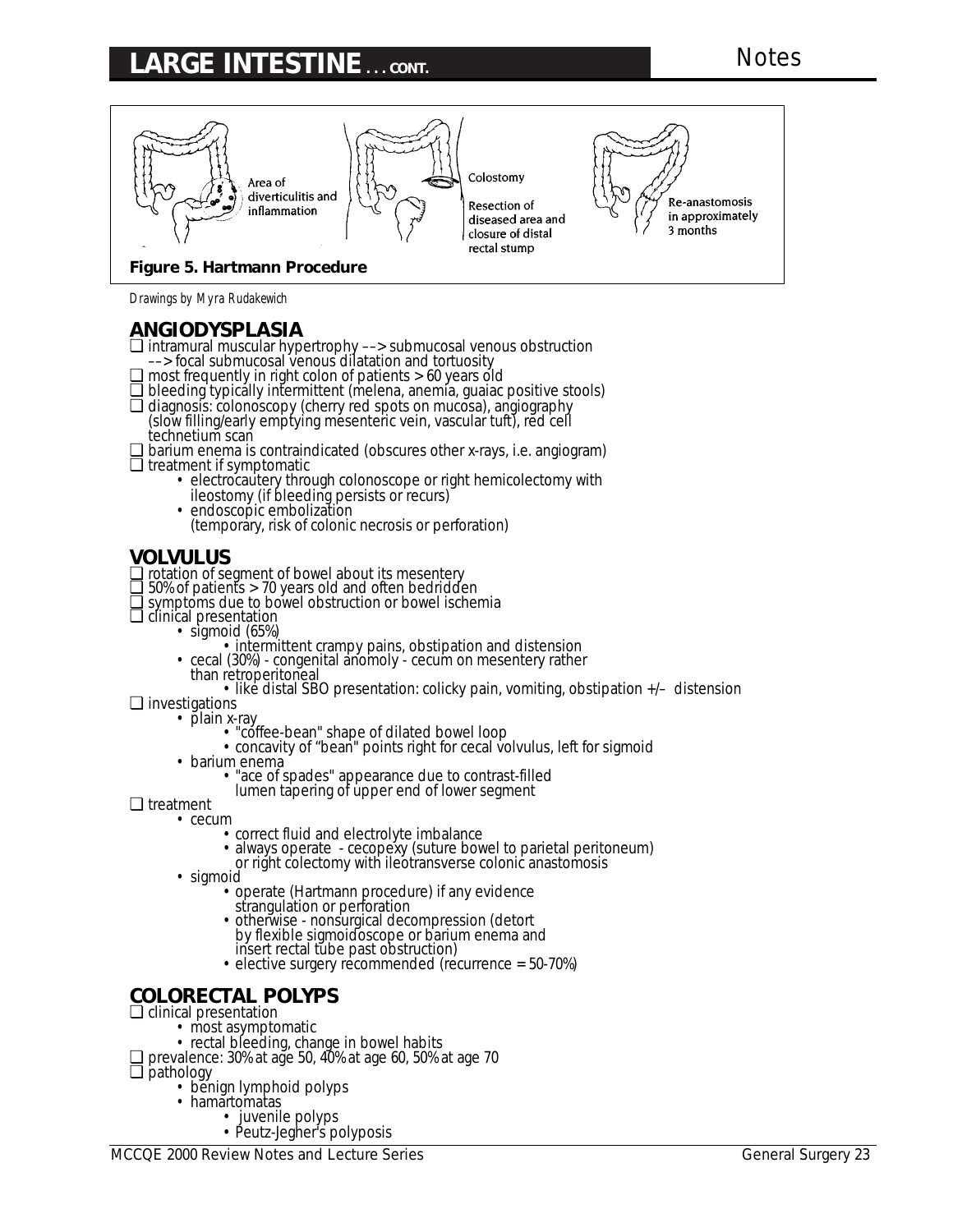- hyperplastic
	- asymptomatic
	- incidental finding on endoscopy
	-
- benign<br>• neoplastic<br>• all premalignant
	-
	- often carcinoma-in-situ
	- some have frank invasion into muscularis
	- adenomas

| <b>Table 5. Classification of Adenomatous Polyps</b>                  |                            |                            |                       |
|-----------------------------------------------------------------------|----------------------------|----------------------------|-----------------------|
|                                                                       | Tubular                    | Tubulovillous              | Villous               |
| % of adenomas<br>morphology<br>% carcinoma-in-situ or invasive cancer | 65%<br>pedunculated<br>15% | 25%<br>pedunculated<br>19% | 10%<br>sessile<br>25% |

❏ increased risk of malignancy • all neoplastic polyps

- 
- size  $> 1$  cm
- 
- villous (35%) vs. tubular (5%)
- 
- malignant polyp syndromes: familial polyposis ❏ diagnosis 60% within reach of flexible sigmoidoscope, or colonoscopy and biopsy ❏ treatment
- - indications: symptoms, malignancy, or risk of malignancy
	- endoscopic removal of entire growth
	- surgical resection for those invading into muscularis and those too large to remove endoscopically follow-up endoscopy 1 year later, then every 3-5 years
	-
	- FAP subtotal colectomy and ileorectal anastomosis or proctocolectomy +/– ileal pouch or ileostomy if many
	- rectal polyps HNPCC subtotal colectomy and ileorectal anastomosis

### **COLORECTAL CARCINOMA**

Younes Z., Johnson DA. Molecular and Genetic Advances in Gastrointestinal Cancer: State of the Art. *Digestive Diseases*. 1997:15(4-5):275-301

- - third most common carcinoma (after skin and lung)
	- mean age = 70 years
- 4% of colorectal carcinoma have synchronous lesions, therefore, investigate the whole colon <br>□ risk factors
	-

- familial polyposis coli
- adenomatous polyps
- previous colorectal cancer
- IBD
- family history of colon cancer
- age  $\geq 50$
- diet (increased fat, decreased fiber) ❏ pathogenesis primary: ?, diet (low fibre, high fat), genetic
	- -
- secondary: IBD (risk of cancer 1-2%/year if UC > 10 years, less risk if Crohn's) ❏ clinical presentation: see Table 6
-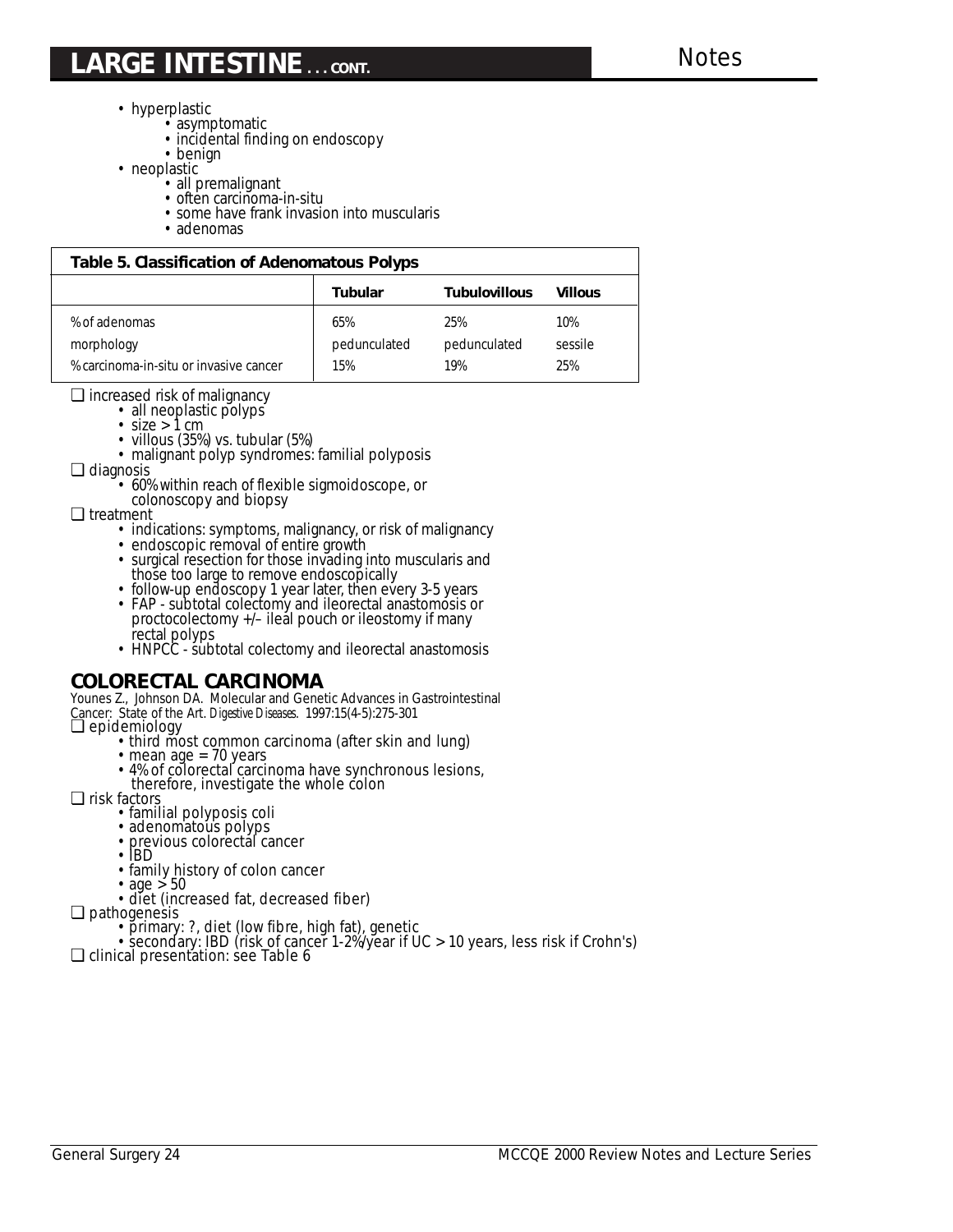## **LARGE INTESTINE** ... cont. **Example 2018 Notes**

| <b>Table 6. Clinical Presentation of Colorectal Carcinoma</b> |                                                                       |                                                                              |                                                             |
|---------------------------------------------------------------|-----------------------------------------------------------------------|------------------------------------------------------------------------------|-------------------------------------------------------------|
|                                                               | <b>Right Colon</b>                                                    | <b>Left Colon</b>                                                            | <b>Rectum</b>                                               |
| Frequency                                                     | 25% of cases                                                          | 35% of cases                                                                 | 30% of cases                                                |
| Pathology                                                     | large polypoid lesions that<br>tend to bleed occultly                 | annular lesion (apple core)<br>$\rightarrow$ obstruction                     | ulcerating lesion                                           |
| Symptoms                                                      | weight loss, weakness,<br>R sided abdominal pain,<br>obstruction rare | constipation $+/-$ overflow,<br>abdominal pain,<br>diarrhea, "pencil" stools | obstruction, tenesmus                                       |
| Signs                                                         | palpable RLQ mass (10%), iron deficiency anemia                       | gross bleeding                                                               | palpable mass on rectal exam,<br>bright red rectal bleeding |

❏ spread• direct extension

• regional nodes (most common)

• hematogenous: liver, lungs

• transperitoneal spread: ovary

• intraluminal  $\Box$  diagnosis

❏ diagnosis • sigmoidoscopy: 50% within reach

• colonoscopy/air contrast barium enema **(see Colour Atlas C6, C10)** • metastatic work-up if no obvious metastases

- 
- labs: CBC, urinalysis, liver function tests, CEA, CXR
- hemoccult

• digital rectal exam (10% are palpable) ❏ staging (see Table 7)

| <b>Stage</b>   | <b>Criteria</b>                           | <b>5 Year Survival</b> |
|----------------|-------------------------------------------|------------------------|
| A              | limited to mucosa                         | $>90\%$                |
| B <sub>1</sub> | into muscularis propria                   | 70-85%                 |
| B <sub>2</sub> | through muscularis propria                | 55-65%                 |
| C <sub>1</sub> | into muscularis propria with $(+)$ nodes  | 45-55%                 |
| C <sub>2</sub> | through muscularis propria with (+) nodes | 20-30%                 |
|                | distant metastases                        | $< 1\%$                |

❏ treatment

- surgery<br>• for all cases<br>• for all cases
	- curative: wide resection of lesion with nodes and mesentery
	- palliative: if distant spread, then local control for hemorrhage or obstruction
	- 80% of recurrences occur within 2 years of resection
	-
	-
- -
- -
- radiotherapy<br>
 decrease recurrences only in rectal (Duke's B/C), not colon carcinoma<br>
 chemotherapy<br>
 5-FU and levamisol or leucovorin (folinic acid) improve survival in Dukes C<br>
 CEA: not good for screening but appr
	- sigmoidoscopy every 3-5 years in patients > 40 years

#### **ILEOSTOMIES AND COLOSTOMIES**

❏ ileostomies

- Brooke: incontinent, continuous drainage
- Koch: continent (no continuous drainage), increased complications ❏ colostomies
- 
- loop colostomy: an opening is created in a loop of<br>bowel which is brought to the skin surface<br>• end (terminal) colostomy the colon is divided and<br>one end is brought out to the skin surface<br> $\square$  complications (20%)<br>• obst
	-
	-
	-
	- - peri-ileostomy abscess and fistula
		- skin irritation
		- prolapse or retraction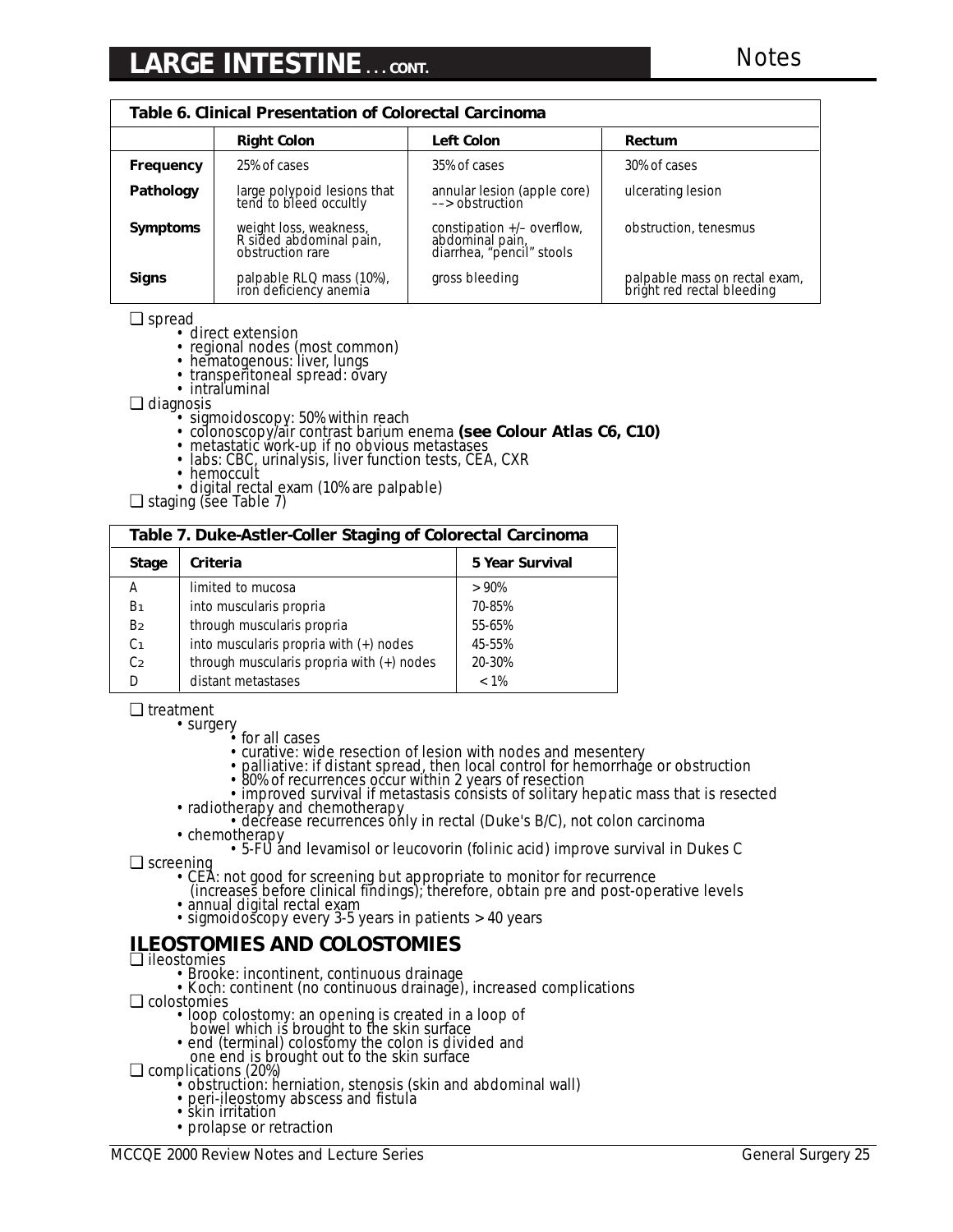### **HEMORRHOIDS**

- **Etiology** ❏ anal cushions, vascular and connective tissue complexes, become
- 
- engorged forming hemorrhoids ❏ proposed causal factors increased intra-abdominal pressure
	- chronic constipation
	- pregnancy
	- obesity

### **Classification and Management**

❏ internal hemorrhoids

- plexus of superior hemorrhoid veins --> portal circulation<br>• engorged vascular cushions above dentate line usually seen at • engorged vascular cushions above dentate line usually seen at 3, 7, 11 o'clock positions ––> when patient in lithotomy position painless rectal bleeding, anemia, prolapse, mucus discharge,
- pruritis, burning pain<br>• 1st degree: bleed but do not prolapse through the anus<br>• high fibre/bulk diet, sitz baths, steroid cream, rubber<br>• and ligation, sclerotherapy, photocoagulation<br>• 2nd degree: bleed but prolapse wit
	-
- 
- 
- Tuber band ligation, photocoagulation<br>• 3rd degree: bleed and prolapse requiring manual reduction<br>• same as 2nd degree, may require closed hemorroidectomy<br>• 4th degree: permanently prolapsed, cannot be manually reduced,

- plexus of inferior hemorrhoid veins --> systemic circulation<br>• dilated venules below dentate line or perianal skin tags usually
- 
- asymptomatic unless thrombosed, in which case they are very painful<br>• usually present with pain after bowel movement
	- medical therapy: dietary fiber, stool softeners, avoid prolonged straining thrombosed hemorrhoids resolve within  $2$  weeks
- hemorrhoidectomy when patient presents within the first 48 hours of thrombosis, otherwise treat conservatively

**ANAL FISSURES**<br>I tear of anal canal sensitive squamous epithelium below dentate line

- 
- ❏ tear of anal canal sensitive squamous epithelium below dentate line ❏ 90% posterior midline, 10% anterior midline ❏ if off midline: IBD, STDs, TB, leukemia or anal carcinoma
- - Large, hard stools and irritant diarrheal stools
	- tightening of anal canal secondary to nervousness/pain
	- others: habitual use of carthartics, childbirth

#### **Acute Fissure**

❏ very painful bright red bleeding especially after bowel movement ❏ treatment is conservative: stool softeners, sitz baths

- Chronic Fissure<br>□ triad: fissure, sentinel skin tags, hypertrophied papillae
- 
- □ treatment = surgery<br>
 objective is to relieve sphincter spasm --> increases blood flow<br>
and promotes healing<br>
 lateral subcutaneous internal sphincterotomy at 3 o'clock position
	-

### **ANORECTAL ABSCESS**

- $\hfill\Box$  bacterial infection of intersphincteric space starting from anal glands  $\_$  that empty into anal crypts that empty into anal crypts ❏ *E. Coli, Proteus, Streptococci, Staphylococci, Bacteriodes,* anaerobes
- 
- ❏ abscess can spread vertically downward (perianal), vertically upward (supralevator) or horizontally (ischiorectal) ❏ treatment: incision and drainage are curative in 50% of cases,
- $\Box$  treatment: incision and drainage are curative in 50% of cases, 50% develop anorectal fistulas

### **Perianal Abscess**

❏ unremmiting pain, indurated swelling

### **Ischiorectal Abscess**

❏ abscess in fatty fossa, can spread readily: necrotizing fasciitis, Fournier's gangrene ❏ pain, fever and leukocytosis prior to red, fluctuant mass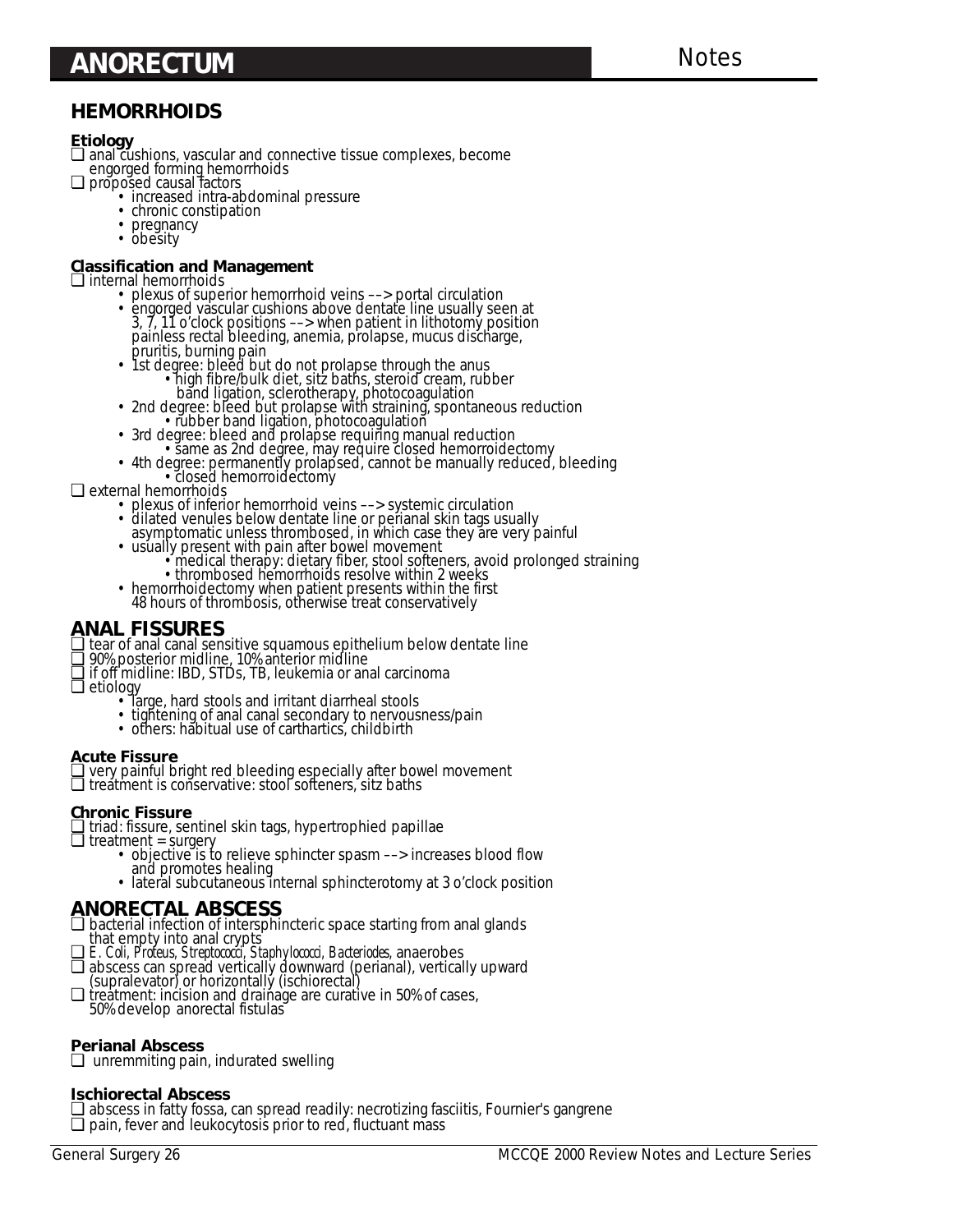❏ difficult to diagnose, rectal mass and swelling detectable with exam under anesthesia

- **FISTULA IN ANO**<br> $\square$  usually associated with anorectal abscess; could indicate IBD
- $\Box$  an inflammatory tract with internal os at dentate line, external os on skin according to Goodsall's rule
	-
- skin according to Goodsall's rule ❏ intermittent or constant purulent discharge from para-anal opening, pain ❏ palpable cord-like tract ❏ treatment
- - - identify internal opening
		- fistulous tract identification (probing or fistulography) under anesthesia
		- unroof tract from external to internal opening, allow drainage
		- seton (thick suture) can be placed through tract 1) promotes drainage
			-
			- 2) promotes fibrosis and decreases incidence of incontinence<br>3) delinates anatomy
			-
- post-op: sitz baths, irrigation and packing to ensure healing proceeds from inside to outside complications recurrence, fecal incontinence
	-

![](_page_26_Figure_19.jpeg)

#### **PILONIDAL DISEASE**

- ❏ acute abscess or chronic draining sinus in sacrococcygeal area
- 
- usually asymptomatic until acutely infected ❏ develops secondary to obstruction of the hair follicles in this area ––> **□** develops secondary to obstruction of the hair follicles in this area --> leads to formation of cysts, sinuses or abscesses <br>□ treatment
- 
- - acute abscess incision and drainage
	- chronic disease pilonidal cystotomy or excision of sinus tract and cyst +/– marsupialization

#### **RECTAL PROLAPSE**

- ❏ protrusion of full thickness of rectum through anus that initially reduces spontaneously until continuously prolapsed. Must be
- differentiated from hemorrhoidal prolapse<br>
□ increased incidence in gynecological surgeries, chronic neurologic/<br>
psychiatric disorders affecting motility
- 
- □ fec̃al and flatus incontinence secondary to dilated and weakened sphincter<br>□ occurs in extremes of age<br>• < 5 years old spontaneously resolve with conservative treatment (stool softeners)
- - $\bullet$  > 40 years old usually require surgical treatment: anchoring rectum to sacrum (e.g. Ripstein procedure), excision of redundant<br>rectum followed by colon anastamosis to lower rectum

### **ANAL NEOPLASMS**

❏ epidermoid carcinoma of anal canal (above dentate line) • most common tumour of anal canal (75%)

- - squamous cell or transitional cell
	- presents with rectal pain, bleeding, mass
- treatment of choice is chemotherapy, radiation +/– surgery with 80% 5 year survival <br>□ malignant melanoma of anal margin<br>• 3rd most common site after skin, eyes
	- -
		- aggressive, distant metastases are common at time of diagnosis
		- early radical surgery is treatment of choice
		- $\bullet$  < 15% 5 year survival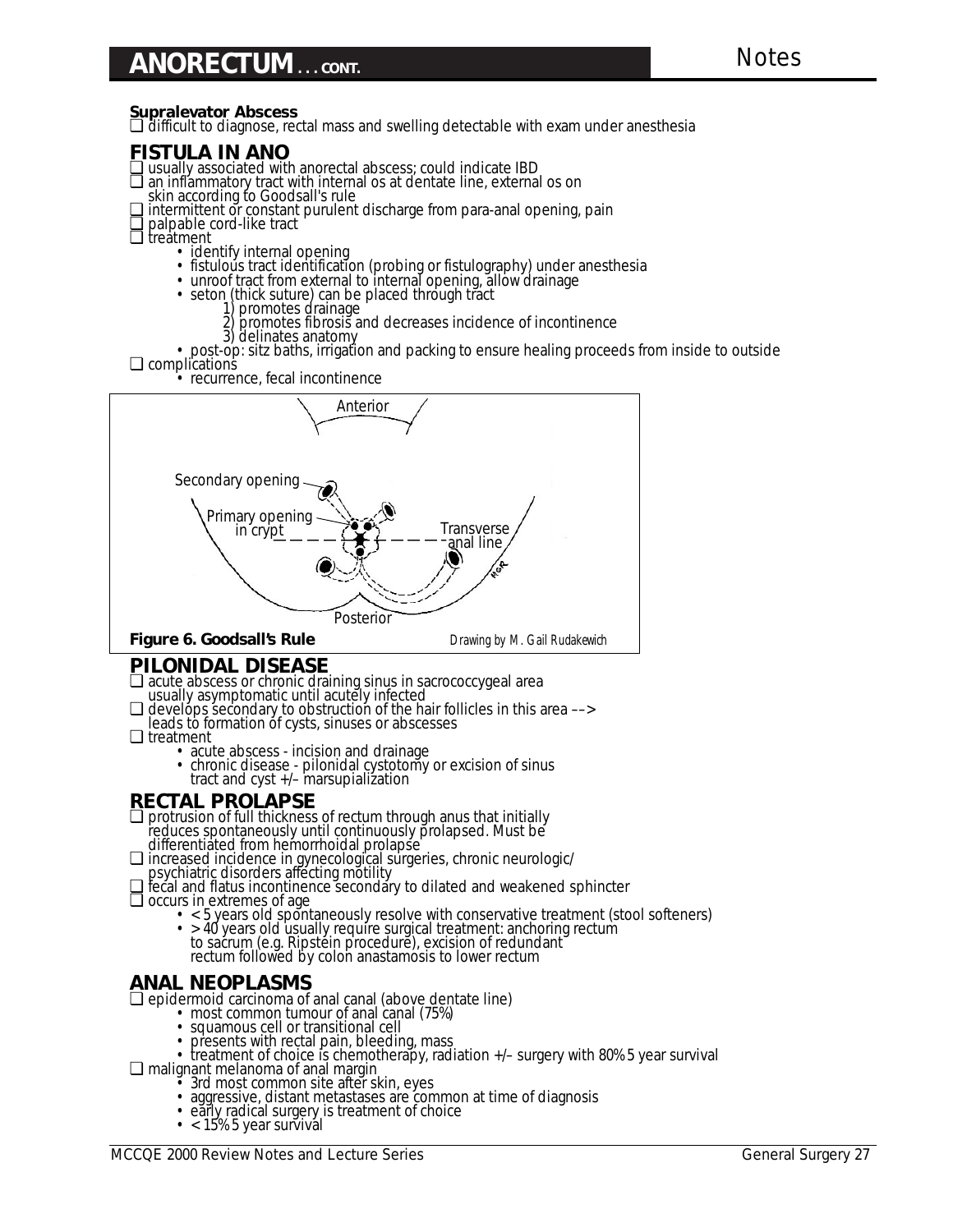## **HERNIA** Notes

- ❏ protrusion of a viscus into an area in which it is not normally contained
- ❏ incidence
	- male: female  $= 9:1$
	- lifetime risk of developing hernia males 5%
		-
		-
	- females 1%<br>• most common surgical disease of males
- 
- □ general types<br>• internal hernia sac is within abdominal cavity
	- external hernia sac protrudes completely through abdominal wall
	-
	- is compromised<br>
	 incarcerated hernia irreducible hernia, not necessarily<br>
	strangulated<br>
	 Richter's hernia contents of the sac consist of only one<br>
	side of intestinal wall (usually antimesenteric)<br>
	 sliding hernia -
	-
	-

#### **Locations and Anatomy**

❏ borders of Hasselbach's triangle - lateral edge of rectus sheath,

- 
- inguinal ligament, inferior epigastric vessels ❏ inguinal tends to affect males > females, but remains most common hernia in women
	-
	- indirect<br>• etiology
		- persistent processus in 20% of adults<br>• anatomy
		- - originates in deep inguinal ring
			- lateral to inferior epigastric artery
			- often descends into scrotal sac
	- complications<br>• incarceration, strangulation<br>• direct<br>• etiology
		-
	- - - aquired weakness in floor of Hesselbach's
			- triangle (transversalis fascia)
			- due to wear/tear, combined with increased
			- intra-abdominal pressure<br>• anatomy
			- - through Hasselbach's triangle
				- medial to inferior epigastric artery
				- often do not descend into scrotal sac
			- complications
			- incarceration rare<br>• pantaloon
			- - combined direct and indirect hernias
- peritoneum draped over inferior epigastric vessels ❏ femoral
- - - affects mostly females
		-
	- anatomy into femoral canal, below inguinal ligament but may override it
		- located medial to femoral vein
	-
- complications tendency to strangulate since it has a narrow neck ❏ other

- incisional: ventral hernias hernia at site of wound closure
- umbilical: usually congenital, passes through umbilical ring
- epigastric: defect in linea alba above umbilicus
- obturator: through obturator foramen
- spigelian: ventral hernia through defect in linea semilunaris
- lumbar: defect in posterior abdominal wall; superior Grynfeltt's, inferior Petit's
-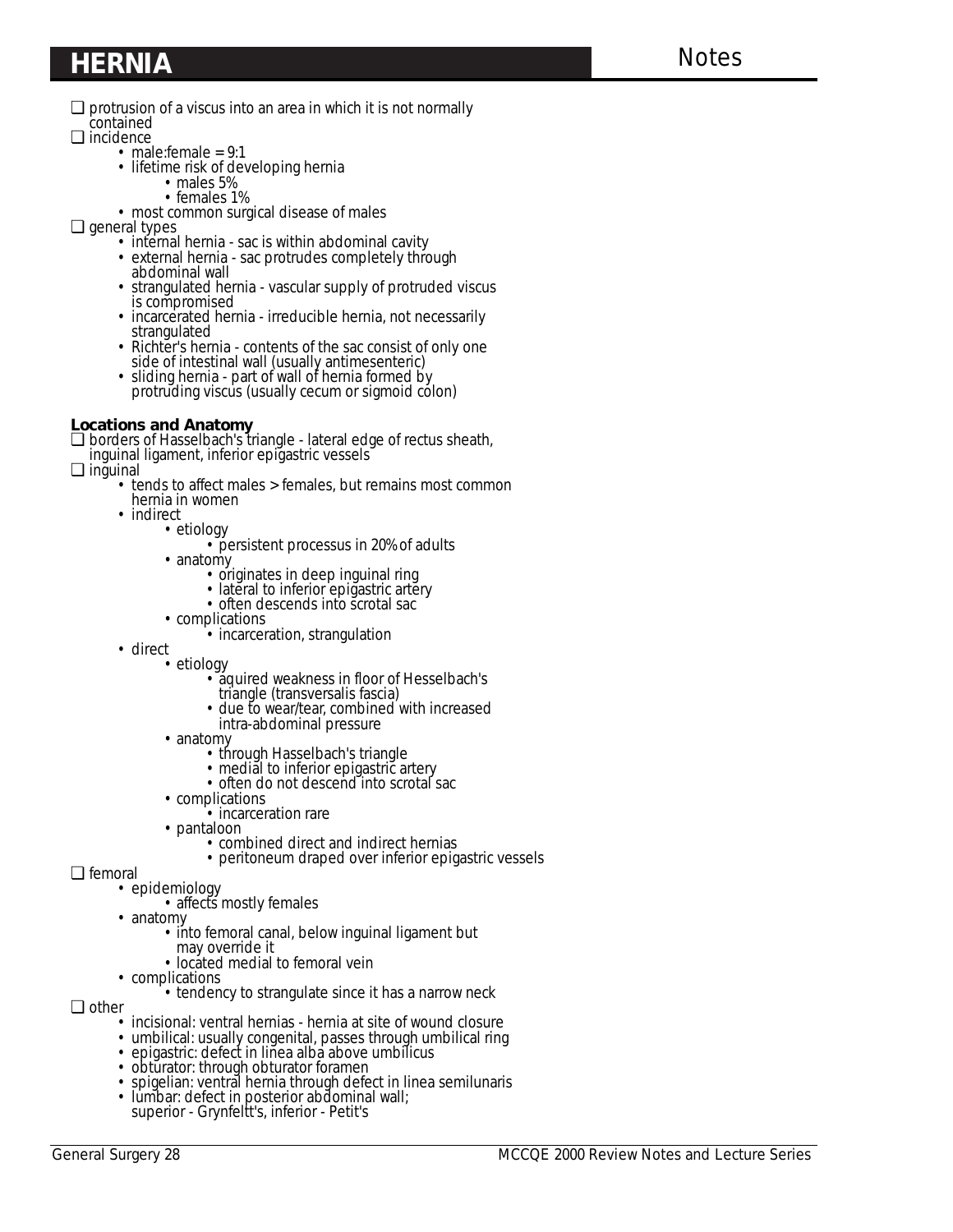## **HERNIA** Notes **. . . CONT.**

❏ clinical presentation

- contributing factors
	- obesity, chronic cough, pregnancy, constipation, straining on urination, ascites, activities which increase intra-abdominal pressure
	- previous hernia repair
	- groin mass of variable size
	- develops insidiously in most cases
		- occasionally precipitated by single forceful muscular event
	- associated discomfort
		- worse at end of day
			- relieved at night when patient reclines and hernia reduces
			- relieved with manual reduction
	- $\bullet$  +/- obstruction
	- $+/-$  local tenderness
	- must examine patient in both supine and standing positions
	- hernial sac and contents enlarge and transmit palpable impulse when patient coughs or strains
- may auscultate bowel sounds
- unable to "get above" groin mass with palpation
- mass does not transilluminate
- strangulation results in
	- intense pain followed by tenderness
	- intestinal obstruction
	- gangrenous bowel
	- sepsis
	- a surgical emergency
	- small, new hernias more likely to strangulate
- do not attempt to manually reduce hernia if sepsis present
	- or contents of hernial sac thought to be gangrenous
- ❏ treatment
	- surgical: goals are to prevent strangulation, eviscerations and for cosmetics
	- indirect hernias principle of repair is high ligation of sac and tightening of the internal ring
	- direct hernias principle of repair is to rebuild Hesselbach's triangle: need good fascia or a prosthesis
	- femoral hernias principle of repair is to remove sac of fat and close the femoral canal with sutures
- ❏ postoperative complications
	- scrotal hematoma
	- deep bleeding may enter retroperitoneal space and not be initially apparent
	- difficulty voiding
	- painful scrotal swelling from compromised venous return of testes
	- neuroma/neuritis
	- stenosis/occlusion of femoral vein when treating femoral hernias causing acute leg swelling
- ❏ prognosis (inguinal hernia repair)
	- indirect: < 1% risk of recurrence
		- direct: 3-4% risk of recurrence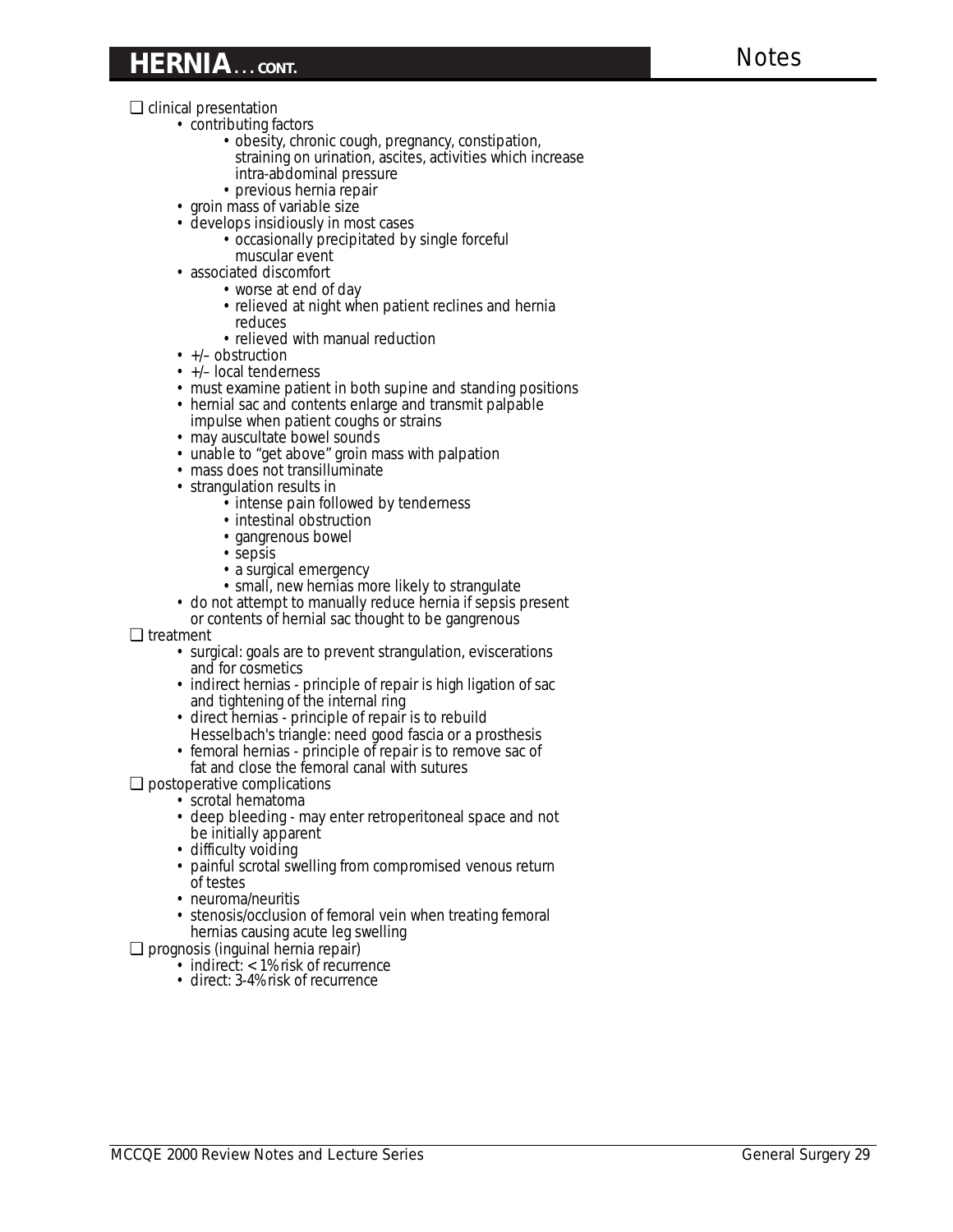**LIVER CYSTS**<br> **Q** normally asymptomatic

 $\Box$  if large  $\sim$  > upper abdominal discomfort/mass

## **Parasitic Liver Cysts**<br>□ hydatid disease (tapeworm)

- - infection with parasite *Echinococcus granulosus* endemic Southern Europe, Middle East,
		- Australia, South America
		- *Echinococcus granulosus* passed by fecal/oral route in<br>cows, sheep, moose, caribou or humans<br>• secondary infection with tender hepatomegaly, fever, chills
		-
	- asymptomatic mass (most often) or chronic pain, hepatomegaly
	- rupture into biliary tree --> biliary colic, jaundice or anaphylaxis<br>• diagnosis
	- - Casoni skin test (risk anaphylaxis)
		- complement fixation best
		- presence of mass, often calcified, on U/S or CT
	- treatment
		- medical albendazole
			- surgical remove cyst (spillage of antigenic contents into peritoneal cavity can cause anaphylaxis) and omentoplasty

#### **Non-Parasitic Liver Cysts**

- 
- ❏ simple cyst ❏ multicystic (50% have polycystic kidney; 33% of patients with autosomal dominant polycystic kidney disease have liver cysts) ❏ choledochal cyst • congenital malformations of pancreaticobiliary tree
- -
	-
	- 4 types with the extreme form called Caroli's disease<br>
	(multiple cystic dilations in intrahepatic ducts)<br>
	 signs and symptoms include recurrent abdominal pain,<br>
	intermittent jaundice, RUQ mass<br>
	 30% pain, jaundice, abd
		-
	-
	- treatment is surgical (extent of resection depends on type of cyst) liver transplant indicated if cyst
- complications of chronic disease are biliary cirrhosis, portal hypertension, bile duct carcinoma ◯ neoplastic cystadenoma; premalignant, usually require resection
- -
	- cystadenocarcinoma

### **LIVER ABSCESSES**

- **Bacterial Liver Abscess**<br>□ most common hepatic abscess in Western world
- -
- $\begin{tabular}{ll} \hline \textbf{u} usually secondary to suppurative process in abdomen \\ \hline \textbf{v} cholangitis, appendixis, diverticulitis, generalized sepsis, also seeding from endocarditis \\ \hline \textbf{u} organism related to primary source \\ \hline \textbf{v} abdominal Gram -ve rods (E. \textit{colh}), anaerobes \\ \hline \end{tabular}$ 
	-
- (*Bacteroides*), *Enterococcus* • extra-abdominal - Gram +ve organisms (e.g. from bacterial endocarditis, pneumonitis)<br> **❑ 25% have no antecedent infection = cryptogenic infection**<br> **❑ usually present with fever, malaise, chills, anorexia, weight loss,**
- 
- abdominal pain or nausea with right upper quadrant (RUQ) tenderness, hepatomegaly, jaundice, and pleural dullness to
- 
- 
- percussion ❏ lab leukocytosis, anemia, elevated LFTs ❏ diagnosis U/S, CXR (R basilar atelectasis/effusion), CT, serum
	- antibody titre, percutaneous aspiration and drainage more common in right lobe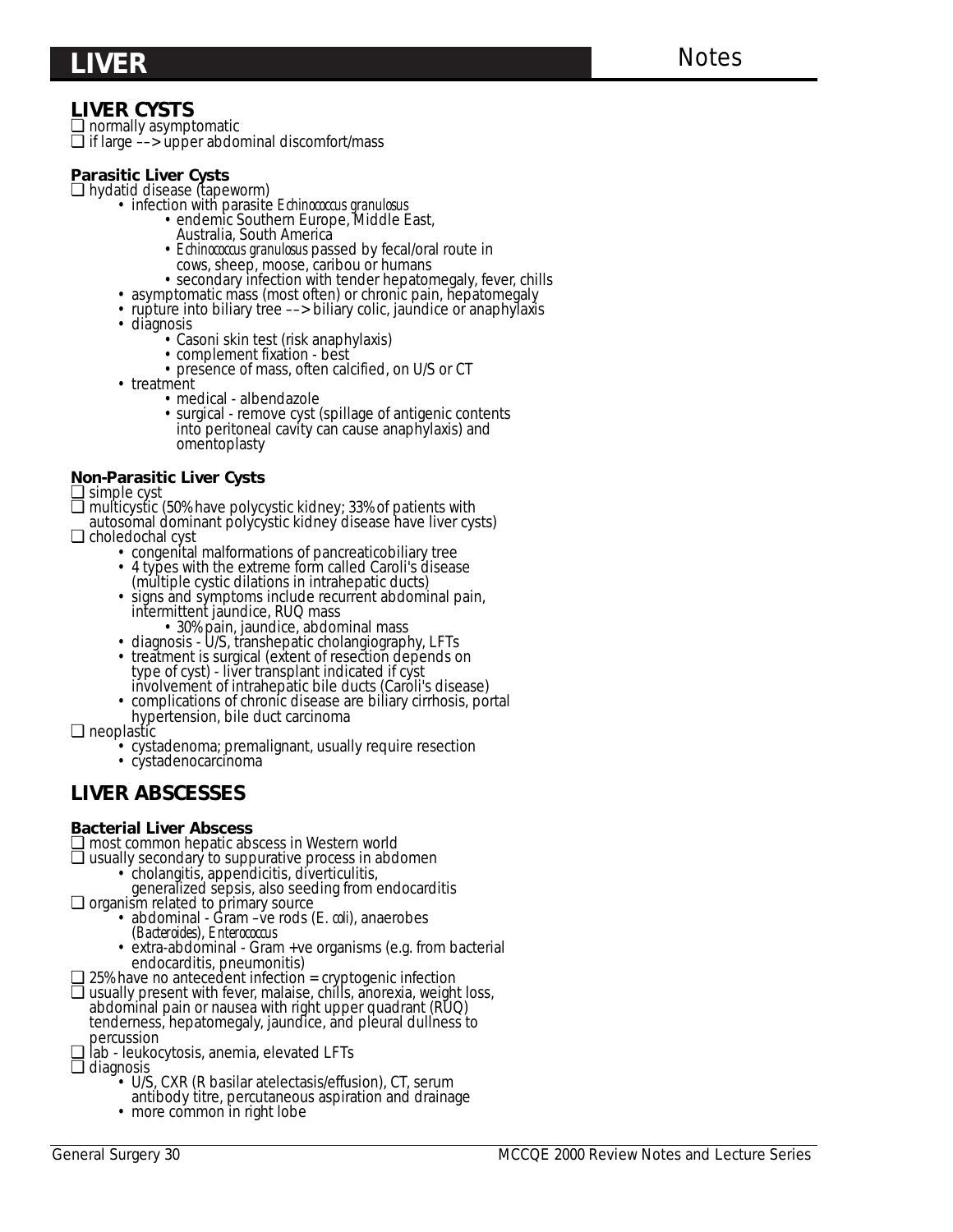## **LIVER** Notes **. . . CONT.**

#### ❏ treatment

- treat underlying cause
- 
- surgical drainage and IV antibiotics <br>□ overall mortality 15% higher rate if delay in diagnosis, multiple abscesses, malnutrition

#### **Amoebic Abscess**

- ❏ follows intestinal manifestation by *Entamoeba histolytica* via
- 
- 
- $\Box$  associated with fever, leukocytosis, diarrhea, RUQ pain, hepatomegaly  $\Box$  often a single large cavity in the right lobe (90%)  $\Box$  treatment: parenteral antibiotics (metronidazole), aspiration of abscess if large; surgical drainage indicated if complications arise (rupture)

### **NEOPLASMS**

#### **Benign Liver Neoplasms**

- ❏ hemangioma (cavernous) most common benign hepatic tumour; results from malforrnation of angioblastic fetal tissue female:male = 6:1 associated with OCP use
	-
	-
	- (excision by lobectomy or enucleation)<br>
	 can cause abdominal pain (compression of nearby<br>
	structures, expansion) or form palpable mass if  $> 4$  cm<br>
	 arteriography is diagnostic, but red blood cell scan as useful and che
	-
- do not biopsy ––> massive hemorrhage ❏ adenoma
- - benign glandular epithelial tumour
	- young women on birth control pill (BCP) for many years
	- $\cdot$  25% present with RUQ pain or mass
	- up to 30% present with hemorrhage into peritoneal cavity
	- malignant potential
	- diagnosis: mass on U/S or CT
	- treatment
		- stop BCP or anabolic steroids
		- excise especially if large due to increased risk of
- **□** focal nodular hyperplasia (FNH, hamartoma, benign) female:male = 2:1 (in age 40 on average)
	- - rarely grow or bleed
		- "central stellate scar" on CT scan
		- treatment: resect only if symptomatic

#### **Malignant Liver Neoplasms**

- ❏ primary usually hepatocellular adenocarcinoma (hepatoma)
	- uncommon in North America, but 20-25% of all carcinomas in the Orient and Africa
	- male:female=2:1
	- risk factors
		- chronic hepatitis B and C infections
		- cirrhosis (especially macronodular)
		- BCP's 3x increased risk
		- steroids
		- smoking, alcohol
		- chemical carcinogens (aflatoxin, vinyl chloride associated with angiosarcoma)<br>• parasite infection (*Clonorchis sinensis* associated with cholangiocarcinoma)
		-
		-
	- hemochromatosis,  $\alpha$ -1-antitrypsin deficiency<br>
	 pathogenesis of hepatocellular carcinoma with hepatitis B presumably<br>
	involves integrated HBV-DNA that acts as a cancer promoter<br>
	 signs and symptoms<br>
	 RUQ discomfort,
		-
	- -
		- jaundice in 1/3, weakness, weight loss, fever
		- hepatomegaly, bruit, rub
		- 10-15% ascites with blood (sudden intra-abdominal hemorrhage)
		-
	-
	- diagnosis elevated alkaline phosphatase, bilirubin, and α-feto-protein (80% of patients)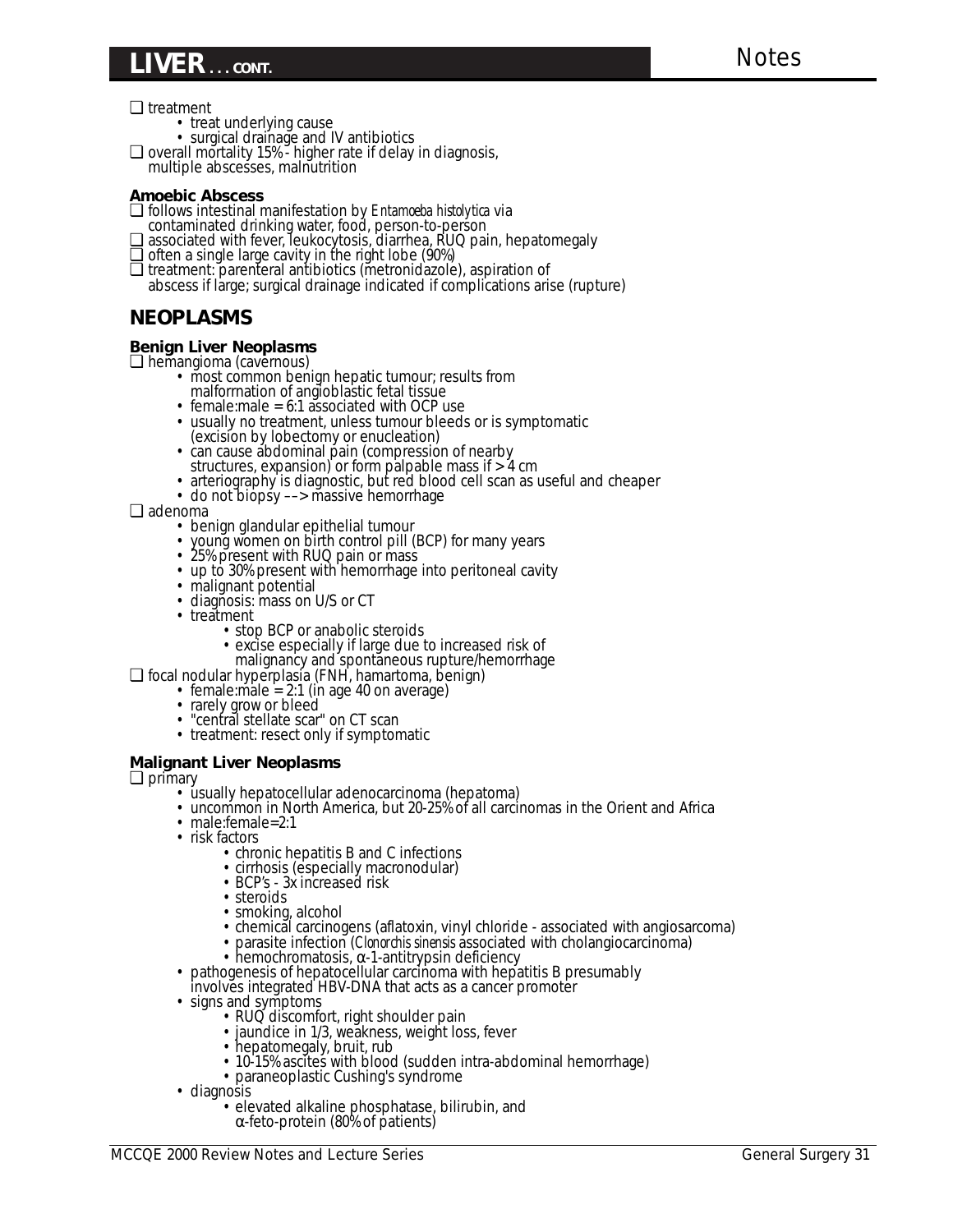## **LIVER** Notes

- imaging: U/S (best), liver scan, CT, MRI, angiography
- biopsy
- treatment • cirrhosis relative contraindication to tumour resection due to decreased hepatic reserve
	- surgery 10% of patients have resectable tumours
	- liver transplant (not if Hep B)
	- percutaneous ethanol injection
	- cryotherapy
- chemotherapy systemic or hepatic arterial infusion<br>• prognosis
- - 70% have mets to nodes and lung
	- 5 year survival of all patients 5%
	- 3 month survival if no treatment
	- 5 year survival of patients undergoing complete resection 11-40%
	- other types: cholangiocarcinoma (7%),
	-
- **□** secondary (20 x more common than primary) metastases to the liver
	- - 25-50% of people with cancer at autopsy have liver metastases
		- bronchogenic (most common), GI, pancreas, breast, ovary, uterus, kidney
		-
		- treatment
			- hepatic resection if control of primary is possible,
			- no extrahepatic mets and < 4 lesions
			- cryotherapy<br>• possibly chemotherapy
			-
		- 5 year overall survival 20-50% with resection of colorectal mets (overall survival with colorectal mestastases to liver approximately 6-7 months)

#### **PORTAL HYPERTENSION** (see Gastroenterology Notes)

#### **Table 8. Child's Classification for Determining Operative Risk for Shunting Procedure in Portal Hypertension A B C**  $Serum\ bilirubin\ (mg/dL) \qquad \qquad < 2 \qquad \qquad 2-3 \qquad \qquad > 3$  $Serum albumin (g/dL)$   $>3.5$   $3-3.5$   $< 3$ Presence of ascites absent controllable refractory<br>
Encephalopathy absent minimal severe Encephalopathy absent minimal severe Malnutrition absent mild severe Operative mortality  $2\%$  10% 50%

#### **Surgical Management of Bleeding Varices in Portal Hypertension**

❏ indications

• bleeding continues despite transfusion of blood (5 units) within 24 hours <br>□ sclerotherapy - usually treatment of choice (90% effective);

- +/– vasopressin, NTG, somatostatin, propranolol with 20-30% mortality ❏ balloon tamponade (Blakemore tube) 12-24 hours: 75% effective initially (20-50% rebleed rate)
	- -
		- risk of aspiration, ulceration, asphyxiation, or rupture; therefore oro/nasotracheal intubation indicated
		-
- ❏ transjugular intrahepatic porto-systemic shunt (TIPSS)

## **Shunting Procedures to Decrease Portal Venous Pressure**

- operative mortality: Child's A 0-5%, B 5-15%, C 20-50%
- nonselective shunts: direct all portal blood flow away from liver
- portocaval (end-to-side and side-to-side anastomoses) direct anastomosis between IVC and portal vein
	-
	- used in acute bleeding/ascites
	- very effective (> 90%), low re-bleed
- risk of hepatic encephalopathy high (11-38%); hepatic failure (13-18%) due to low portal flow from shunt • distal spleno-renal (Warren) • anastomosis of splenic vein to left renal vein
- -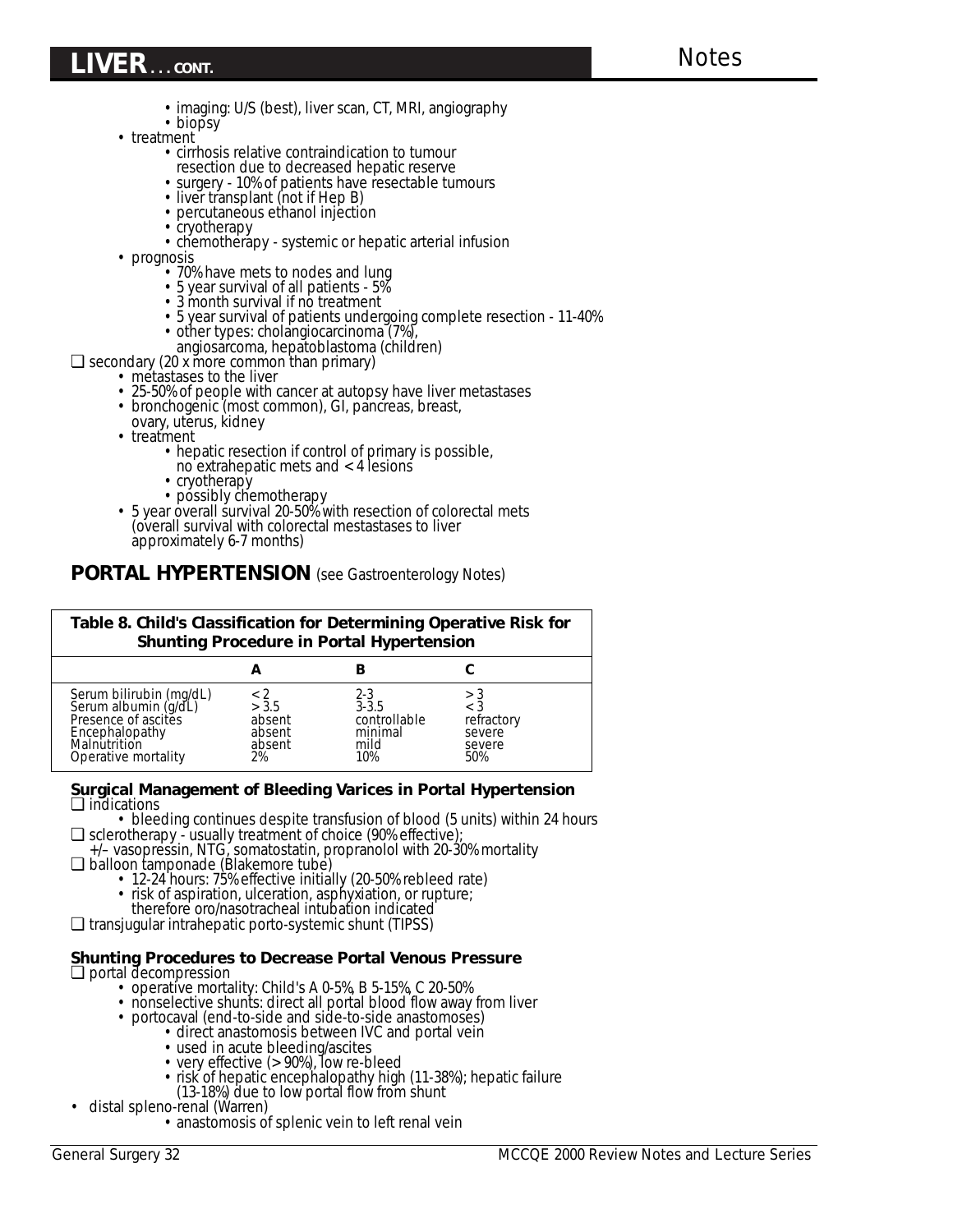## **LIVER** Notes **. . . CONT.**

- procedure of choice for elective shunt surgery
- not used in patients with ascites
- decreased rate of hepatic encephalopathy and failure as portal flow and liver detoxification<br>partially intact
- partially intact transjugular intravascular portasystemic shunt (TIPSS) new technique performed by radiologists
	- creates a shunt between portal and hepatic vein
		- via a catheter placed in the liver
	- can be used to stop acute bleeding or prevent rebleeding<br>• shunt usually remains open up to one year
	-
- 
- liver transplant<br>• 70% 5 year survival in non-alcoholic cirrhotic

- **Ascites**
	-
	- portocaval shunt (side to side)<br>• peritoneovenous shunt: drainage of intraperitoneal fluid
	- to vascular compartment (i.e. Leveen shunt)<br>• indications: failure of medical treatment, encephalopathy, azotemia

#### **Hypersplenism**

- 
- ❏ treated conservatively ❏ splenectomy or Warren shunt if severe or development of splenic vein thrombosis

### **LIVER TRANSPLANTATION**

❏ indications: end-stage complications (refractory ascites, encephalopathy and bleeding varices)

## **Candidacy for Transplantation**

- 
- ❏ parenchymal disease post-necrotic cirrhosis (chronic active hepatitis)
	- alcoholic cirrhosis
	- acute liver failure
	- Budd-Chiari syndrome
	- congenital hepatic fibrosis<br>• cystic fibrosis
	-
- $\Box$  cholestatic disease
	- biliary atresia
	- primary biliary cirrhosis<br>• sclerosing cholangitis
	-
	-
- $\Box$  inborn errors of metabolism<br>•  $\alpha$ -1-anti-trypsin deficiency<br>• Wilson's disease
	-
- ❏ tumours
	- primary malignant
	- benign

#### **Procedure**

- ❏ duration 6-10 hours
- ❏ involves external venovenous bypass, venous anastomoses, reperfusion of new liver, hemostasis and reconstruction of biliary tract (Roux-en-Y) or end-to-end anastomosis

#### **Post-op Complications**

- ❏ surgical hepatic artery thrombosis, associated with anastomosis
- **□** acute and chronic rejection<br>□ post-transplant death (MOSF)<br>□ post-transplant death (MOSF)
- 
- 
- 

#### **Survival**

- ❏ pediatric 78% 1 year, 74% 5 years ❏ adult 76% 1 year, 63% 5 years
-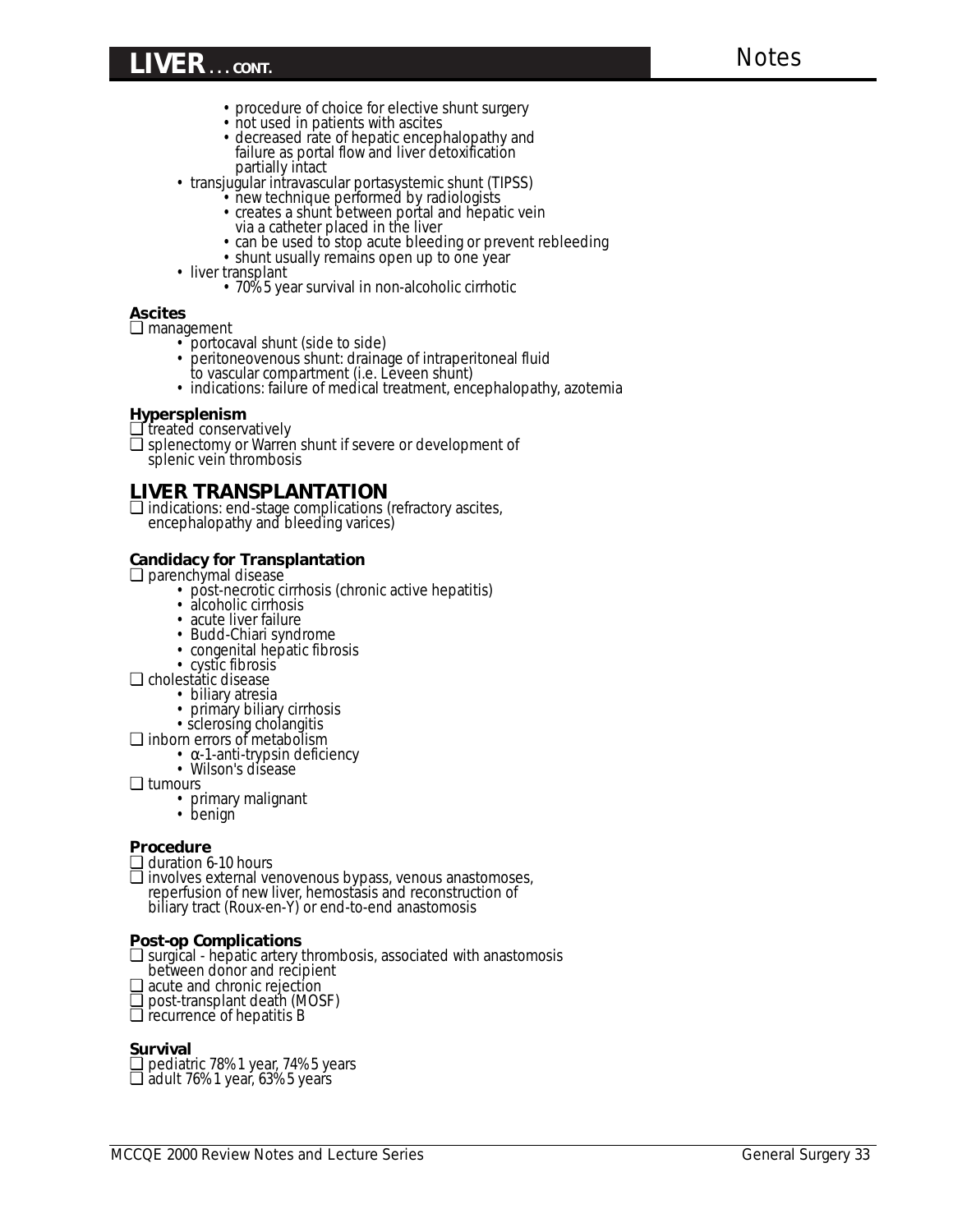## **BILIARY TRACT** Notes

### **CHOLELITHIASIS**

#### **Pathogenesis**

- ❏ imbalance of cholesterol and its solubilizing agents, bile salts and lecithin concentrations
- ❏ if hepatic cholesterol secretion is excessive then bile salts and lecithin are "overloaded", supersaturated cholesterol precipitates and can form gallstones

#### **Types of Stones**

 $\vec{\mathsf{d}}$  cholesterol (80%) = mixed (> 70% cholesterol by weight)<br>• risk factors

- - female, fat, fertile, forties
	- North American Indians highest incidence
	- prolonged fasting + total parenteral nutrition (TPN; usually results in acute acalculous cholecystitis) • rapid weight loss
	-
	- terminal ileal resection or disease (e.g. inflammatory
- bowel disease)<br> $\Box$  pigment stones (20%)
	- -
	- smooth green/black to brown: composed of unconjugated bilirubin, calcium, bile acids black pigment stones associated with cirrhosis, chronic hemolytic states calcium bilirubinate stones
	- - associated with bile stasis, (biliary strictures, dilatation and biliary infection (*Clonorchis sinensis*))

**Natural History**<br> **Q** 80% are asymptomatic

 $\Box$  18% develop symptoms over 15 years

#### **Clinical Presentation (in severity of increasing order)**

- 
- ❏ asymptomatic stones most asymptomatic gallstones do NOT require treatment
	- consider operating if calcified "porcelain" gallbladder (15-20% associated cancer), diabetes, history of biliary
- 
- 
- 
- pancreatitis ❏ biliary colic ❏ cholecystitis acute and chronic ❏ complications of cholecystitis ❏ choledocholithiasis (CBD stones)

### **BILIARY COLIC (or CHRONIC CHOLECYSTITIS)**

- many patients with acute cholecystitis have a history of episodic biliary colic
- 
- episodic biliary colic ❏ mechanism: gallstone temporarily impacted in cystic duct, no infection ❏ signs and symptoms steady pain (not colic) in epigastrium or RUQ for minutes to hours
- -
	- frequently occurs at night or after fatty meal
	- can radiate to right shoulder or scapula
	- associated nausea/vomiting
	- no peritoneal findings
	-
- no systemic signs<br>
□ differential diagnosis pancreatitis, PUD, hiatus hernia with<br>
reflux, gastritis
- 
- □ diagnostic investigation<br>• normal blood work
	-
- U/S shows gallstones ❏ treatment
- - elective cholecystectomy (95% success)

### **ACUTE CHOLECYSTITIS**

- ❏ mechanism
	- inflammation of gallbladder resulting from obstruction of cystic duct by gallstone (80%) no cholelithiasis in 20% (acalculous see below)
	-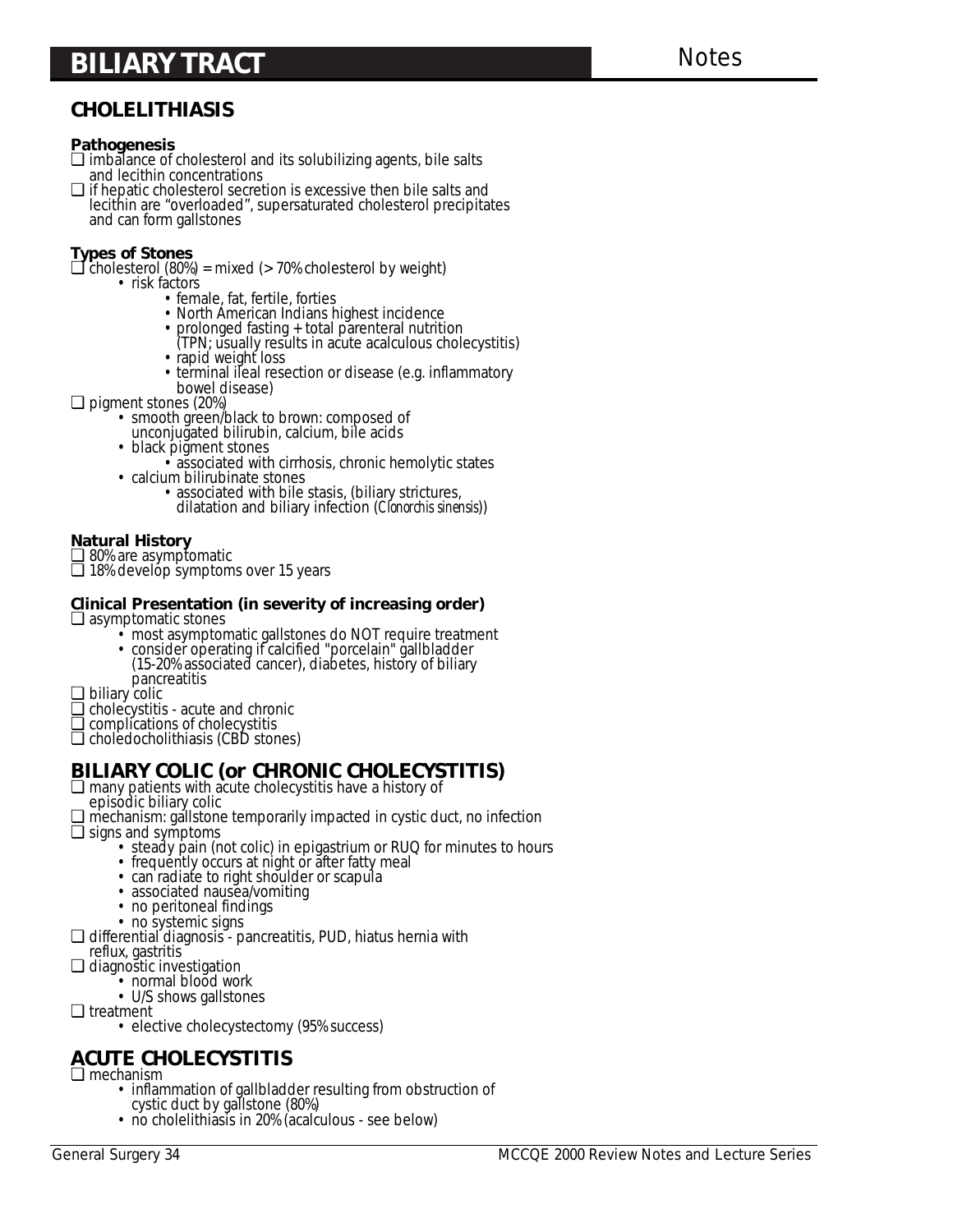## **BILIARY TRACT** ... cont. **EXECUTE:** Notes

- 
- ❏ signs and symptoms severe constant epigastric or RUQ pain
	- systemic signs fever, tachycardia
- focal peritoneal findings Murphy's sign (sudden cessation of inspiration with deep RUQ palpation)<br>• palpable gallbladder in one third of patients ↓ differential diagnosis<br>• perforated or penetrating peptic ulcer
- -
	- myocardial infarction
	- pancreatitis<br>• hiatus herni
	- hiatus hernia
	- right lower lobe pneumonia
	- appendicitis
	- hepatitis<br>• herpes zoster
	-
- □ diagnostic investigation<br>• elevated WBC, left shift
	- mildly elevated bilirubin, ALP
	-
	- sometimes slight elevation AST, ALT<br>• U/S shows distended, edematous gallbladder,
	- pericholecystic fluid, large stone stuck in gallbladder<br>neck, sonographic Murphy's sign
- -
- □ complications<br>• hydrops: mucus accumulation in gallbladder due to<br>cystic duct obstruction; may lead to necrosis<br>• gangrene and perforation: may cause localized abscess<br>or generalized peritonitis (can occur 3 days after
	-
	- cholecystoenteric fistula from repeated attacks of cholecystitis
	- gallstone ileus (see below)
- choledocholithiasis 15% of patients with gallstones ❏ mortality 5% ❏ treatment
- 
- -
	- admit, hydrate, NG tube, antibiotics if high risk (elderly,<br>immunosuppressed)<br>• lack of improvement with conservative treatment --><br>operate within 24-48 hours (cholecystectomy)<br>• earlier O.R. if high risk (DM, steroids)
	-
	- cholecystostomy tube if general anesthetic contraindicated

## **COMPLICATIONS OF CHOLECYSTECTOMY**<br>a <sub>general</sub>

- - anesthetic risk
- post-op complications (see Surgical Complications Section) ❏ specific bile duct injury (0.2-1%)
	- - correct with Roux-en-Y choledochojejunostomy

![](_page_34_Figure_39.jpeg)

*Drawings by Myra Rudakewich*

![](_page_34_Figure_42.jpeg)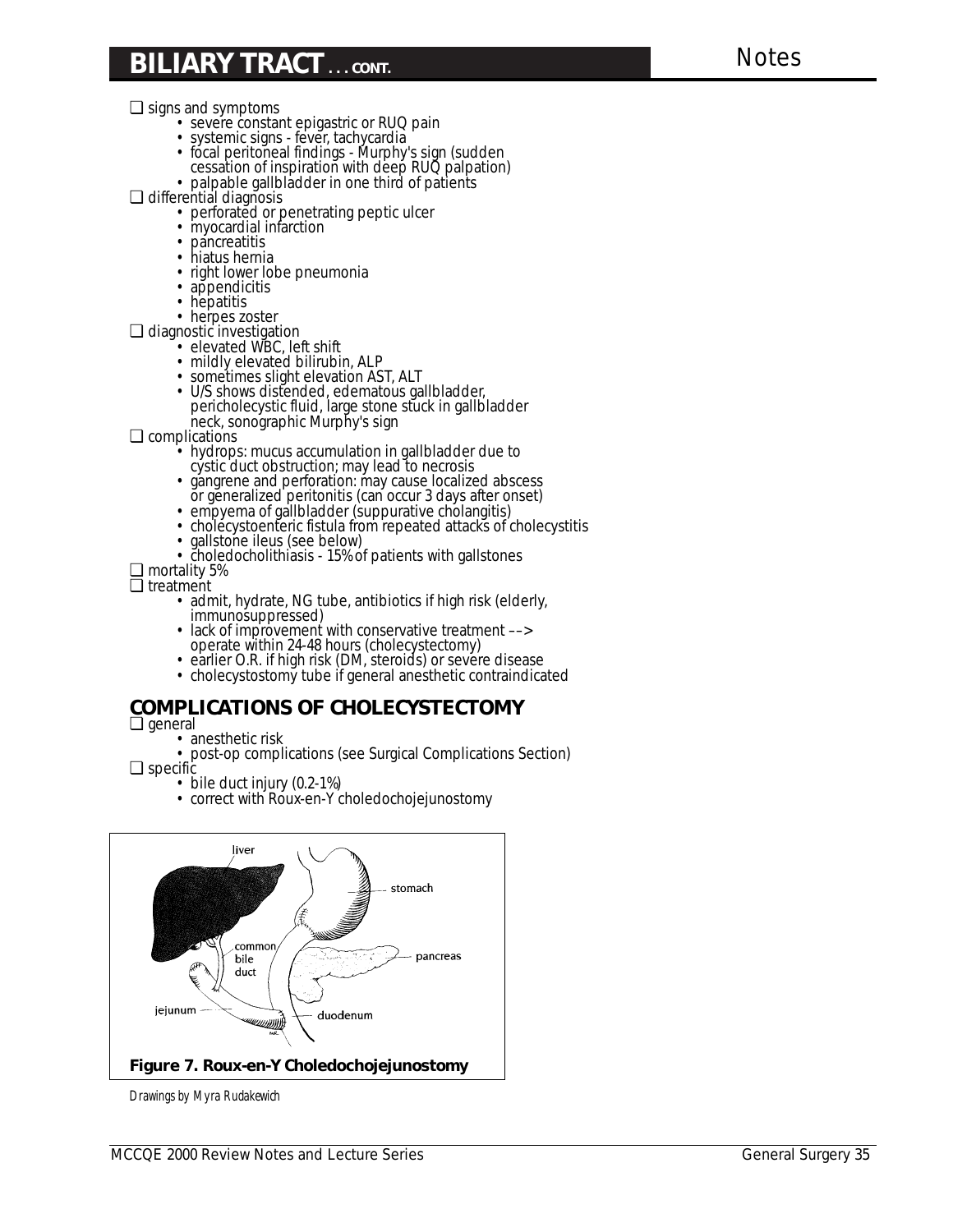## **BILIARY TRACT** Notes **. . . CONT.**

### **ACALCULOUS CHOLECYSTITIS**

- ❏ acute or chronic cholecystitis in the absence of stones ❏ usually diabetic, immunosuppressed or post-op ❏ etiology dehydration
- 
- -
	- systemic disease (e.g. MOSF)
	- generalized sepsis
	- Kinking or fibrosis of the gallbladder
	- thrombosis of the cystic artery
	- sphincter spasm with obstruction of the biliary and pancreatic ducts prolonged fasting
	-
- collagen vascular disease ❏ treatment
- - cholecystectomy or cholecystostomy

### **GALLSTONE PANCREATITIS**

- ❏ mechanism: gallstone impacted in common pancreatic duct ❏ signs and symptoms epigastric, back pain ❏ diagnostic investigation high amylase, lipase
	-
- -
	- high liver enzymes
	-
- most cases mild Ranson's criteria<br>• U/S may show multiple stones (may have passed • U/S multiple spontaneously), edematous pancreas • CT if severe to evaluate for complications <br>□ treatment
	-
- - supportive
	- cholecystectomy during same admission after acute attack subsided

### **GALLSTONE ILEUS**

- ❏ mechanism cholecystoenteric fistula (usually duodenal) with large gallstone impacting most commonly at the ileocecal valve
- ❏ not an ileus, but a true partial or complete small bowel
- obstruction<br> $\Box$  clinical presentation
- ❏ clinical presentation crampy abdominal pain, nausea, vomiting ❏ diagnostic investigation 3 views abdomen shows dilated small intestine,
- -
- gallstone in RLQ and air in biliary tree (15%)<br>● upper GI if unclear<br>□ treatment
- - hydrate, operate to remove stone; (enterotomy) usually don't have to remove gallbladder (30% cholecystectomy) only if chronic symptoms
	-
- fistula usually closes spontaneously ❏ mortality 10-15%
- 

## **DIAGNOSTIC EVALUATION OF BILIARY TREE**<br> $\Box$  U/S is diagnostic procedure of choice

- 
- 
- ❏ U/S is diagnostic procedure of choice ❏ oral cholecystography opaque drug taken night before, look for filling defect (stones)
	- failure of gallbladder to opacify indicative of complete obstruction by stone or unable to concentrate because of inflammation
- ❏ HIDA scan
	- radioisotope technetium excreted in high concentrations in bile<br>• highly suggestive of acute cholecystitis when gallbladder
	-
	- not visualized due to cystic duct obstruction 4 hours after injection reliable when bilirubin  $> 20$
- ❏ PTC
	- injection of contrast via needle passed through hepatic parenchyma
	- useful for proximal bile duct lesions or when ERCP fails
	- antibiotic premedication always, contraindicated with cholangitis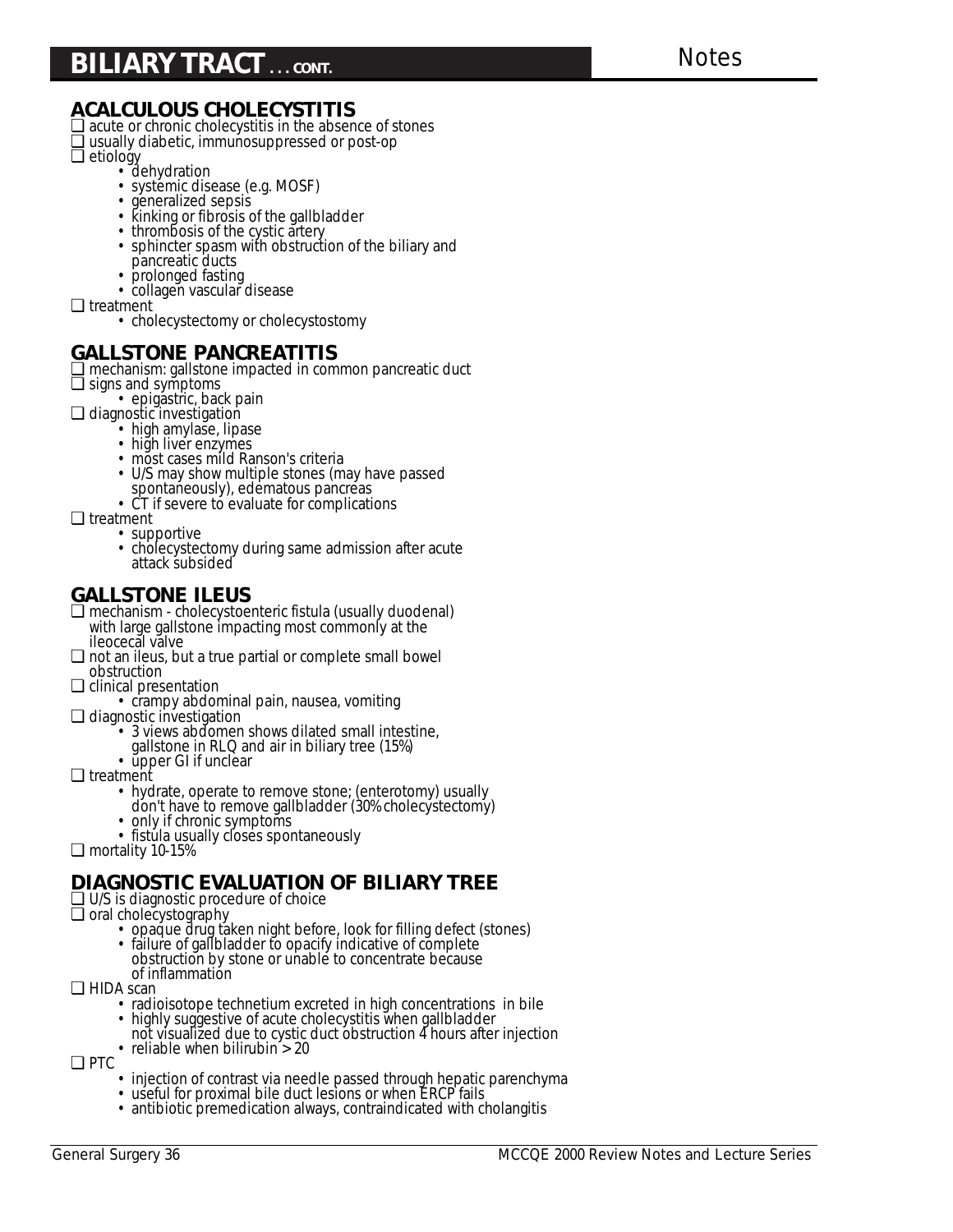## **BILIARY TRACT** ... cont. **EXECUTE:** Notes

#### ❏ ERCP

- opacification of bile and pancreatic ducts possible
- preferred method to demonstrate CBD stones and periampullary region

#### **CHOLEDOCHOLITHIASIS**

❏ stones in common bile duct

- ❏ signs and symptoms 50% asymptomatic
	- - tenderness in RUQ or epigastrium
		- biliary pain with intermittent chills, fever or fluctuating jaundice
		- episodic cholangitis
- spectrum from healthy to icterus, toxicity, high fever and chills **□** diagnostic investigations
- - increased bilirubin (<10), ALP<br>• leukocytosis often > 20 x 109/L
	-
	- U/S duct dilatation, does not detect CBD stones
- ERCP (if no previous cholecystectomy) otherwise PTC appropriate ❏ treatment
	- antibiotics, NG tube, IV hydration
	- if no improvement in 2-4 days then ERCP/PTC+sphincterotomy or surgery with CBD exploration and laparoscopic cholecystectomy

### **ACUTE CHOLANGITIS**

- ❏ mechanism: obstruction of common bile duct leading
	- to biliary stasis, bacterial overgrowth, suppuration, and
- biliary sepsis life threatening ❏ etiology choledocholithiasis (60%)
- -
	-
	- post-operative stricture<br>• pancreatic or biliary neoplasms
- pancreatic or biliary neoplasms ❏ organisms: E. *coli, Klebsiella, Pseudomonas, Enterococci, B. fragilis, Proteus* ❏ signs and symptoms Charcot's triad: fever, jaundice, RUQ pain
- -
- Reynold's pentad: Charcot's triad + mental confusion,<br>hypotension leading to renal failure<br>
□ diagnostic investigations<br>
 elevated WBC
	-
- -
	- elevated liver function tests and conjugated bilirubin
	- U/S shows gallstones in gallbladder  $\frac{y}{r}$  stones seen in bile ducts (approximately 10-15%) +/- dilated
- extrahepatic or intrahepatic bile ducts ❏ treatment
- - - antibiotics, hydration<br>• urgent ERCP diagnostic and therapeutic with
		- papillotomy to remove stones<br>• if ERCP unavailable or unsuccessful, then PTC
	- if ERCP, PTC unavailable, surgery to decompress CBD ––> T-tube
		- if elderly, (usually) don't have to remove gallbladder
		- if adequate  $ERCP +$  papillotomy

## **CARCINOMA OF THE BILE DUCT**

- $\Box$  2% of cancer deaths (1/8 as common as pancreatic cancer)  $\Box$  associations
- - age 50-70 years
		- age 20-40 if chronic ulcerative colitis, Clonorchis sinensis infestation, sclerosing cholangitis, choledochal cysts
- female:male = 2:1<br> $\Box$  clinical presentation
	- local: RUQ pain, palpable mass (if tumour in CBD)
	-
- 
- systemic: unremitting jaundice, pruritus, weight loss, anorexia <br>□ investigations Klatskin tumour (at common hepatic duct bifurcation)<br>causes increased ALP, bilirubin, but normal AST
	-
- ❏ diagnosis: U/S and CT (dilated bile ducts), ERCP and PTC (depict tumour) ❏ treatment
	- $\bullet$  +/- stents for palliation
		- radiation or Whipple's if tumour at low end of CBD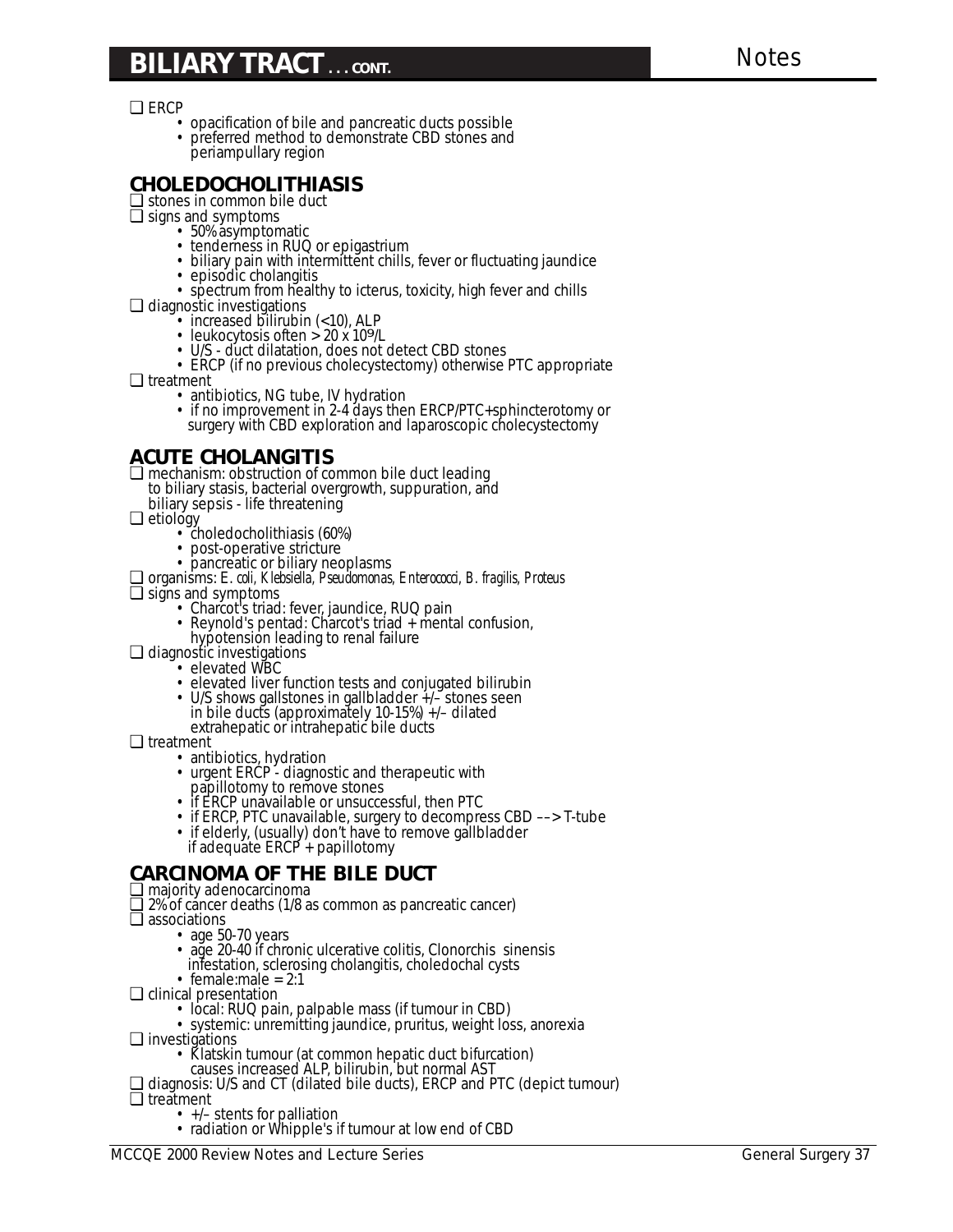## **BILIARY TRACT** ... cont. **EXECUTE:** Notes

- ❏ prognosis spread: growth into portal vein or hepatic artery, liver, hilar nodes
	- 10-15% 5 year survival
	- death results from progressive biliary cirrhosis, persistent intrahepatic infection and abscess formation, or sepsis

### **JAUNDICE**

![](_page_37_Figure_7.jpeg)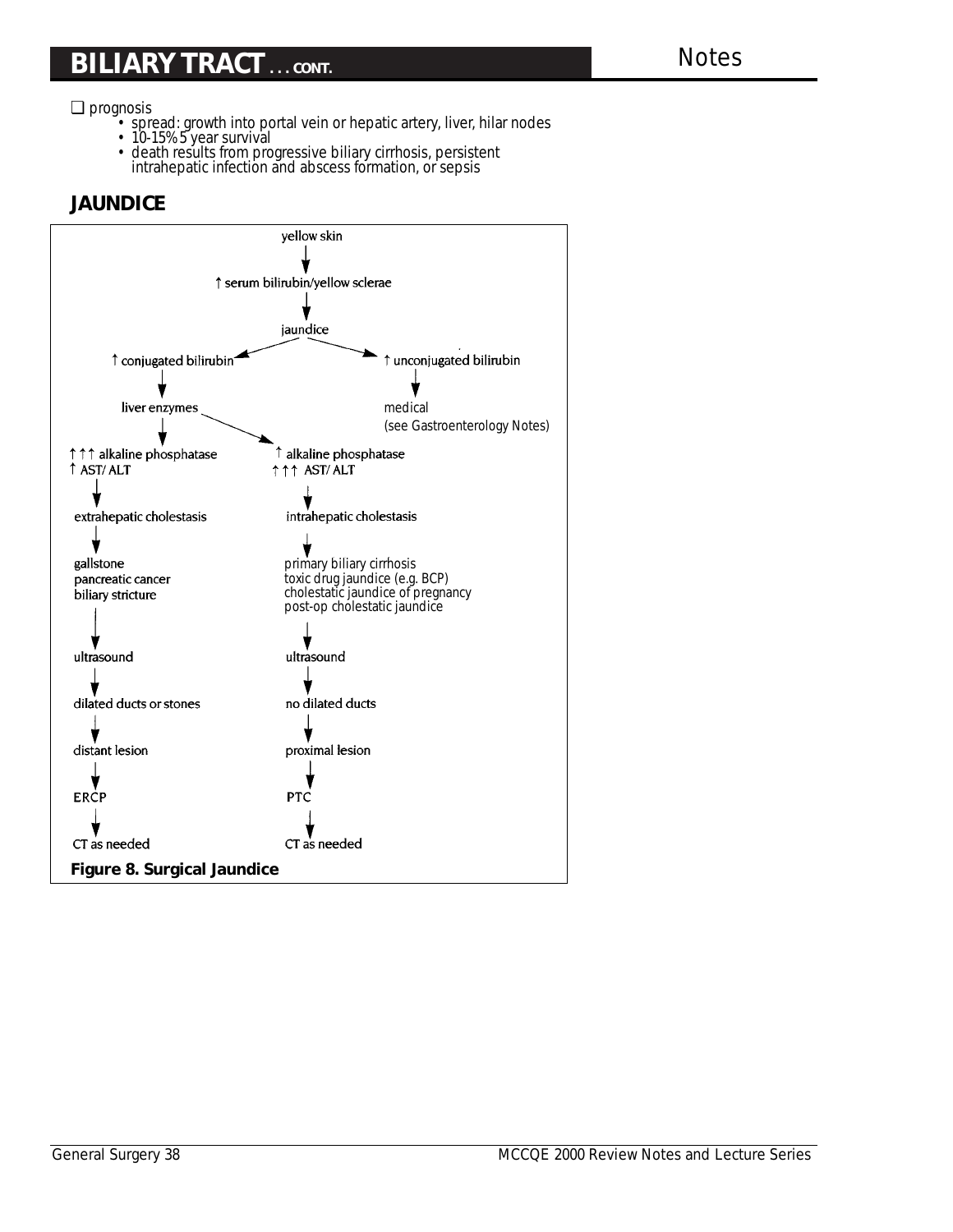- 
- **ACUTE PANCREATITIS** (see Gastroenterology Notes)<br>  $\square$  usually no surgical management in uncomplicated acute pancreatitis<br>  $\square$  surgical indications in acute pancreatitis<br>
 secondary pancreatic infections abscess, infe
	- gallstone-associated pancreatitis
	- uncertainty of clinical diagnosis
	-
- 
- worsening clinical condition despite optimal supportive care<br>□ complications<br>• pseudocyst (2-10%)<br>• collection of pancreatic secretions in a cyst lacking true epithelium
	- risk of rupture, hemorrhage and infection (rare)
	- 2-3 weeks post-attack: persistent pain, fever, ileus, mass,
	- nausea/vomiting, early satiety, persistent elevation of amylase • 40% resolve spontaneously within 6-12 weeks (keep NPO and on TPN)
	- diagnosis: clinical, U/S, CT
	- treatment: internal (prefered) or external drainage (latter if infected or sick patient) once pseudocyst matures
	- biopsy to rule out malignancy
	- recurrence rate 10%
	- abscess (5%)
		- 1-4 weeks post-attack: fever, toxic, abdominal pain, distention
		- diagnosis: increased amylase, increased AST/ ALT (50%),
			- elevated WBC, CT (fluid and gas)
		- high mortality requires extensive surgical debridement
			- and broad-spectrum antibiotics
	- ascites
		- secondary to pseudocyst disruption (common) or
			- direct pancreatic duct disruption
		- diagnose by paracentesis: high amylase, high protein
		- treatment: NPO, TPN 2-3 weeks, somatostatin
		- ERCP if not resolved to determine anatomy; Rou-en-Y jejunostomy to site of leak
	- necrosis
		- diagnosis by CT
		- treatment: debridement
	- hemorrhage
		- erosion of arterial pseudoaneurysm secondary to
			- pseudocyst, abscess, or necrotizing pancreatitis
		- clinical presentation: increased abdominal mass,
			- abdominal pain, hypotension
		- diagnosis: angiography
		- treatment: immediate surgery
	- sepsis
	- MOSF

❏ prognosis of all complications

- 80% improve rapidly
- 20% have at least one complication from which 1/3 die

## **CHRONIC PANCREATITIS** (see Gastroenterology Notes) **(see Colour Atlas C7)**

❏ surgical treatment

- indications for surgical treatment: debilitating abdominal pain, CBD obstruction, duodenal obstruction, persistent pseudocyst
- ERCP for planning surgical management dilated ducts with areas of stricture (chain of lakes)
- drainage procedure if ducts > 8 mm
- Puestow (longitudinal pancreatico-jejunostomy)
	- 80-90% have pain relief, but 5 years post-op only 50-60% remain pain-free
- Whipple (pancreaticoduodenectomy) 80% have pain relief
- pancreatectomy
	- use when no dilated ducts
	- amount of resection depends on disease focus
	- (i.e. limited vs. subtotal vs. total pancreatectomy)
- do not percutaneously access a pseudocyst unless immediate drainage of infection required. Goal is to allow wall of pseudocyst to mature (3-4 weeks) followed by internal drainage through stomach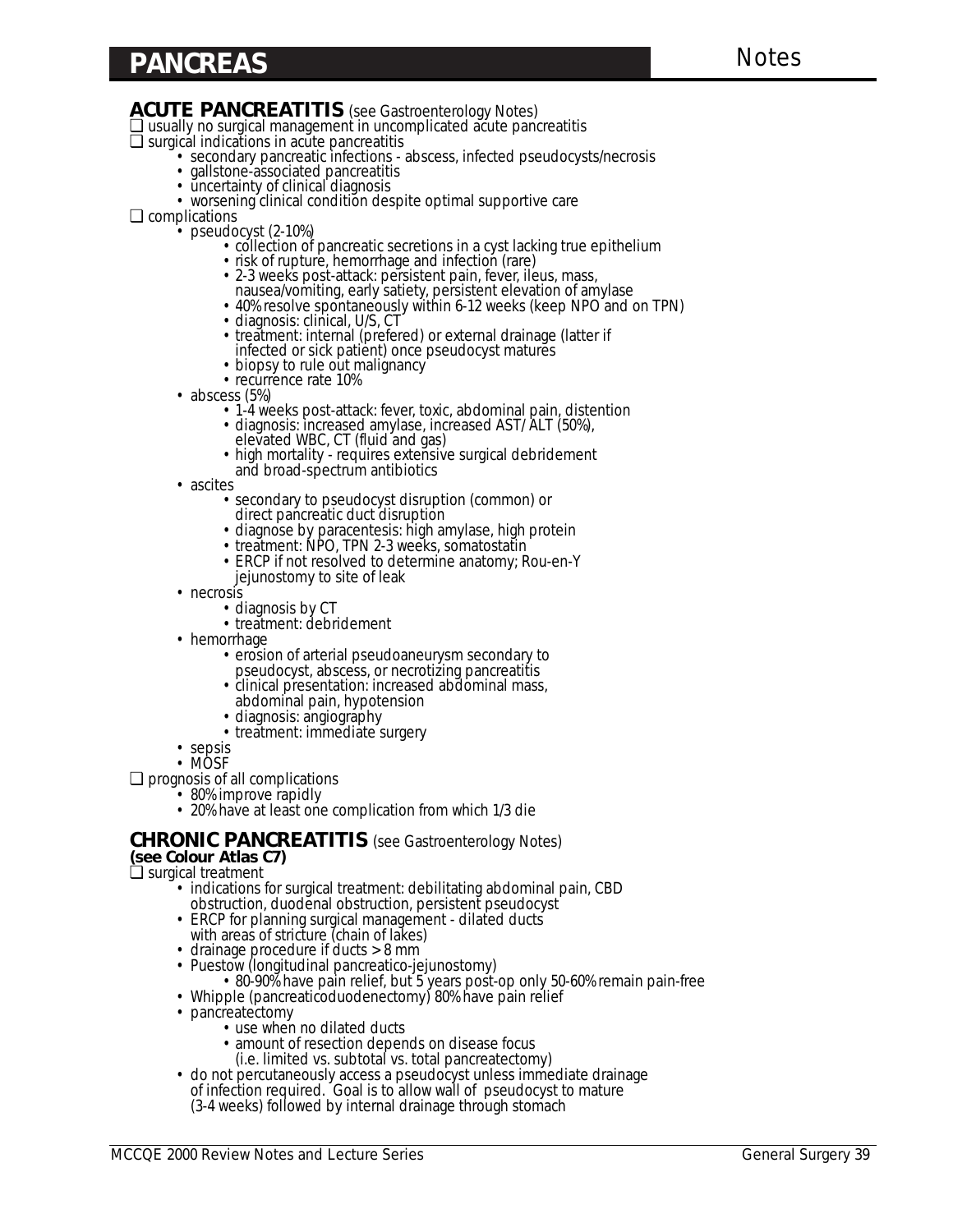## **PANCREATIC CANCER**<br> **Q** epidemiology

- - fifth most common cause of cancer death
	- African descent at increased risk
	- male:female  $= 1.7:1$
- age (average 50-70) ❏ risk factors
	- - increased age
		- smoking 2-5x increased risk
		- high fat/low fibre diets
		- chronic pancreatitis
		- diabetes
		-
		- heavy alcohol use<br>• chemical: betanaphthylamine, benzidine
- □ clinical presentation is related to location of tumour<br>• head of the pancreas (70%)<br>• weight loss, painless obstructive jaundice
	- -
		- palpable tumour mass = incurable
		- Courvoisier's sign = palpable non-tender gall bladder in jaundiced patient suggesting malignant common bile duct obstruction
	- Courvoisier's Law = a palpably distended, non tender gallbladder is unlikely to be due to cholelithiasis • carcinoma of body or tail of pancreas (30%) • tends to present later and usually inoperable
		- -
			- < 10% jaundiced
			- weight loss, vague midepigastric pain
			- sudden onset diabetes mellitus
- ❏ surgical dictum: vague abdominal pain with weight loss  $+/-$  jaundice in a patient  $> 50$  years old is pancreatic cancer until proven otherwise
- 
- until proven otherwise ❏ diagnosis serum chemistry non-specific: elevated ALP and bilirubin (>18)
	- evidence of obstruction: U/S, ERCP (best), PTC, CT<br>• beware of TB, lymphoma
	- -
- 
- these are not treated surgically<br>□ pathology ductal adenocarcinoma most common type (75-80%)
	- giant cell carcinoma (4%)
	- adenosquamous carcinoma (3%)
- other: mucinous, cystadenocarcinoma, acinar cell carcinoma<br>□ spread<br>• early to local lymph nodes and liver<br>□ treatment<br>• operable (i.e. no metastases outside abdomen, liver, or
- -
- - peritoneal structures, and no involvement of porta hepatis, superior mesenteric artery, portal vein at body of pancreas) • 20% of head of pancreas cancers can be resected
		-
		- Whipple's procedure (pancreatoduodenectomy) for cure - 5% mortality
		- distal pancreatectomy +/– splenectomy,
	- lymphadenectomy if carcinoma of midbody and tail of pancreas inoperable (i.e. involves liver, vasculature or regional nodes) most body and tail cancers not resectable
		-
		- relieve biliary/duodenal obstruction with
	- endoscopic stenting or double bypass procedure: choledochoenterostomy, gastroenterostomy • palliative pain control • combination chemotherapy/radiotherapy for
	- -
- palliation, increased medical survival post-surgery ❏ prognosis average survival 7 months
- -
	- 5 year survival is 10%
	- following Whipple's procedure, mean survival 18 months<br>• if resection margins clear and no tumour spread, then 5 year
	-
	- if resection margins clear and no tumour spread, then 5 year survival for ampullary carcinoma 30%, pancreatic carcinoma 20% most important prognostic indicator is lymph node status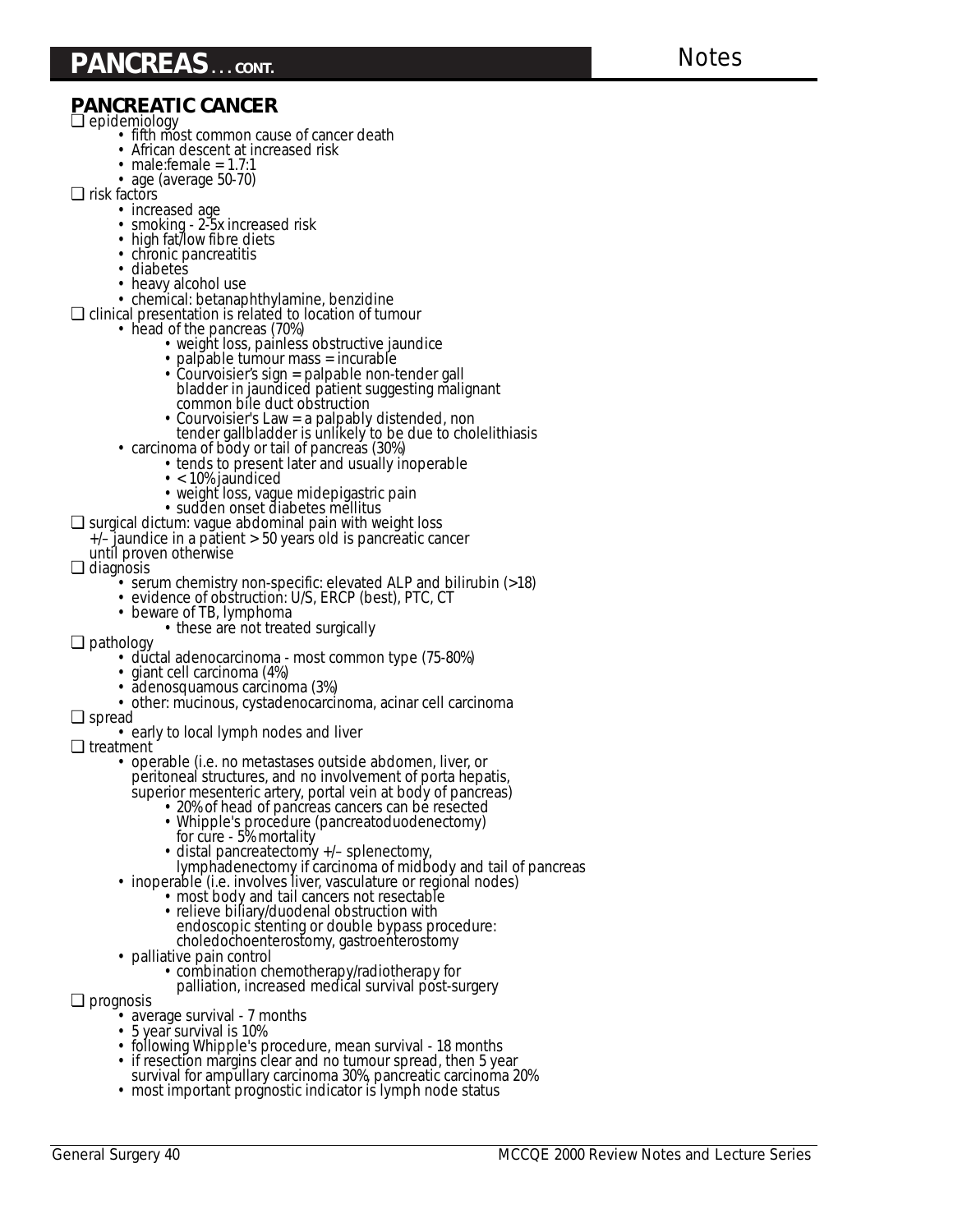## **PANCREAS** ... cont. **Executive CONTEX 2018** Notes

![](_page_40_Picture_2.jpeg)

*Drawings by Myra Rudakewich*

## **SPLEEN**

- **HYPERSPLENISM** (see Hematology Notes)<br>□ exaggeration of normal splenic functions such as removal and destruction of aged/defective RBC, sequestration of normal cells and production of immunoglobulins ❏ etiology • primary hypersplenism
- 
- 
- rare
- diagnosis of exclusion
- secondary hypersplenism
	- congestion (most common) secondary to portal hypertension
	- neoplasia- lymphoma, leukemia, myeloid metaplasia
	- infections EBV, TB
	- inflammatory diseases sarcoid, rheumatoid arthritis
	- hematologic spherocytosis, G6PD deficiency
- storage diseases Gaucher's disease, amyloid ❏ clinical presentation
- - +/– LUQ fullness, discomfort, spontaneous rupture
- anemia, leukopenia, thrombocytopenia ❏ diagnosis
- - CBC, differential and smear, Hb electrophoresis
	- bone marrow biopsy
	- splenic function tests: radiolabeled RBC/platelets
- (measure rate of disappearance) ❏ treatment
- - splenectomy
	- reduces number of transfusions, number of
		- infections, prevents hemorrhage, and decreases pain

#### **SPLENECTOMY**

❏ indications

- always<br>• primary splenic tumour (rare)
	- hereditary spherocytosis
- 
- usually<br>• primary hypersplenism
	- chronic immune thrombocytopenia purpura
	- splenic vein thrombosis causing esophageal varices
	- splenic abscess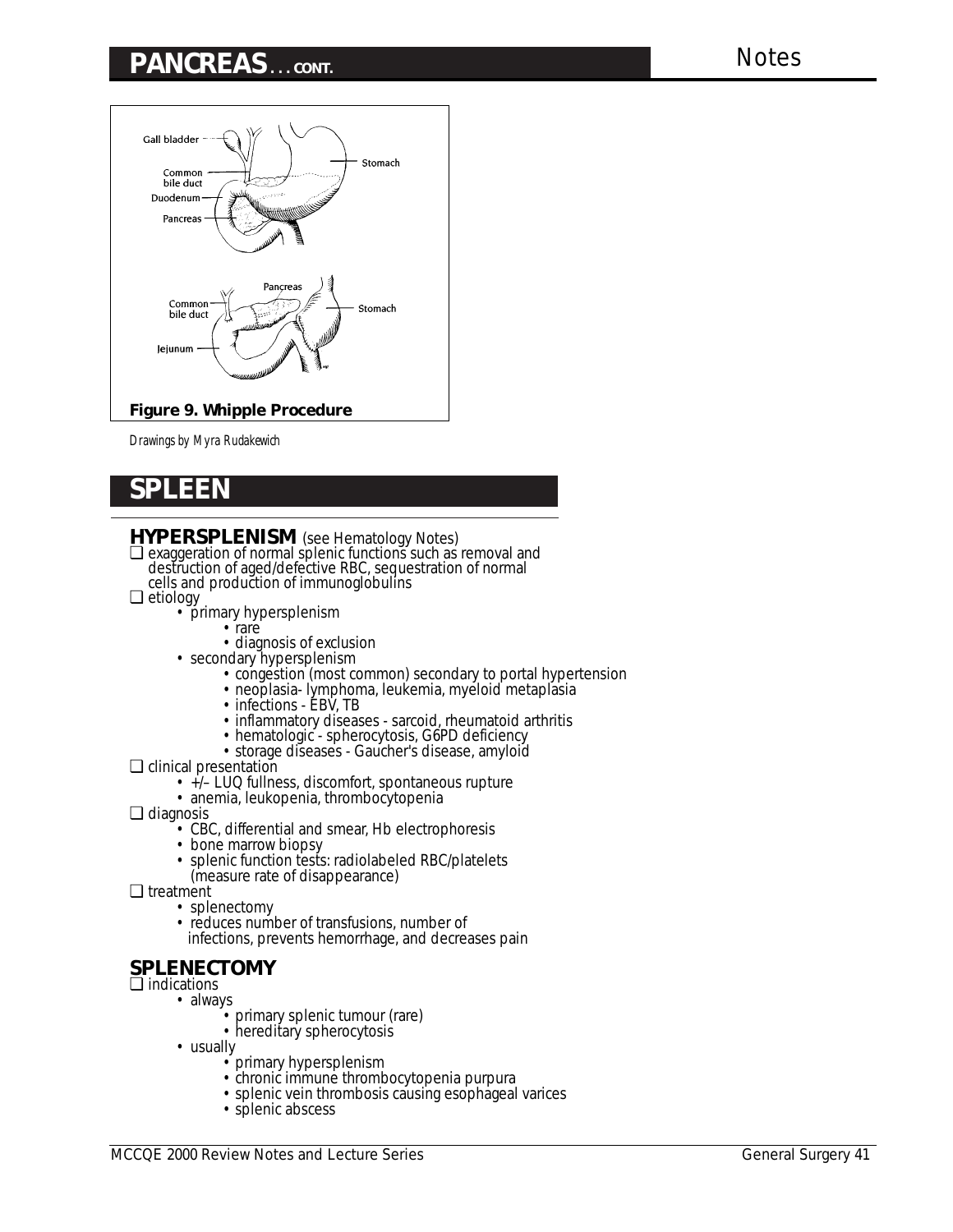## **SPLEEN** ... cont. **1999** Notes

- sometimes
- splenic injury (most common reason for splenectomy)<br>• short term
	- - atelectasis of the left lower lung
		- injury to surrounding structures e.g. gastric wall, tail of pancreas
		- post-op hemorrhage
			- post-op thrombocytosis, leukocytosis<br>• subphrenic abscess
		-
		-
		- long term post-splenectomy sepsis (encapsulated organisms)<br>• 4% of splenectomized patients<br>• 50% fatality
			-
			-
- 
- 50% fatality ❏ prophylaxis vaccinations: pneumococcal, *Haemophilus influenzae* penicillin for children < 18 years old
	-

## **FISTULA**

- ❏ abnormal communication between two epithelialized surfaces ❏ etiology foreign object erosion (e.g. gallstone, graft)
	- - infection
		- IBD (especially Crohn's disease)
		- congenital
		- trauma<br>• iatrogenic
		-
- $\Box$  why fistulas stay open (FRIENDO)
	- **F**oreign body
	- **R**adiation
	- **I**nfection
	- **E**pithelialization
	- **N**eoplasm<br>• **D**istal obstruction (most common)
	- Others: increased flow; steroids (may inhibit closure, but usually will not maintain fistula)
- will not maintain fistula) ❏ bowel fistula management relieve obstruction
	- - fluid and electrolyte balance
		- nutrition elemental/low residue
		- decrease flow NPO, TPN
		- decrease secretion octreotide/somatostatin<br>• skin care (enterocutaneous fistula proteolyti
		- skin care (enterocutaneous fistula proteolytic enzeymes)
		- identify anatomy fistulogram • surgical intervention dependent upon etiology, or uncertainty of diagnosis

## **BREAST**

#### **FIBROCYSTIC DISEASE**

- ❏ benign breast condition consisting of fibrous and
- 
- 
- 
- cystic changes in breast ❏ age 30-50 years ❏ pain with multiple bilateral lumps ❏ fluctuate in size and tenderness with menstrual cycle ❏ if no dominant mass, observe to ensure no mass dominates
- ❏ for a dominant mass, Fine Needle Aspiration (see below) ❏ if > 40 years, mammography every 3 years
- 

- **FIBROADENOMA**<br>  $\square$  most common benign breast tumour in women
- 
- 
- ❏ most common benign breast tumour in women ❏ no malignant potential ❏ usually age < 30 years ❏ smooth, rubbery, discrete nodule, non-tender, mobile ❏ usually excised to confirm diagnosis
-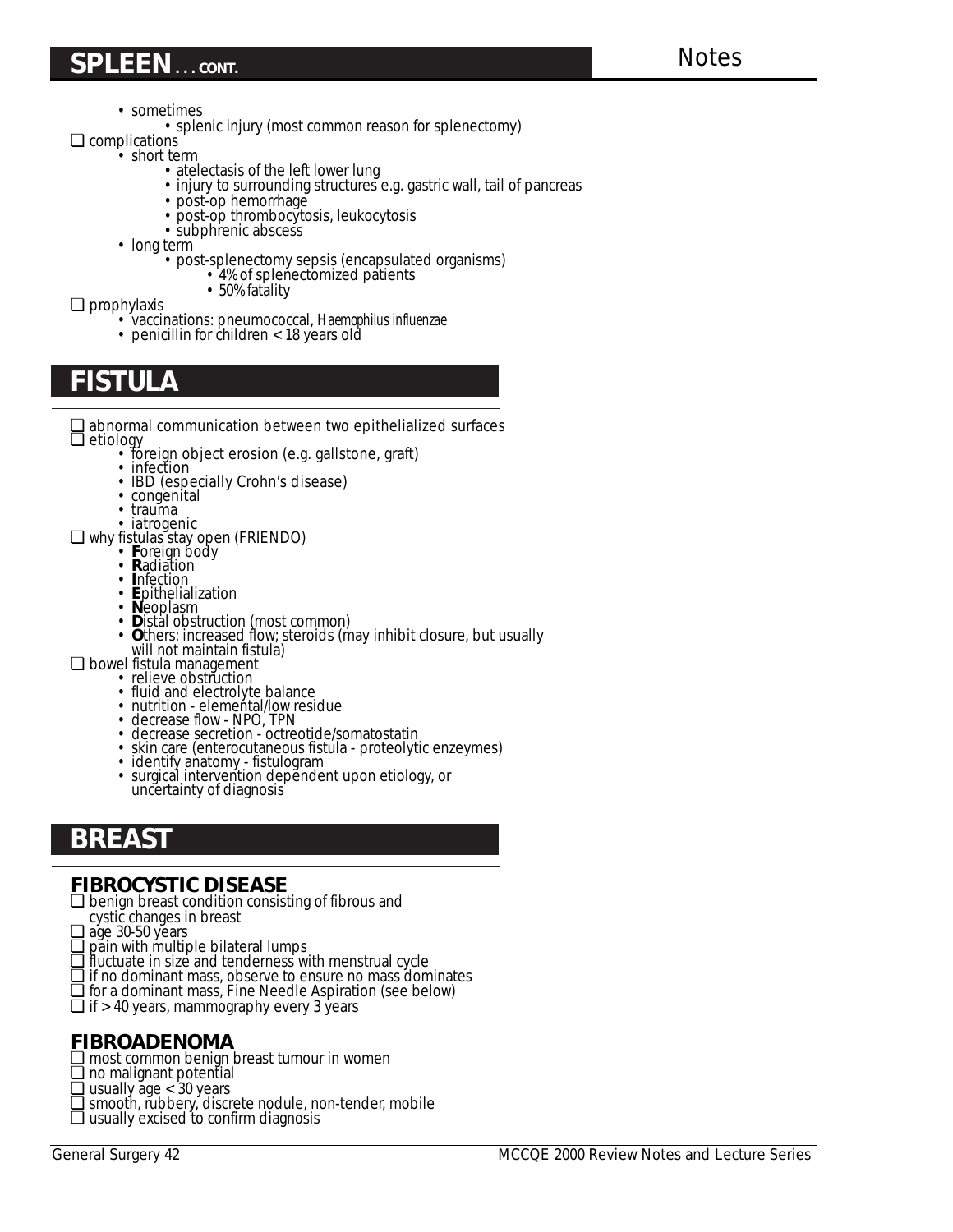## **BREAST** Notes **. . . CONT.**

### **FAT NECROSIS**

- 
- ❏ due to trauma (although positive history in only 50%) ❏ firm, ill-defined mass with skin or nipple retraction ❏ +/– tenderness
- 
- ❏ will regress on own but complete excisional biopsy the safest approach to rule out carcinoma

- **PAPILLOMA**<br> **C** solitary intraductal benign polyp
- $\Box$  most common cause of bloody nipple discharge

#### **DIFFERENTIAL DIAGNOSIS OF NIPPLE DISCHARGE**

- $\Box \text{ bloody papilloma, papillary/intraductal carcinoma, Paget's, fibrocystic change}$ <br> $\Box \text{ serous duct hyperplasia, pregnancy, BCP, menses, cancer}$ <br> $\Box \text{ green/brown manuallyduct ectasia, fibrocystic change}$ <br> $\Box \text{ purulent abscess}$
- 
- 
- 
- 

### **MASTITIS**

- 
- 
- ❏ nursing mothers; sporadic or epidemic ❏ etiologic agent: S. *aureus*
- □ sporadic: acinar and duct systems uninvolved, therefore, infant should continue being nursed
- □ recurrent: due to regurgitation of milk back into ducts,
- therefore, discontinue nursing and suppress lactation ❏ antibiotic therapy: if start delayed > 24 hours, increased risk of abscess requiring incision and drainage

## **BREAST CANCER**<br> **a** epidemiology

- most common cancer in women (excluding skin)
- second leading cause of cancer mortality in women
- most common cause of death in 5th decade
- lifetime risk of  $1/9$ <br> $\Box$  etiology
- - m̃ultifactorial
- genetics play key role in 15% of cases ❏ risk factors
	- - age  $-80\% > 40$
		-
		- sex 99% female<br>• 1st degree relative with breast cancer
		- 1st increased further if relative was premenopausal<br>• geographic highest national mortality in England and<br>Wales, lowest in Japan<br>• nulliparity
		-
		-
		-
		- late age at first pregnancy • menarche < 12; menopause > 55
		-
		- obesity
		- excessive alcohol intake • some forms of mammary dysplasia
		- prior history of breast cancer
		- history of low-dose irradiation
		- prior breast biopsy regardless of pathology
		-
	-
- 
- BCP/estrogen replacement may increase risk ❏ diagnostic workup of breast mass history• how long the lump has been noted
	- any changes that have been observed
	- history of biopsy or breast cancer
	- breast CA risk factors should be noted, but their presence or absence
	- do not influence decision to further investigate breast lump<br>• physical<br>• to identify those features that distinguish malignant
	- -
		- from benign lump
		- benign: smooth, well-demarcated, mobile
		-
	-
	- malignant: irregular, poorly defined, less mobile other signs of malignancy skin changes: edema, dimpling, retraction, redness, ulceration
		- nipple: bloody discharge, crusting, ulceration, inversion
		- prominent veins, palpable axillary/supraclavicular lymph nodes, arm edema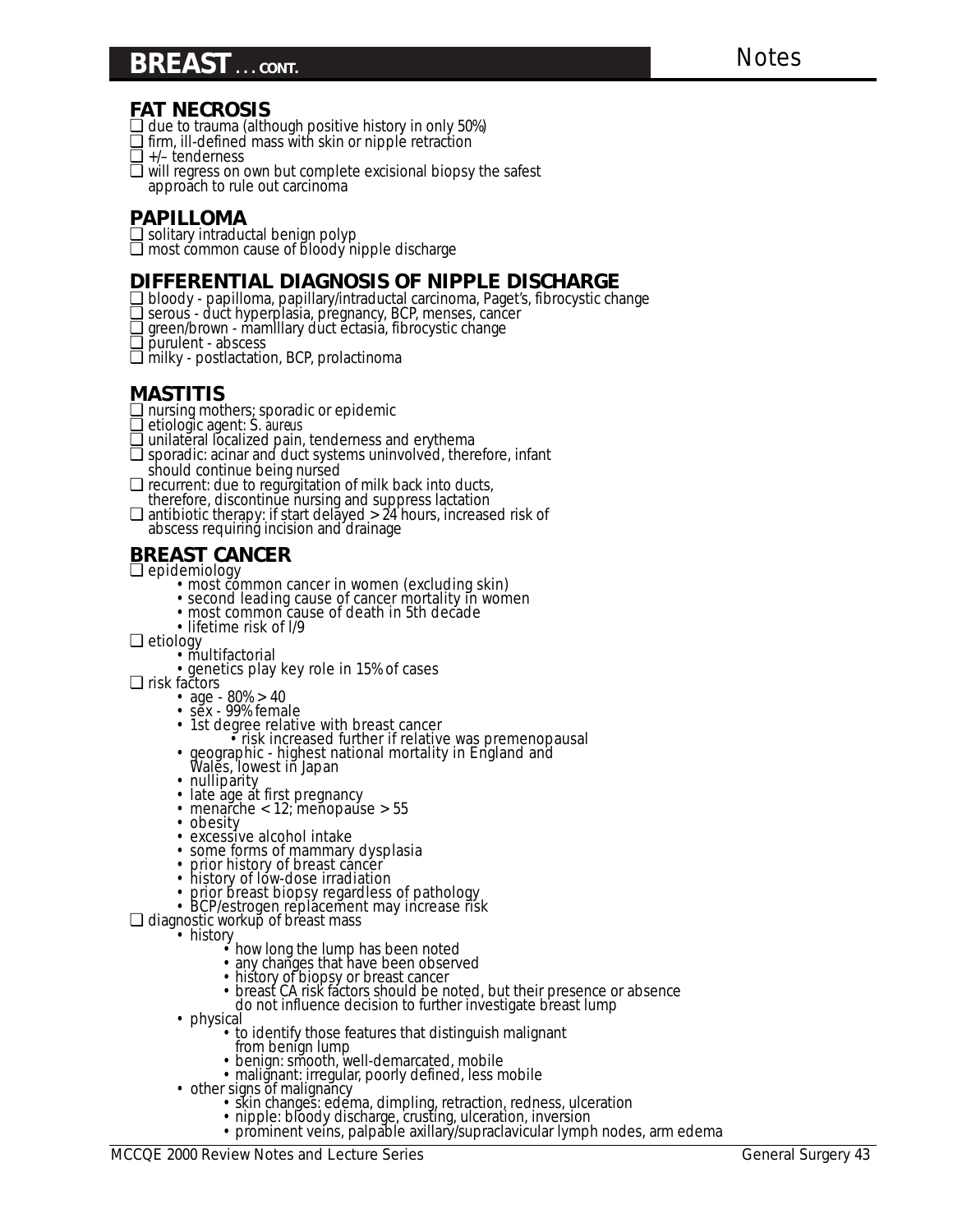## **BREAST** Notes **. . . CONT.**

- mammogram stellate appearance and spiculated border pathognomonic of breast cancer
	- microcalcifications
	- ill-defined lesion border
	- lobulation
	- architectural distortion
	- increased vascularity
	-
- interval mammographic changes NORMAL MAMMOGRAM DOES NOT RULE OUT SUSPICION OF

CANCER (BASED ON CLINICAL FINDINGS)

- - if non-bloody fluid and mass completely disappears,
	- diagnosis is simple cyst no need for cytology
	- if bloody/no fluid or mass does not fully disappear -<br>send cells for cytology
	-
- 
- biopsy<br>• whenever reasonable doubt remains as to whether a lump is benign or malignant
	- core biopsy removal of core of intact tissue through 14-gauge needle
	- excisional biopsy surgical removal of entire lesion with
	- cuff of normal tissue

❏ staging • clinical vs. pathological

- clinical: assess tumour size, nodal involvement, and metastasis
	- tumour size by palpation, mammogram
	- nodal involvement by palpation
- metastasis by physical exam, CXR, LFTs<br>• pathological<br>• histology
	- -
		- axillary dissection should be performed for accurate
		- staging and to reduce risk of axillary recurrence
		- estrogen/progesterone receptor testing

| <b>Table 7. Staging of Breast Cancer (American Joint Committee)</b> |                                                |                                                            |                      |
|---------------------------------------------------------------------|------------------------------------------------|------------------------------------------------------------|----------------------|
| <b>Stage</b>                                                        | Tumour                                         | <b>Nodes (regional)</b>                                    | <b>Metastasis</b>    |
| 0                                                                   | in situ<br>$< 2 \text{ cm}$                    | none<br>none                                               | none<br>none         |
|                                                                     | $< 2 \text{ cm}$<br>or $2-5$ cm<br>or $> 5$ cm | movable ipsilateral<br>none or movable ipsilateral<br>none | none<br>none<br>none |
| Ш                                                                   | any size<br>or skin/chest                      | fixed ipsilateral or internal mammary<br>any               | none<br>none         |
| IV                                                                  | wall invasion<br>any tumour                    | any                                                        | distant              |

❏ pathology

• non-invasive

• ductal carcinoma in situ

- risk of development of infiltrating ductal carcinoma in same breast
- excision with clear margins +/- radiation<br>• lobular carcinoma in situ
- - risk marker for future infiltrating ductal carcinoma
	- in either breast (20 to 30 % twenty year risk)
	- close follow-up (consider bilateral
	- mastectomy for high-risk patient)

- invasive<br>• infiltrating ductal carcinoma (most common 80%)
	- characteristics hard, scirrhous, infiltrating
	-
	-
	- tentacles, gritty on cross-section<br>• invasive lobular carcinoma (8-10%)<br>• more apt to be bilateral, better prognosis
	-
	- Paget's disease (1-3%)<br>• ductal carcinoma that invades nipple with scaling, eczematoid lesion<br>• inflammatory carcinoma (1-4%)<br>• ductal carcinoma that involves dermal lymphatics
	- -
		- most aggressive form of breast cancer
	- peau d'orange indicates advanced disease (IIIb-IV) also papillary, medullary, colloid, tubular cancers
		-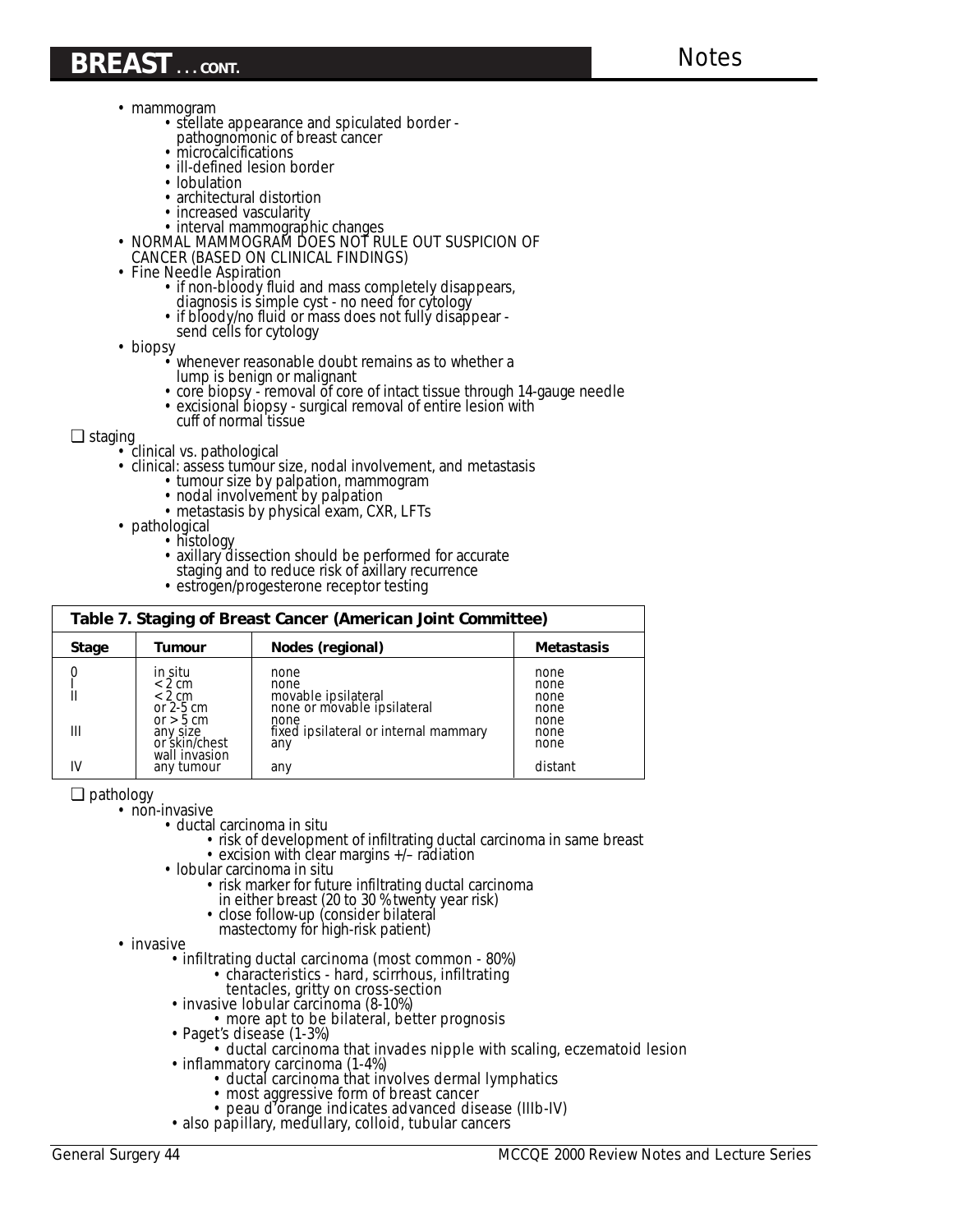## **BREAST** Notes **...** *CONT. BREAST CONT.* **<b>***BREAST CONT.*

- sarcomas of breast (rare)
	- most common = giant benign variant of

fibroadenoma (cystosarcoma phyllodes) -

1 in 10 malignant

## **Primary Treatment of Breast Cancer**<br> **Q stages I, II - surgery for cure**

- -
	- Breast Conserving Surgery (lumpectomy) removal of tumour along with cuff of normal tissue, preserving cosmetic appearance of breast
		- adjuvant radiation to breast decreases local recurrence
			- (no change in survival)
		- results generally equal to mastectomy
	-
	- mastectomy<br>• removal of entire breast including nipple and fascia overlying
		- pectoralis muscles, while sparing underlying muscles and innervation
		- indications<br>• facto factors that increase risk of local recurrance: extensive
			- calcification on mammogram, multiple tumours, or failure to obtain tumour-free margin
			- contraindications to radiation therapy: pregnancy, previous irradiation,
			- collagen vascular disease, physical disability precluding treatment
				- large tumour size relative to breast<br>patient preference (no need for radiation)
		-
	-

• see figure 10<br>  $\Box$  stages III, IV - operate for local control<br>  $\Box$  induction chemotherapy<br>
• tumours > 5 cm

- -
	- inflammatory carcinomas
	- chest wall or skin extension

![](_page_44_Figure_28.jpeg)

#### **Figure 10. NIH Recommendations**

#### **Adjuvant Therapy - Chemotherapy**

❏ indications

• sub-groups of stage I at high risk of recurrence • lymphatic invasion

- 
- high-grade tumours
- high S-phase fraction
- 

• aneuploid DNA<br>  $\Box$  pre-menopausal patients tend to have better response to cytotoxic chemotherapy because of tendency for more aggressive tumours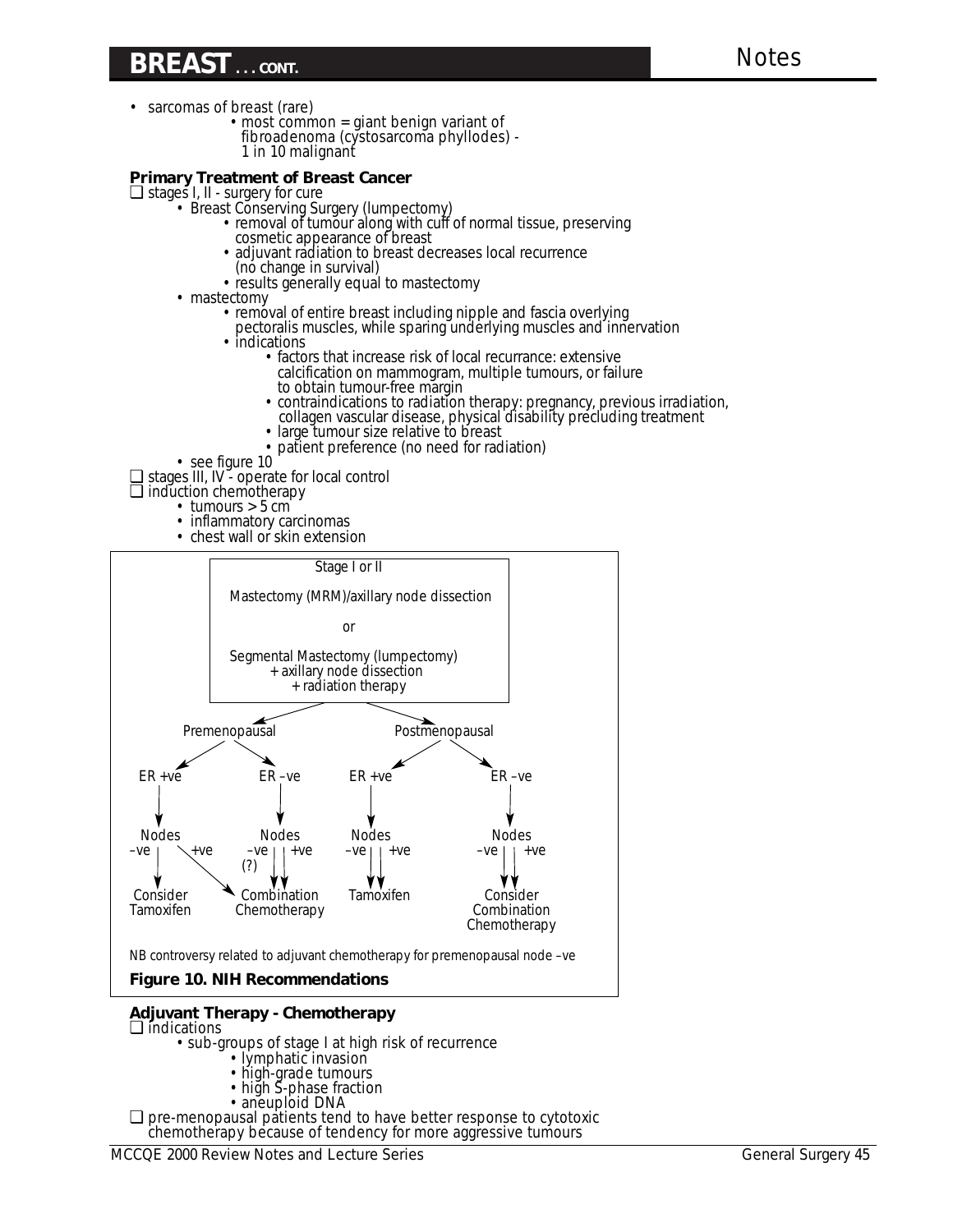## **BREAST** Notes **. . . CONT.**

❏ treatment

- postmenopausal patients with positive lymph nodes,
	- negative estrogen receptors CMF x 6 months

## **Adjuvant Therapy - Hormonal**<br> **Q** estrogen and progesterone receptors

- - helps predict likelihood of regression when treated
	- with hormonal therapy<br>• prognostic significance
	-
- 
- prognostic significance ❏ most common adjuvant therapy = Tamoxifen (anti-estrogen) ❏ secondary treatments previous clinical response to one hormonal treatment predicts response to another, thus secondary hormonal therapies
	- therapies are instituted progestins megestrol acetate (Megace)
		- aromatase inhibitors induce medical adrenalectomy
		- e.g. amino-glutethamide + hydrocortisone
		- estrogens diethylstilbestrol<br>• androgens fluoxymesterone
		-
	- oophorectomy premenopausal patients with metastatic disease no benefit over tamoxifen

- **Adjuvant Therapy Radiation** with breast-conserving surgery
	- those with high-risk of local recurrence
	- adjuvant radiation to breast decreases local recurrence, increases disease free survival (no change in overall survival)

#### **Post-Surgical Breast Cancer**

- ❏ follow-up of post-mastectomy patient history and physical every 4-6 months
	-
- □ follow-up of segmental mastectomy patient history and physical every 4-6 months
	- - mammograms every 6 months x 2 years, then yearly thereafter
	-
- $\Box$  when clinically indicated chest x-ray
	-
	- bone scan
	- LFTs
	- CT of abdomen
	- CT of brain

#### **Local-Regional Recurrence**

- ❏ recurrence in treated breast or ipsilateral axilla; 10% develop
- contralateral malignancy ❏ 50% have metastatic disease need metastatic workup; occurs
- **□** complete surgical excision or radiation therapy or both **□** treatment is palliative for this group
- 

#### **Metastatic Disease**

- 
- ❏ lung 65% ❏ bone 56%
- ❏ liver 56%

- **Screening**<br>□ importance of early detection
- 
- ❏ importance of early detection ❏ breast self exam, start age 20 ❏ mammography > 50 years every 1-2 years or every year if high risk

#### **Prognosis**

- 
- 
- ❏ all patients: 63% 5 year survival, 46% 10 year survival ❏ most reliably determined by stage ❏ if disease localized to breast: 75-90% clinical cure rate
- 
- ❏ if localized and receptor-positive: 90% 5-year survival ❏ if positive axillary nodes: 40-50% 5-year survival, 25% 10-year survival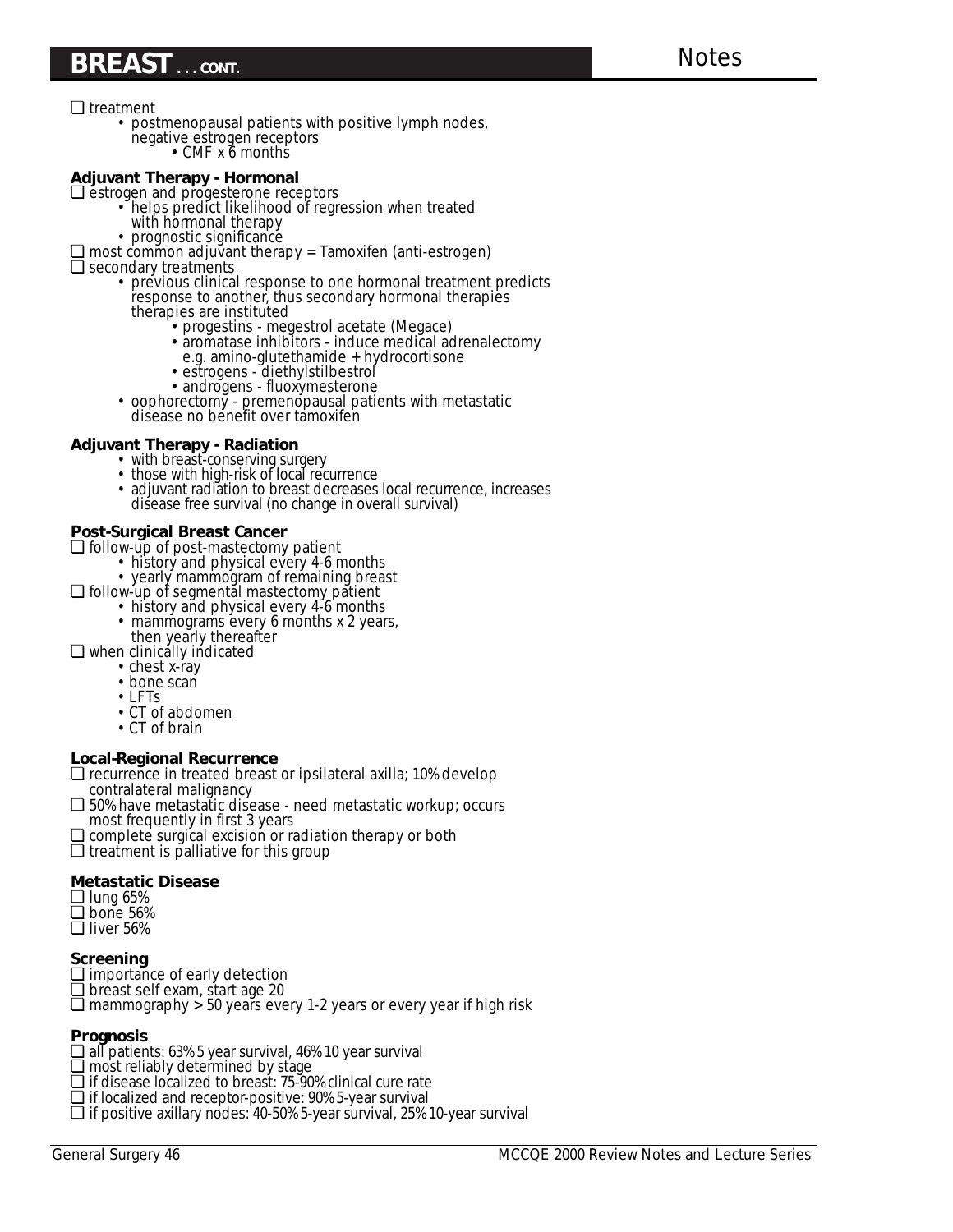### **MALE BREAST LUMPS**

- ❏ gynecomastia ❏ breast carcinoma
	- - usually > 50 years
		- hard, painless lump  $+/-$  nipple retraction, discharge, ulceration
		- often metastatic at time of diagnosis, therefore, poor prognosis

## **THYROID**

(see Otolaryngology/Endocrinology Notes)

## **VASCULAR - ARTERIAL DISEASES**

### **ARTERIAL INSUFFICIENCY**

- ❏ general overview major risk factors smoking
	- -
		-
		- hypertension<br>• hypercholesterolemia
		- hypercholesterolemia minor risk factors: diabetes, hypertriglyceridemia, obesity,
		- sedentary life style, family history
		- predominantly lower extremities
		- femoropopliteal system more common than aortoiliac
		- tandem lesions often present

- **CHRONIC ISCHEMIA**<br> **Q** predominantly due to atherosclerosis
- ❏ predominantly due to atherosclerosis ❏ 80% improve or remain unchanged with conservative
- treatment, 5% develop gangrene ❏ signs and symptoms claudication: 3 components
- -
	- 1) discomfort with exertion usually in calves
	- 2) relieved by rest 5 to 10 minute rest
	- 3) reproducible "claudication distance"
	- pulses: may be absent at some locations (document all pulses)<br>• signs of poor perfusion: hair loss deformed nails atrophic
	- signs of poor perfusion: hair loss, deformed nails, atrophic
	- skin, ulcerations and infections
	- other manifestations of atherosclerosis; CVD, CAD
- ❏ differential diagnosis spinal stenosis
	-
	- disc disease
	- arthritis
- venous disease  $\Box$  investigations
- - hand-held Doppler to confirm, assess and quantify pressures
	- ankle-brachial index: ABI = ankle systolic pressure
		-
		- divided by the arm systolic pressure<br>• ABI > 1 normal; ABI < 0.5 rest pain;
- ABI < 0.3 injuries usually cannot heal<br>• angiogram = gold standard<br> $\Box$  treatment
	-
- - conservative
		- 90% of claudicants treated conservatively improve
		- decrease risk factors: stop smoking, manage diabetes
		- and hypertension, lose weight, lower fat intake
		- exercise program to train muscles and develop
		- collateral circulation
		-
		- foot care (especially in diabetes) cleanse between toes, cut nails carefully, treat sore/infection promptly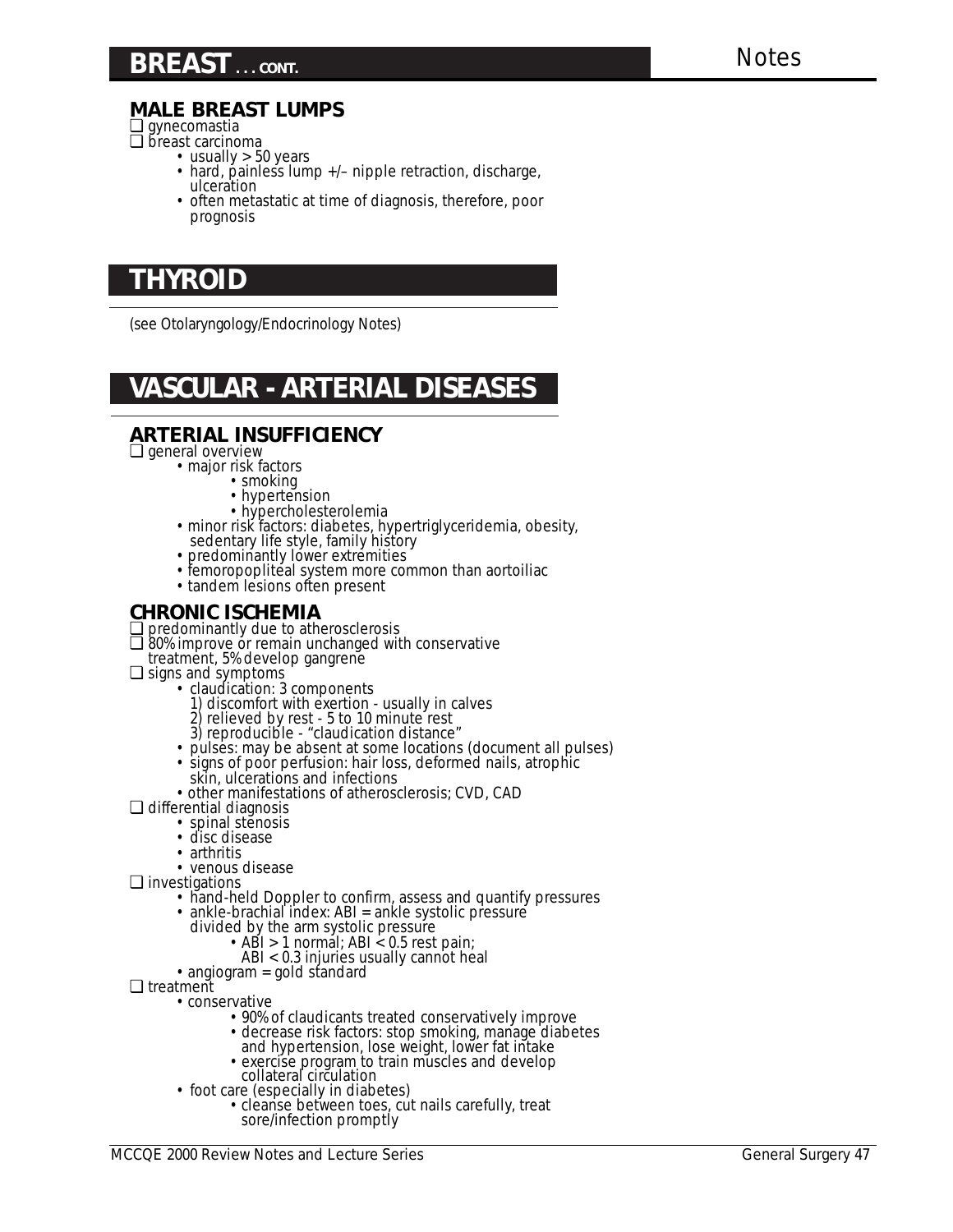## **VASCULAR - ARTERIAL DISEASES** ... cont. Notes

- 
- surgical<br>• consider if subjective disability is severe,
	- i.e. walk < 1 block
	- see below for surgical options

**CRITICAL ISCHEMIA**<br> **Q** arterial compromise eventually leading to necrosis

- 
- ❏ arterial compromise eventually leading to necrosis ❏ signs and symptoms rest pain, night pain in legs relieved by hanging feet over side of bed
	- ulcerations, gangrene of toes
	- pallor on elevation, dependent rubor, slow capillary refill
	- decreased or absent pulses
	- significant bruits may be heard (at 50% occlusion) if stenosis severe, no bruit will be heard
	- ABI  $< 0.5$
- ❏ investigations as above
- 
- ❏ treatment
	- needs immediate surgery due to risk of limb loss
	- initial procedures: transluminal angioplasty, laser,
	- atherectomy and stents<br>
	 operations include
	- - inflow procedures for aortoiliac disease
		- endarterectomy
	- reconstructive procedures for superficial femoral artery occlusion<br>profundoplasty
	-
	- femoropopliteal bypass
	- aortoiliac or aortofemoral bypass
	- axillofemoral bypass (uncommon)

### **ACUTE LIMB ISCHEMIA**

❏ time is of the essence: after 6 hours, ischemia and myonecrosis irreversible

- ❏ emboli
	- - cardiac source most common; mural thrombus from previous MI, atrial fibrillation, rheumatic heart disease, mitral stenosis, cardiomyopathy, endocarditis, atrial myxoma
		- arterial source proximal arterial source such as aneurysm, atheroembolism
		- paradoxical embolism venous embolus passing through intracardiac shunt
		-
	- presentation •<br>• sudden onset
		- no past history of claudication
		- pulses often present in contralateral limb
		- may have emboli to other locations *i.e.* head,
		-
- arm, kidney<br>□ arterial thrombosis<br>• etiology
	- - $\tilde{\bullet}$  atherosclerosis, congenital anomaly, infection, hematologic disorders, low flow states e.g. CHF
	-
	- presentation<br>• develops over a few days with gradual progression of symptoms
		- past history of claudication
		- atrophic changes obvious
- no contralateral pulses usually noted ❏ others
- - arterial trauma, drug-induced vasospasm (illicit drug
		- use), aortic dissection, severe venous thrombophlebitis,
	-
- 
- □ physical examination and investigations<br>• cardiac exam including complete bilateral pulse examination<br>• 6 "P's" of acute arterial insufficiency
	- - pain, pallor, pulseless, paresthesia, paralysis, polar (cold)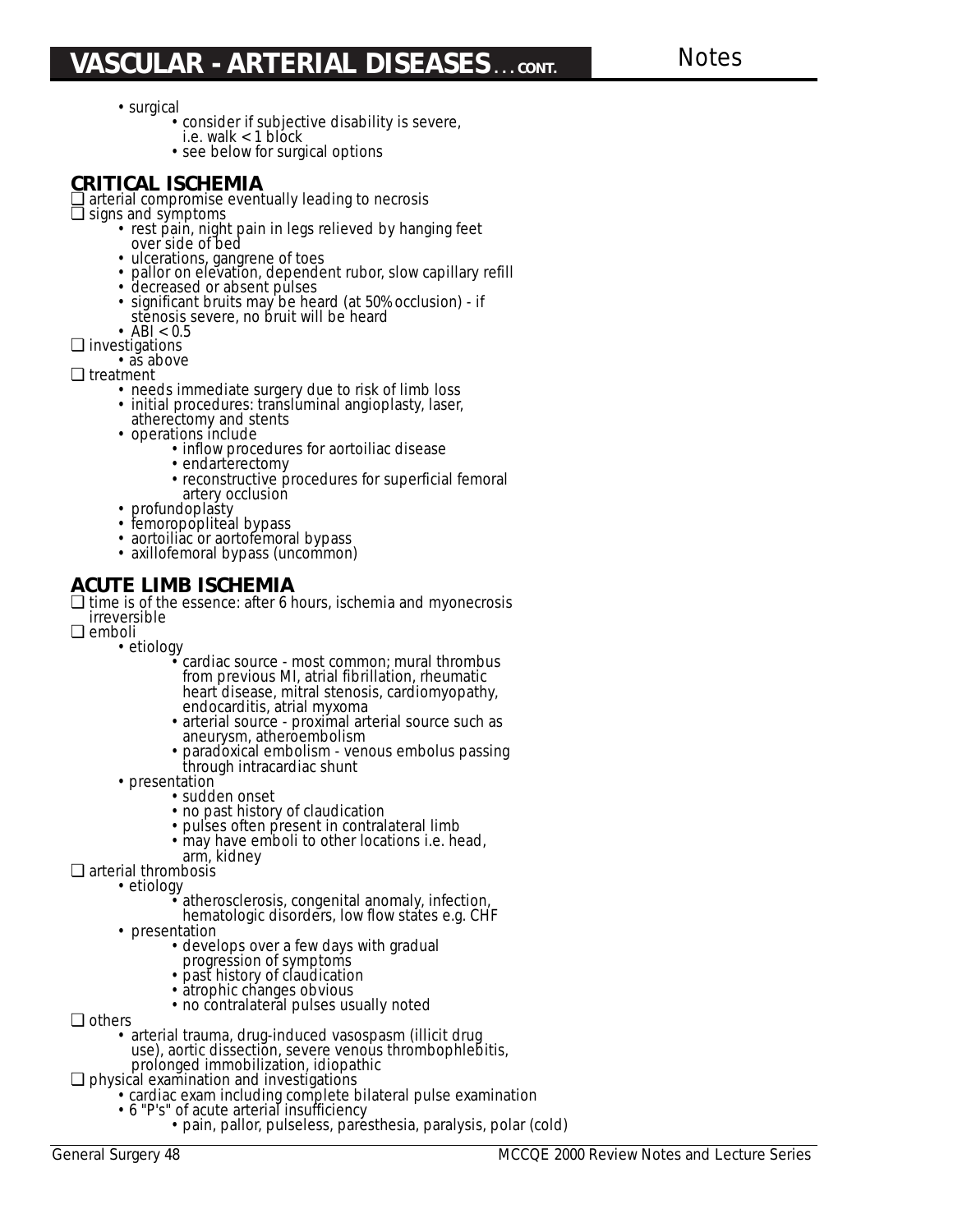## **VASCULAR - ARTERIAL DISEASES** ... cont. **Notes**

- atrophic skin and nail changes longstanding arterial insufficiency<br>• CXR, ECG, arteriography
- 
- 
- CXR, ECG, arteriography ❏ management immediate heparinization in all cases
	- thrombus
	- plan bypass with angiogram, bypass occlusion<br>• embolus: embolectomy<br>• surgical
		- -
			- Fogarty catheter
			- repeat angiography
			- identify and treat underlying cause
		-
		-
	- continue heparin post-op, start warfarin post-op day 3<br>• reperfusion phenomenon<br>• toxic metabolites from ischemic muscle —> renal<br>failure and multiorgan system failure
	- beware compartment syndrome with prolonged ischemia; requires fasciotomy
	- treatment of irreversible ischemia is amputation

### **ABDOMINAL AORTIC ANEURYSM**

- $\Box$  aneurysm = a permanent increase in arterial diameter > 50% of normal artery
- normal artery ❏ AAAs most commonly infrarenal ❏ incidence = 1.8-6.6%
- 
- ❏ frequently associated with other peripheral aneurysms

#### **Etiology**

- $\Box > 95\%$  due to atherosclerosis
- ❏ others trauma, infection, connective tissue disease
- ❏ high risk groups > 65 years old
	-
	- male: female  $= 3.8:1$
	- peripheral vascular disease, CAD, CVD
	- family history AAA

- **Clinical Presentation**<br>□ 75% asymptomatic (often discovered incidentally)
- 
- 
- 
- 
- <p>□ 75% asymptomatic (often discovered incidentally)</p>\n<p>□ symptoms due to acute expansion or disruption of wall syncope, pain (abdominal, flank, back)</p>\n<p>□ partial bowel obstruction</p>\n<p>□ duodenal mucosal hemorrhage -> GI bleed</p>\n<p>□ erosion of aortic and duodenal walls -> aortoduodenal fitsula</p>
- ❏ erosion into IVC—> aortocaval fistula
- $\Box$  distal embolization  $\Box$  signs
- - hypotension
		- palpable mass felt at/above umbilicus
		- bounding femoral pulses<br>• distal pulses may be intact
		-
- 
- □ investigations U/S (confirm AAA with initially)
	- CT (accurate visualization)

#### **Treatment and Prognosis**

- ❏ indication for operation is to prevent rupture ❏ risk of rupture depends on
	-
	- size
- 4-5 cm 5%
- 5-6 cm 20%
- $> 6$  cm-50%
- 
- rate of growth (> 0.4 cm/yr)<br>• presence of symptoms, hypertension, COPD
- 
- □ operate at 5-6 cm since risk of rupture > risk of surgery<br>• mortality of elective repair = 3-5% (mostly due to MI)<br>□ consider revascularization for patients with CAD before
- elective repair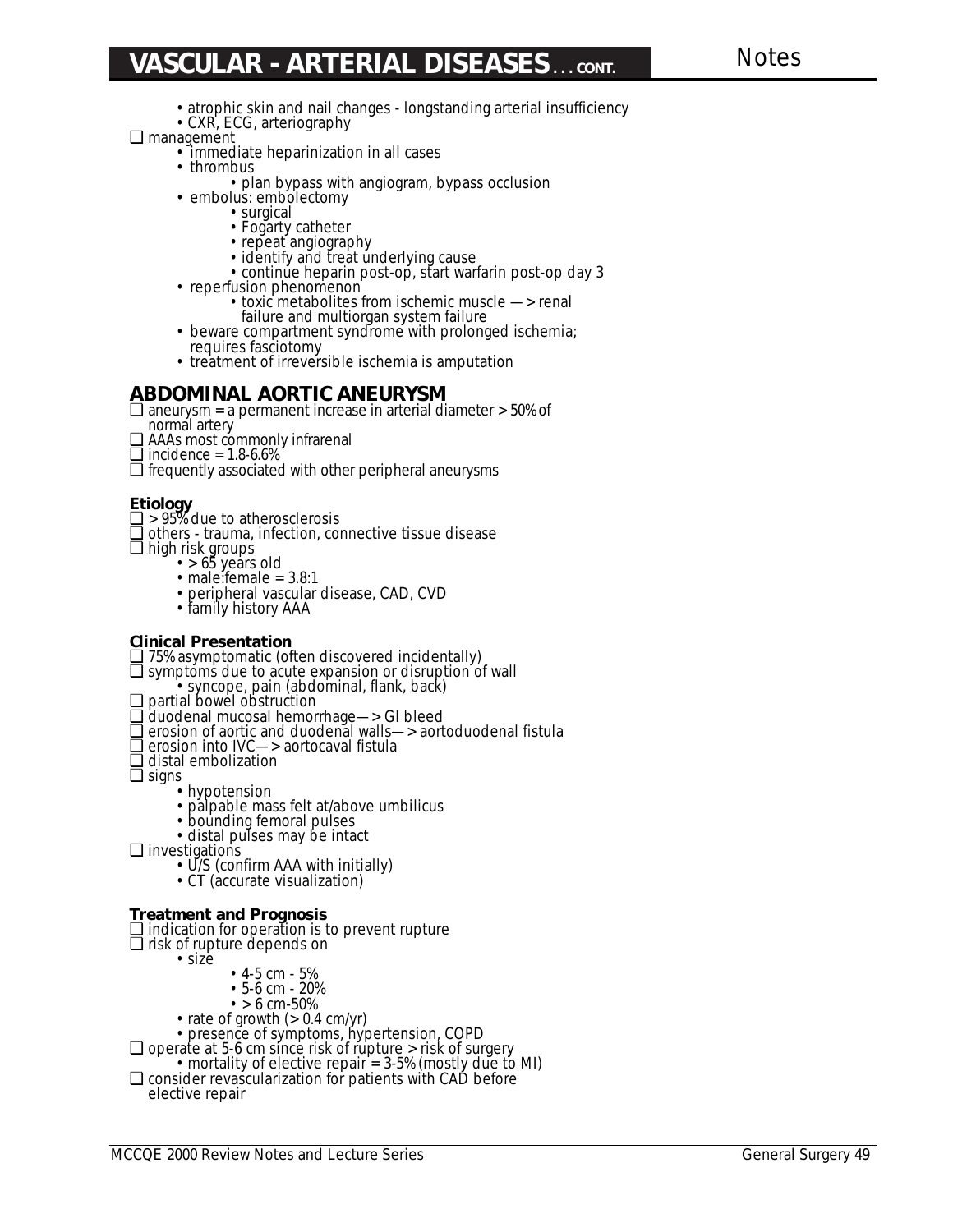## **RUPTURED ABDOMINAL AORTIC ANEURYSM**

- 
- 
- 
- ❏ 100% mortality if untreated ❏ diagnosis must be made by history and physical ❏ signs and symptoms classic triad abdominal pain, pulsatile abdominal mass, syncope<br>• nearly pathognomonic for RAAA<br>• sudden collapse
	-
	-
	- shock, peripheral vasoconstriction, hypotension, anuria
	- retroperitoneal RAAA may not cause hypotension or triad<br>• ECG confusing
	-
	-
	-
- may show cardiac ischemia<br> **□** if patient stable without classic triad —> consider CT<br>
□ do not waste time in radiology if RAAA strongly suspected<br>
□ treatment
- - initial resuscitation including vascular access, notify OR,
- 
- ensure availability of blood products, invasive monitoring ❏ prognosis 45% survival for patients who make it to OR

## **AORTIC DISSECTION**<br> **Q** usually in thoracic aorta

- 
- ❏ usually in thoracic aorta ❏ pathogenesis starts with intimal tear—> entry of blood separates media —> false lumen created —> dissection often continues to aortic bifurcation
- $\Box$  male: female = 3-4:1
- ❏ predominantly older patients ❏ etiologic factors hypertension
- -
- cystic medial necrosis (not atherosclerosis) ❏ associated factors
	- - Marfan's Syndrome
		- coarctation of aorta
- congenital bicuspid aortic valve ❏ clinical manifestations
- - sudden searing chest pain that radiates to back
	- branch vessel "sheared off" leading to various ischemic syndromes
	- MI with proximal extension to coronary arteries
		-
	- "unseating" of aortic valve cusps<br>• new diastolic murmur in 20-30%
	- asymmetric BPs and pulses between arms
	- neurologic injury stroke (10%) and spinal cord
	- (paraplegia 3-5%)
	- renal insufficiency
	- lower limb ischemia
	- cardiac tamponade with rupture of false lumen into
- pericardium<br>• 75-85% of patients hypertensive
- □ diagnosis and investigations CXR
	- - pleural cap
		- widened mediastinum
	- left pleural effusion with extravasation of blood<br>• ECG<br>• most common abnormality is LVH (90%)
	- -
	- transesophageal echocardiography
	- CT
- aortography ❏ treatment
	-
	- immediate drug therapy to lower BP and decrease cardiac contractility
	- usually sodium nitroprusside and ß-blocker
	- ascending aortic dissections operated on emergently
	- descending aortic dissections initially managed medically 10-20% require urgent operation for complications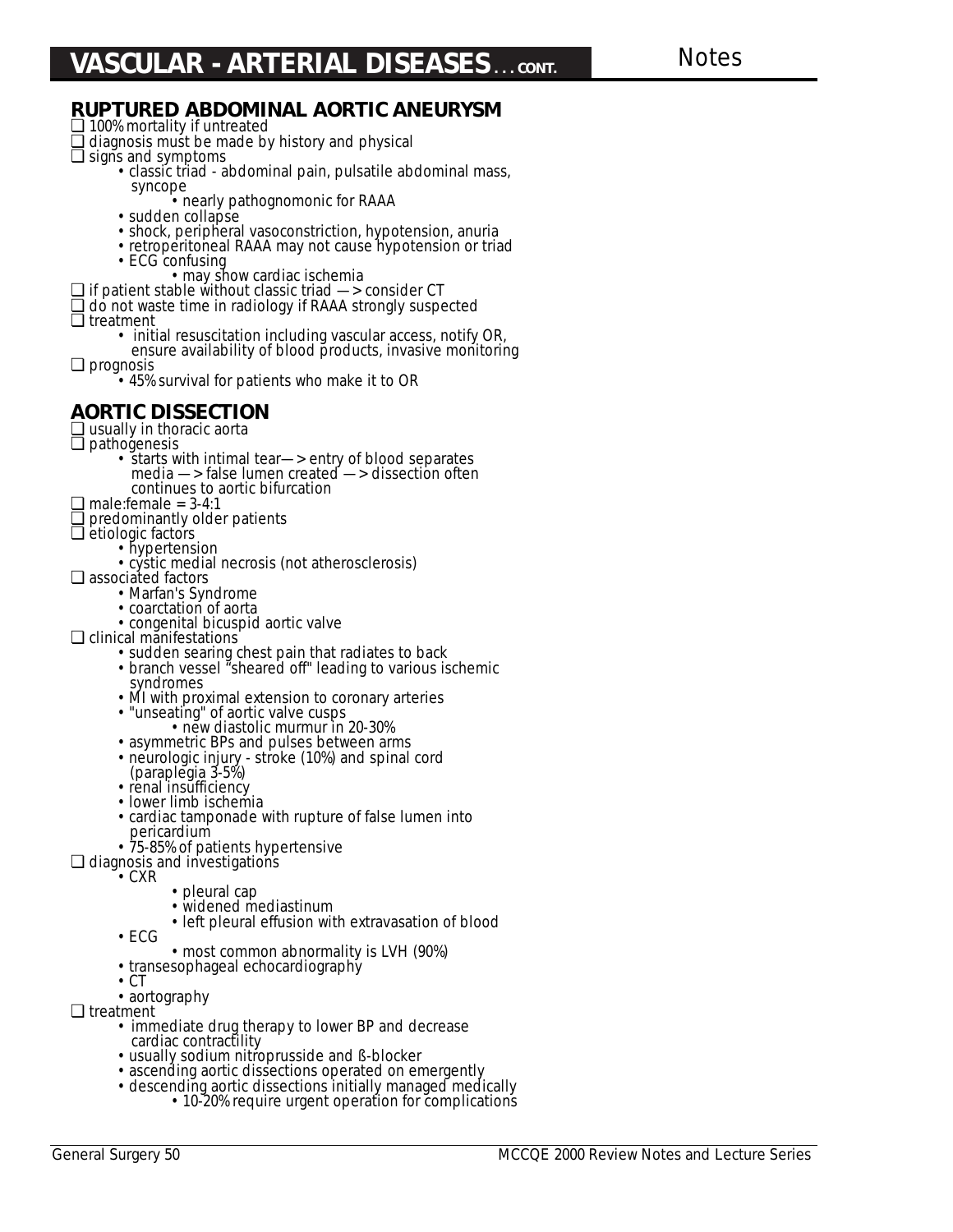- 
- ❏ pathogenesis Virchow's Triad stasis, hypercoagulability, endothelial damage ❏ risk factors
- stasis
	- surgery
		- trauma and subsequent immobilization
		- immobilization due to: acute MI, stroke, CHF
	- hypercoagulability
		- pregnancy
		- estrogen use
		- neoplasms: diagnosed, occult, undergoing chemotherapy
		- tissue trauma: activation of coagulation
		-
		- nephrotic syndrome<br>• deficiency of anti-thrombin III, protein C or S
	-

- endothelial damage: venulitis, trauma<br>
→ clinical presentation<br>
 most frequent site of thrombus formation is calf<br>
 isolated calf thrombi often asymptomatic
	- - 30-50% are asymptomatic or minimal symptoms
		- 20-30% extend proximally and account for most
	- clinically significant emboli classic presentation < 1/3 calf or thigh discomfort
		- -
			- edema
			- venous distension
- ❏ complications
	- varicose veins
	- chronic venous insufficiency
	- pulmonary embolus
	- venous gangrene
	- phlegmasia cerulea dolens (PCD) massive DVT with clot extension to iliofemoral system and massive venous obstruction resulting in a cyanotic, immensely swollen, extremely painful and critically ischemic leg
	- risk venous gangrene phlegmasia alba dolens (PAD) as above with additional<br>• phlegmasia alba dolens (PAD) as above with additional<br>• reflex arterial spasm resulting in less swelling than PCD
- **diagnosis (refer to PIOPED study for details)**<br>• history and physical calf tenderness (if elicited on ankle
	-
- -
	- dorsiflexion = Homan's sign)
	- wider circumference of affected leg
	- fever POD 7-10
	- clinical assessment incorrect 50% time, therefore
	- must confirm by objective method<br>• non-invasive tests<br>• duplex doppler U/S
	- - - duplex doppler U/S 93% sensitive and 98% specific for symptomatic patients, decreased for asymptomatic patients
				- detects proximal thrombi
				-
				- initial negative exam should be repeated<br>6-7 days later to detect proximal extension
	-
	- invasive testing<br>• ascending phlebography (venogram)<br>• the gold standard but costly
		-
		- detects distal and proximal thrombi
		- complicated by contrast-induced thrombosis
- 
- $\Box$  treatment<br>
 goals of treatment
	- prevent formation of additional thrombi
	- inhibit propagation of existing thrombi
	- minimize damage to venous valves<br>• prevent pulmonary emboli
	- - 25% develop PE if untreated; 5% if treated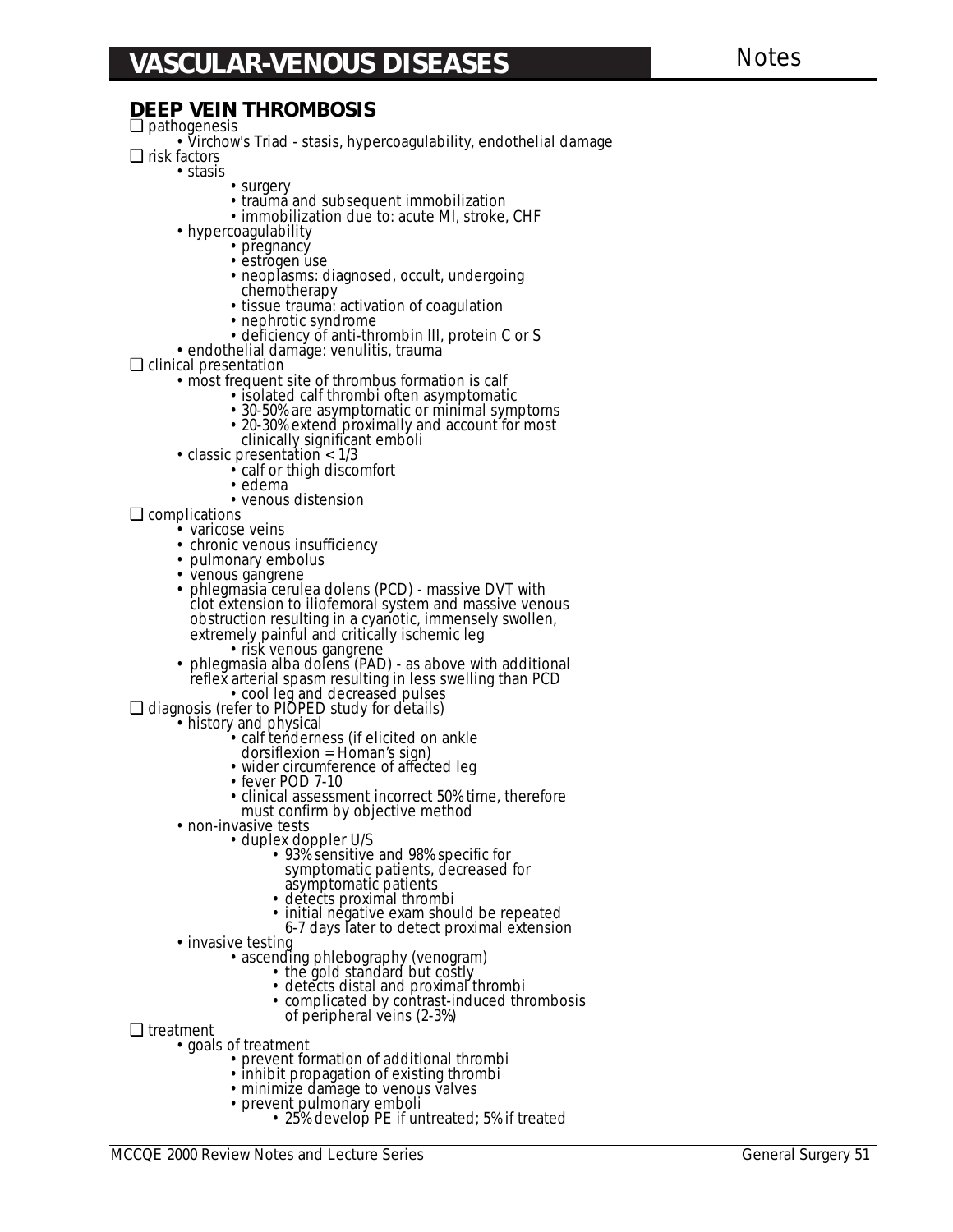## **VASCULAR-VENOUS DISEASES** ... cont. Motes

- conservative
- bed rest with limb elevation for 1-3 days medical
	- IV heparin, 5000 U bolus + 1000 U/hr to keep aPTT 2-2.5x control
	- convert to warfarin 3-7 days after full heparinization
	- 3-6 months of prophylactic warfarin against recurrence
	- risks of therapy bleeding, heparin-induced
- 
- surgical<br>• venous thrombectomy if arterial insufficiency with extensive iliofemoral thrombosis, +/– venous gangrene
	- IVC (Greenfield) filter- inserted percutaneously
	- indications
		- recurrent PE despite anticoagulation
		- contraindication to anticoagulation
		- e.g. intra-cranial trauma • certain operations for cancer, pulmonary
		- embolectomy
		- septic emboli refractory to combination antibiotic and anticoagulation
		- "free-floating" thrombus loosely adherent to
	- wall of IVC or pelvic veins<br>• IVC ligation, surgical clips increases risk of
- venous insufficiency; rarely used<br>□ DVT prophylaxis

- conservative
	- minimize risk factors
	- early ambulation, passive range of motion
	- anti-embolism stockings
	- pneumatic sequential compression devices
- elevation of limb<br>• medical prophylaxis
	- - optimize hydration
		- ECASA, dextran, warfarin, minidose heparin  $(5,000 \text{ U SC } q8-12h)$  in high risk situations

### **VARICOSE VEINS**

❏ saccular dilatations and elongation of superficial veins of leg ❏ can also occur in

- esophagus esophageal varices
- anorectum hemorrhoids
- scrotum varicocele

❏ etiology

- - $\bullet$  most common form of venous disorder of lower
	- extremity
	- affects 10-20% of population
	- inherited structural weakness of vein wall is main factor
	- contributing factors
		- age
		- female
		- BCP use
		- occupations requiring long hours of standing
		- pregnancy<br>• obesity
- 
- secondary<br>• result of increased venous pressure from<br>• deep-venous valvular insufficiency and
	- - incompetent perforating veins
		- malignant pelvic tumours with venous
	- compression • congenital anomalies
	- aquired/congenital arteriovenous fistulae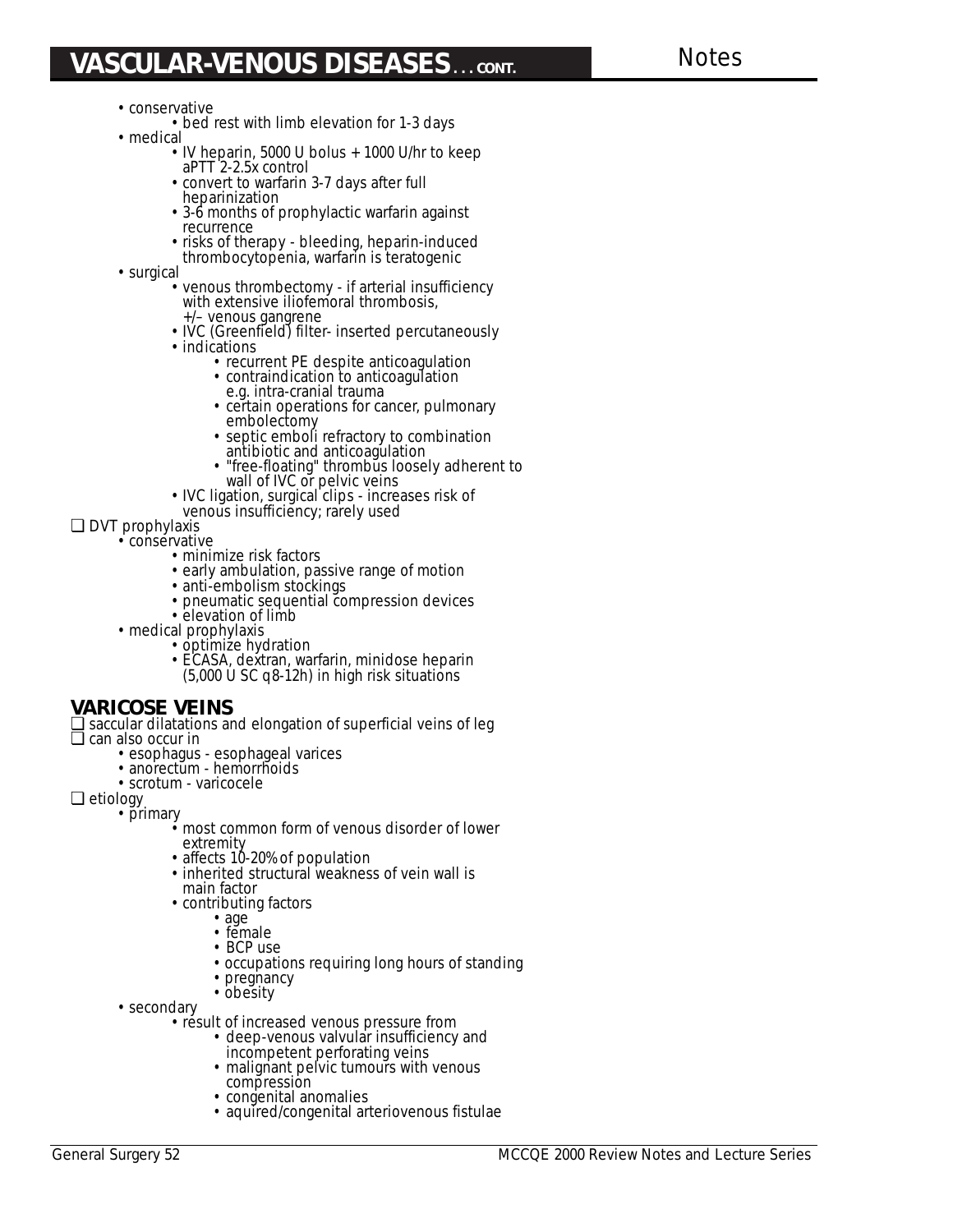## **VASCULAR-VENOUS DISEASES** ... cont. **Notes**

#### ❏ clinical manifestations

- greater saphenous vein is most frequently involved with dilated tributaries
- diffuse aching, fullness or tightness, occasional nocturnal cramping
- aggravated by prolonged standing, end of day, prior to menses
- relieved by elevation of leg, elastic stockings<br>
 recurrent superficial thrombophlebitis
	-
	-
- hemorrhage externally or into subcutaneous tissues<br>• ulceration, eczema, lipodermatosclerosis, hyperpigmentation • ulceration, eczema, lipodermatosclerosis, hyperpigmentation ❏ physical exam • patient standing: long, dilated and tortuous superficial
	- veins along thigh and leg
	- if ulceration, hyperpigmentation, indurated appearance think secondary varicose veins
	- Brodie-Trendelenberg test (valvular competence test) while patient is supine, raise leg and compress saphenous vein at thigh; have patient stand; if veins fill quickly from top down then incompetent valves; normally gradual fill from
		- bottom up; do test with multiple tourniquets to
- localize incompetent communicating veins ❏ treatment

- primary indication is usually cosmetic
- surgery for failure of conservative management or complications
- non-operative<br>• leg elevation
	-
- graduated compression stockings
- - high ligation of saphenofemoral junction and
	-
- 
- stripping of greater saphenous vein<br>
 sclerotherapy-not favored<br>
◯ prognosis<br>
 natural history benign, slow with unpredictable complications
	- almost 100% symptomatic relief if varicosities are primary
	- generally good cosmetic results
	- 10% post-operative recurrence

### **SUPERFICIAL THROMBOPHLEBITIS**

- ❏ a combination of thrombosis and phlebitis occuring in any
- superficial vein in the body ❏ clinical manifestations
- - pain and cord-like swelling along course of involved vein; most commonly involves long saphenous vein
	- non-invasive tests e.g. duplex doppler U/S to exclude
- presence of associated DVT (5-10%)<br>□ etiology

- trauma
- association with varicose veins
- migratory superficial thrombophlebitis
- Buerger's disease
- SLE
- polycythemia
- thrombocytosis
- occult malignancy (especially pancreas)

• idiopathic ❏ treatment

- - conservative
		- moist heat, compression bandages, mild
		- analgesics (e.g. ASA), ambulation
	- surgical for failure of conservative measures; excise
		- involved vein
		- if suppurative thrombophlebitis IV antibiotics and excise involved vein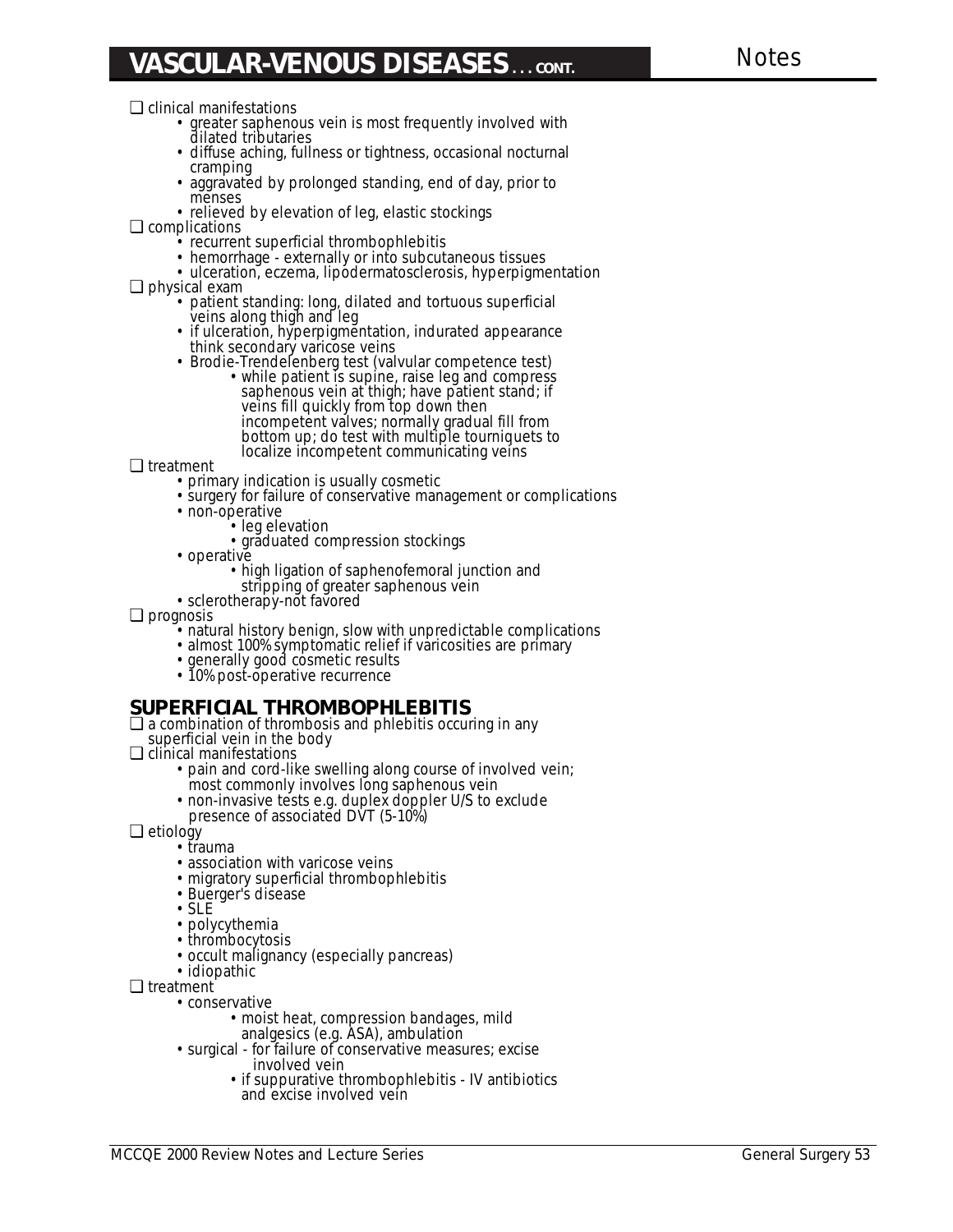## **CHRONIC DEEP VEIN INSUFFICIENCY**<br>  $\Box$  post-phlebitic syndrome

- 
- 
- ❏ post-phlebitic syndrome ❏ late complication of DVT ❏ recanalization of thrombosed veins with resulting damaged
- 
- incompetent valves ❏ impairment of calf muscle "pump" ❏ sustained venous hypertension ❏ onset is weeks to years after initial thrombosis ❏ clinical manifestations
- - most common symptom is pain; relieved on recumbency and foot elevation
		- aching fullness of leg, edema
		- pigmentation hemosiderin deposits
		- varicose veins
		- venous dermatitis
		- ulcers above medial malleolus
		-
- 
- □ diagnostic tests<br>• gold standard is ambulatory venous pressure measurement<br>• doppler U/S
	-
- photoplethysmography **Q** treatment
- 
- - non-operative elastic compression stockings, leg elevation,
		- avoid prolonged sitting/standing
		- ulcers treated with zinc-oxide wraps (unna boot),
	- split-thickness skin grafts, antibiotics, debridement<br>• operative
	- - consider after failure of conservative measures,
		- recurrent or very large ulcerations
		- surgical ligation of perforators in region of ulcer, strip greater saphenous vein

## **HIV AND GENERAL SURGERY**

#### **GI Manifestations**

- ❏ common pathogens Cytomegalovirus
	-
	- *Mycobacterium avium intracellulare* (MAI)
	- *Cryptosporidium*
	- *Microsporidia*
	- *Isospora belli*

## **SUSCEPTIBLE ORGANS IN GI TRACT**

- -
	-
- ❏ oropharynx Kaposi's sarcoma causing dysphagia, obstruction, bleeding ❏ esophagus esophagitis +/– dysphagia secondary to *C. albicans,* CMV or Herpes surgery only if perforation occurs ❏ stomach and small bowel
	-
	- - abdominal pain
		- antral obstruction
		- pain
	- - -
- duodenitis with ulceration +/– perforation and bleeding<br>□ liver and biliary tract<br>• hepatitis secondary to CMV, MAI or P. *carinii*<br>• sclerosing cholangitis-like syndrome secondary to CMV and *Cryptosporidium* 
	- cholangitis/cholecystitis secondary to obstruction by Kaposi's or lymphoma
- acalculous cholecýstitis<br>
 pancreas<br>
 rarely involved
	- -
- pancreatitis secondary to HIV therapies (e.g.dideoxynucleosides)<br>
<br>
 can present with very confusing picture often not
- - diagnosed until perforated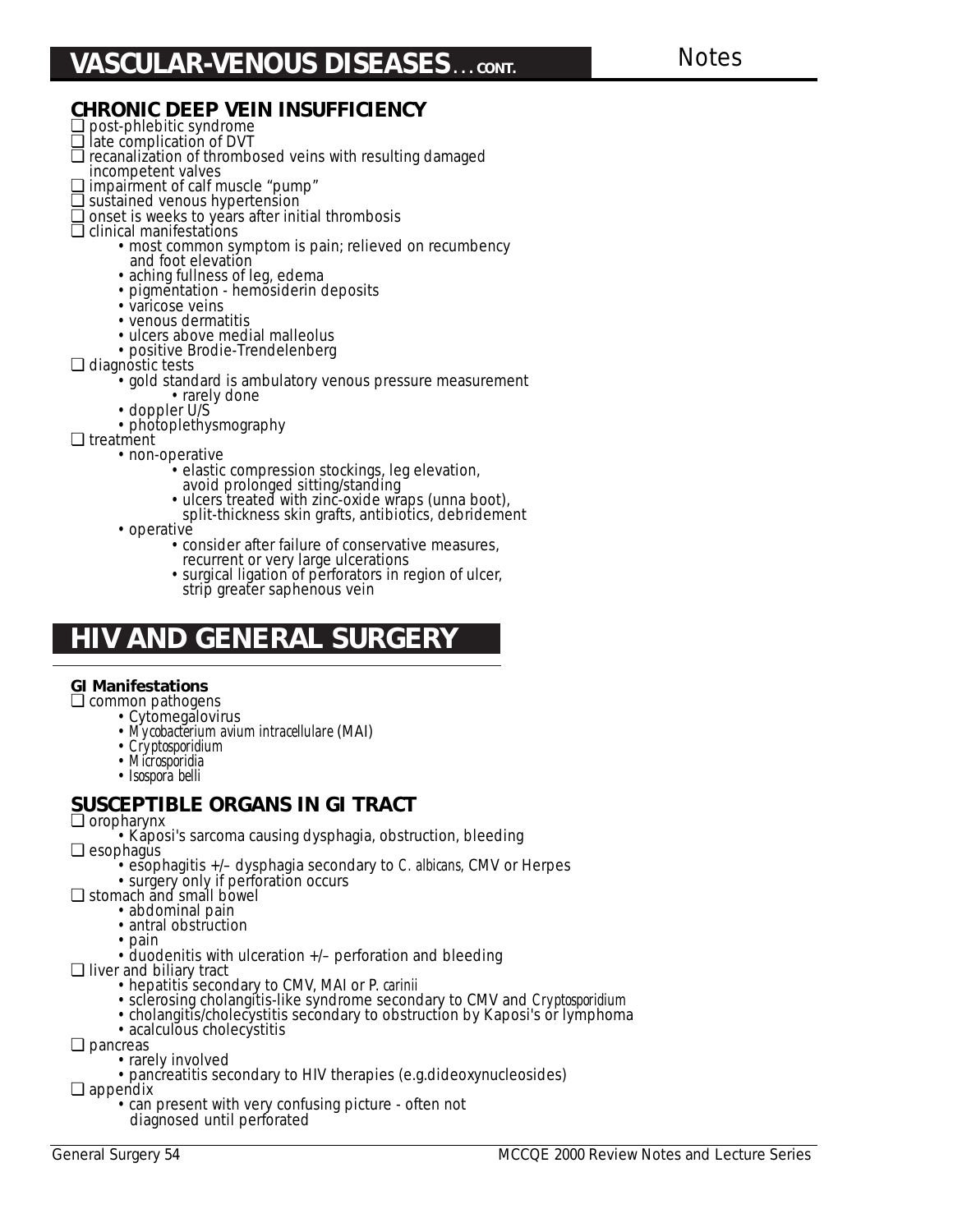## **HIV AND GENERAL SURGERY** ... cont. **Notes**

- cannot rely on increased WBCs
- morbidity of negative appendectomy high ❏ colon

- colitis (intractable diarrhea, weight loss, fever, melena, hematochezia) secondary to CMV
- perforation and massive bleeding can occur requiring segmental resection with colostomy
- watery diarrhea, dehydration, malabsorption, pain secondary to MAI - may cause perforation, obstruction, fistula ❏ anorectum

- condyloma acuminata (secondary to HPV) malignant transformation to squamous carcinoma has been reported
	- fistula
	- anorectal ulcers
	- non-Hodgkin's lymphoma<br>• Kaposi's sarcoma
	-

 $\Box$  remember that just because a patient has HIV does not mean they can't have GI pathology unrelated to HIV

### **UNUSUAL MALIGNANCIES**

## **Kaposi's Sarcoma of GI Tract**<br> **a** clinical presentation

- dysphagia, protein losing enteropathy, abdominal pain,
- diarrhea, tenesmus, obstruction, bleeding, perforation<br>• may be asymptomatic
- 
- 
- 
- 
- may be asymptomatic ❏ diagnosis endoscopy and deep biopsies ❏ surgical treatment indicated for life-threatening situations, or for severe complaints • never curative

- **Lymphoma**<br> $\Box$  tend to be aggressive
- 
- ❏ rarely surgical<br>❏ good response to chemotherapy<br>❏ high recurrence rate
- 

## **INDICATIONS FOR SURGERY IN HIV+ PATIENTS**<br>  $\Box$  diagnostic procedures

- CD4 $\hat{+}$  < 200/mm<sup>3</sup> diagnostic of AIDS
- fewer procedures required to diagnose opportunistic infections and tumours (Kaposi's)
- lymphadenopathy may require diagnostic procedures such as biopsy
- biopsy recommended on patients with single node or group of nodes that are enlarged out of proportion to other nodes, especially when systemic symptoms (fever,
- $\Box$  supportive surgical measures
	- tracheostomies and long term IV access devices
- no studies on morbidity and mortality rates on these indications ❏ emergency surgery
	- acute abdomen may be secondary to AIDS or independent of disease
	- infectious diagnosis rarely associated with peritoneal findings
	- bowel obstruction in HIV+ or AIDS patient most often
	- secondary to HIV-associated problems (intestinal lymphoma, Kaposi's)
	- GI perforation secondary to CMV leading to emergency surgery has 30 day mortality rate of 50-70%; high rates usually secondary to underlying illness; if survive, morbidity high; 31% wound dehiscence rate in all intra-abdominal sepsis cases
	- poor outcome from emergency surgery is combination of hypoalbuminemia and known opportunistic infection

### **NOSOCOMIAL TRANSMISSION**

- ❏ 0.3% transmission rate of HIV from patient to health care worker ❏ Florida dentist case remains only instance in which transmission from
- 
- infected health care worker to patient has been documented ❏ prevention through: HIV testing of patients +/– doctors (but costs high), nonoperative management and universal precautions